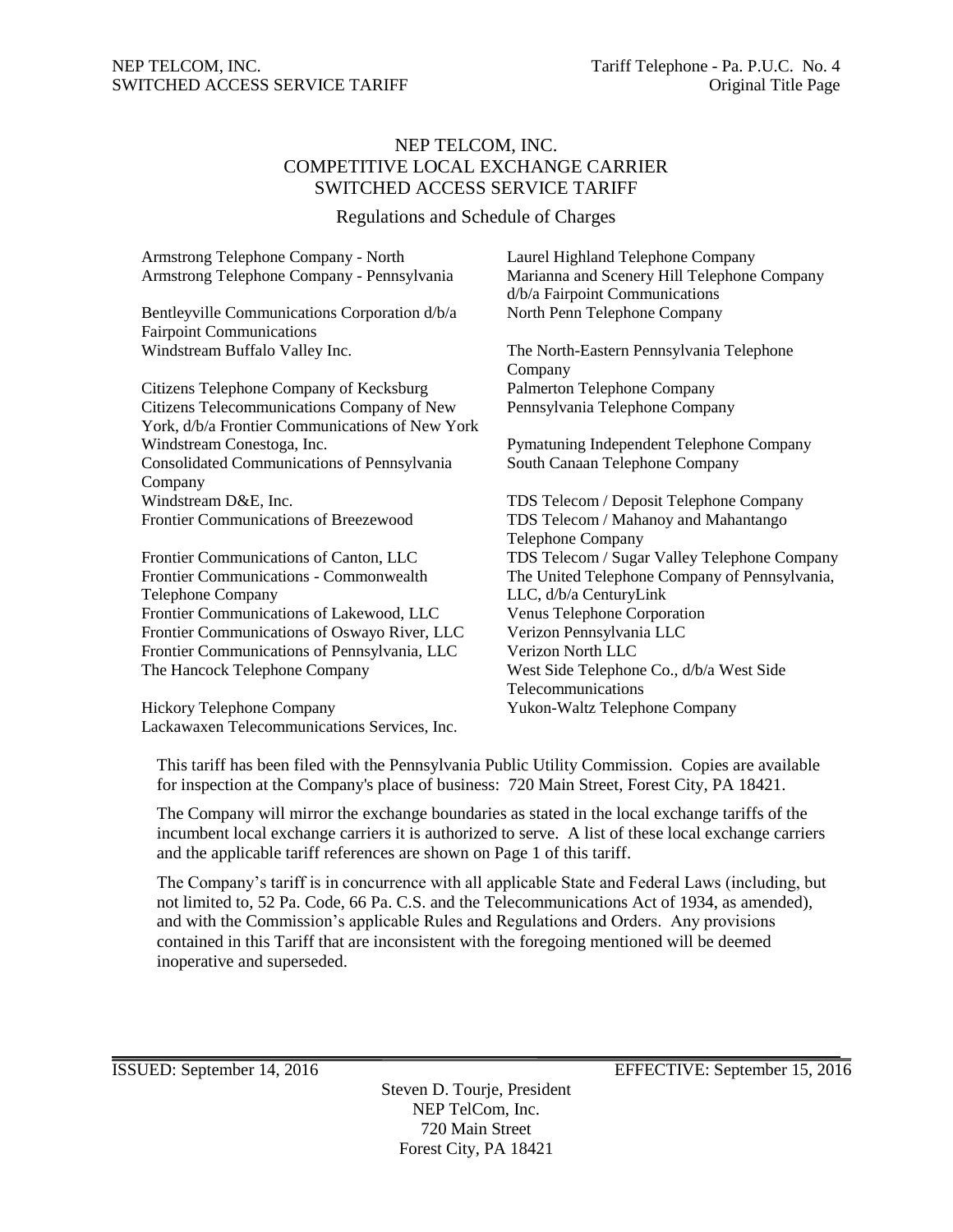# **APPLICATION**

This tariff applies to intrastate access service supplied to customers for origination and termination of traffic to and from Central Office codes directly assigned to NEP TelCom, Inc., hereafter referred to as the Company or NEP TelCom. The Company will mirror the exchange area boundaries as stated in the tariffs of:

| Incumbent Local Exchange Carrier                                               | <b>Tariff Reference</b> |
|--------------------------------------------------------------------------------|-------------------------|
| Armstrong Telephone Company - North                                            | PA P.U.C. No. 2         |
| Armstrong Telephone Company - Pennsylvania                                     | PA P.U.C. No. 10        |
| Bentleyville Communications Corporation d/b/a Fairpoint Communications         | PA P.U.C. No. 6         |
| Windstream Buffalo Valley Inc.                                                 | PA P.U.C. No. 9         |
| Citizens Telephone Company of Kecksburg                                        | PA P.U.C. No. 3         |
| Citizens Telecommunications Company of New York, d/b/a Frontier Communications | PA P.U.C. No. 2         |
| of New York                                                                    |                         |
| Windstream Conestoga, Inc.                                                     | PA P.U.C. No. 12        |
| Consolidated Communications of Pennsylvania Company                            | PA P.U.C. No. 11        |
| Windstream D&E, Inc.                                                           | PA P.U.C. No. 18        |
| Frontier Communications of Breezewood                                          | PA P.U.C. No. 5         |
| Frontier Communications of Canton, LLC                                         | PA P.U.C. No. 3         |
| Frontier Communications - Commonwealth Telephone Company                       | PA P.U.C. No. 23        |
| Frontier Communications of Lakewood, LLC                                       | PA P.U.C. No. 5         |
| Frontier Communications of Oswayo River, LLC                                   | PA P.U.C. No. 5         |
| Frontier Communications of Pennsylvania, LLC                                   | PA P.U.C. No. 14        |
| The Hancock Telephone Company                                                  | PA P.U.C. No. 1         |
| <b>Hickory Telephone Company</b>                                               | PA P.U.C. No. 6         |
| Ironton Telephone Company                                                      | PA P.U.C. No. 2         |
| Lackawaxen Telecommunications Services, Inc.                                   | PA P.U.C. No. 2         |
| Laurel Highland Telephone Company                                              | PA P.U.C. No. 3         |
| Marianna and Scenery Hill Telephone Company d/b/a Fairpoint Communications     | PA P.U.C. No. 6         |
| North Penn Telephone Company                                                   | PA P.U.C. No. 2         |
| The North-Eastern Pennsylvania Telephone Company                               | PA P.U.C. No. 9         |
| <b>Palmerton Telephone Company</b>                                             | PA P.U.C. No. 5         |
| Pennsylvania Telephone Company                                                 | PA P.U.C. No. 2         |
| Pymatuning Independent Telephone Company                                       | PA P.U.C. No. 5         |
| South Canaan Telephone Company                                                 | PA P.U.C. No. 7         |
| TDS Telecom / Deposit Telephone Company                                        | PA P.U.C. No. 1         |
| TDS Telecom / Mahanoy and Mahantango Telephone Company                         | PA P.U.C. No. 5         |
| TDS Telecom / Sugar Valley Telephone Company                                   | PA P.U.C. No. 3         |
| The United Telephone Company of Pennsylvania, LLC, d/b/a CenturyLink           | PA P.U.C. No. 27        |
| Venus Telephone Corporation                                                    | PA P.U.C. No. 1         |
|                                                                                | PA P.U.C. No. 180A,     |
| Verizon Pennsylvania LLC                                                       | 182, 182A, 185B, 185C   |
| Verizon North LLC                                                              | PA P.U.C. No. 1,3,5,6   |
| West Side Telephone Co., d/b/a West Side Telecommunications                    | PA P.U.C. No. 3         |
| Windstream Pennsylvania, LLC                                                   | PA P.U.C. No. 7         |
| Yukon-Waltz Telephone Company                                                  | PA P.U.C. No. 2         |

Steven D. Tourje, President NEP TelCom, Inc. 720 Main Street Forest City, PA 18421

ISSUED: September 14, 2016 EFFECTIVE: September 15, 2016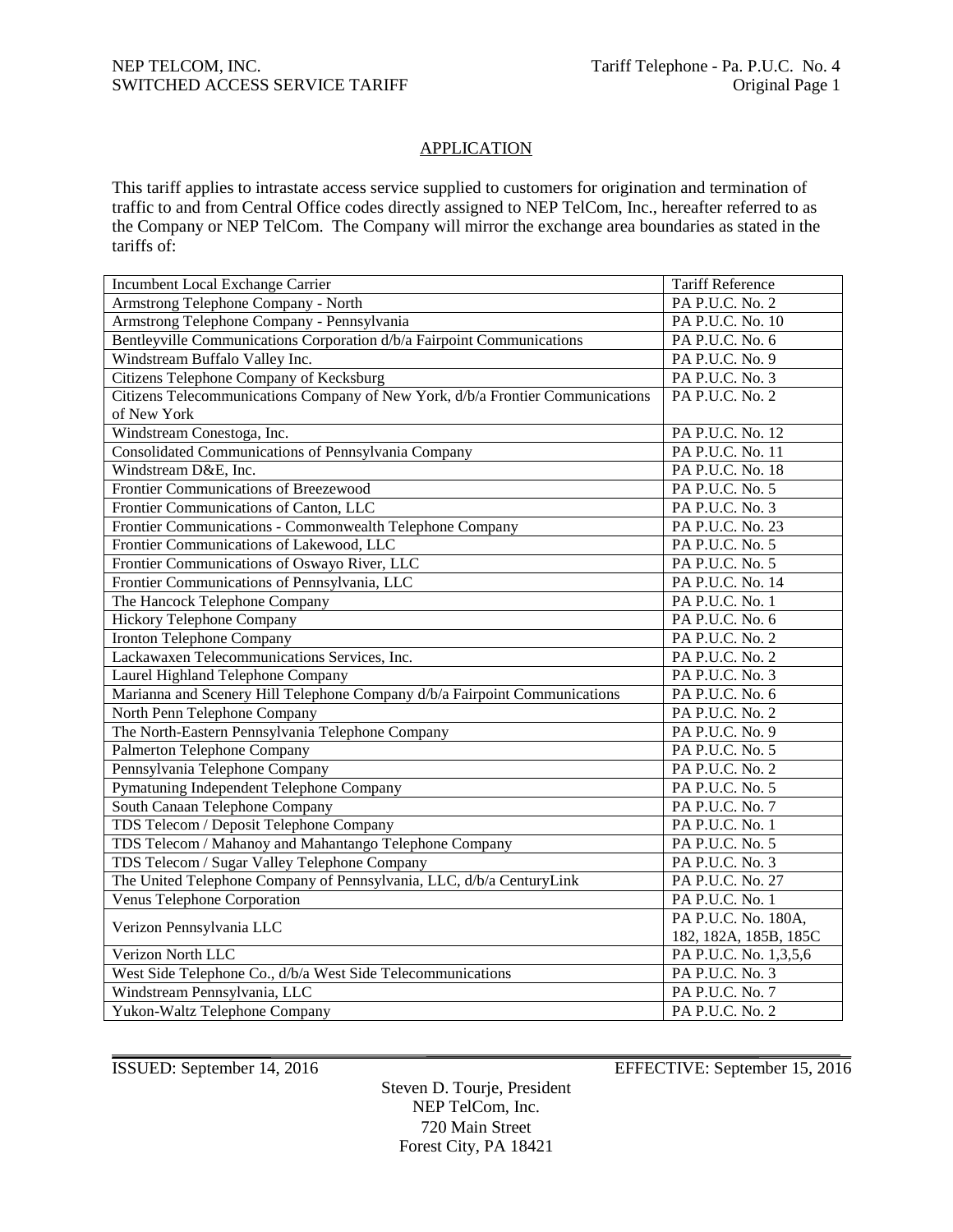# LIST OF MODIFICATIONS

\*\*\* Reserved for Future Use \*\*\*

Steven D. Tourje, President NEP TelCom, Inc. 720 Main Street Forest City, PA 18421

ISSUED: September 14, 2016 EFFECTIVE: September 15, 2016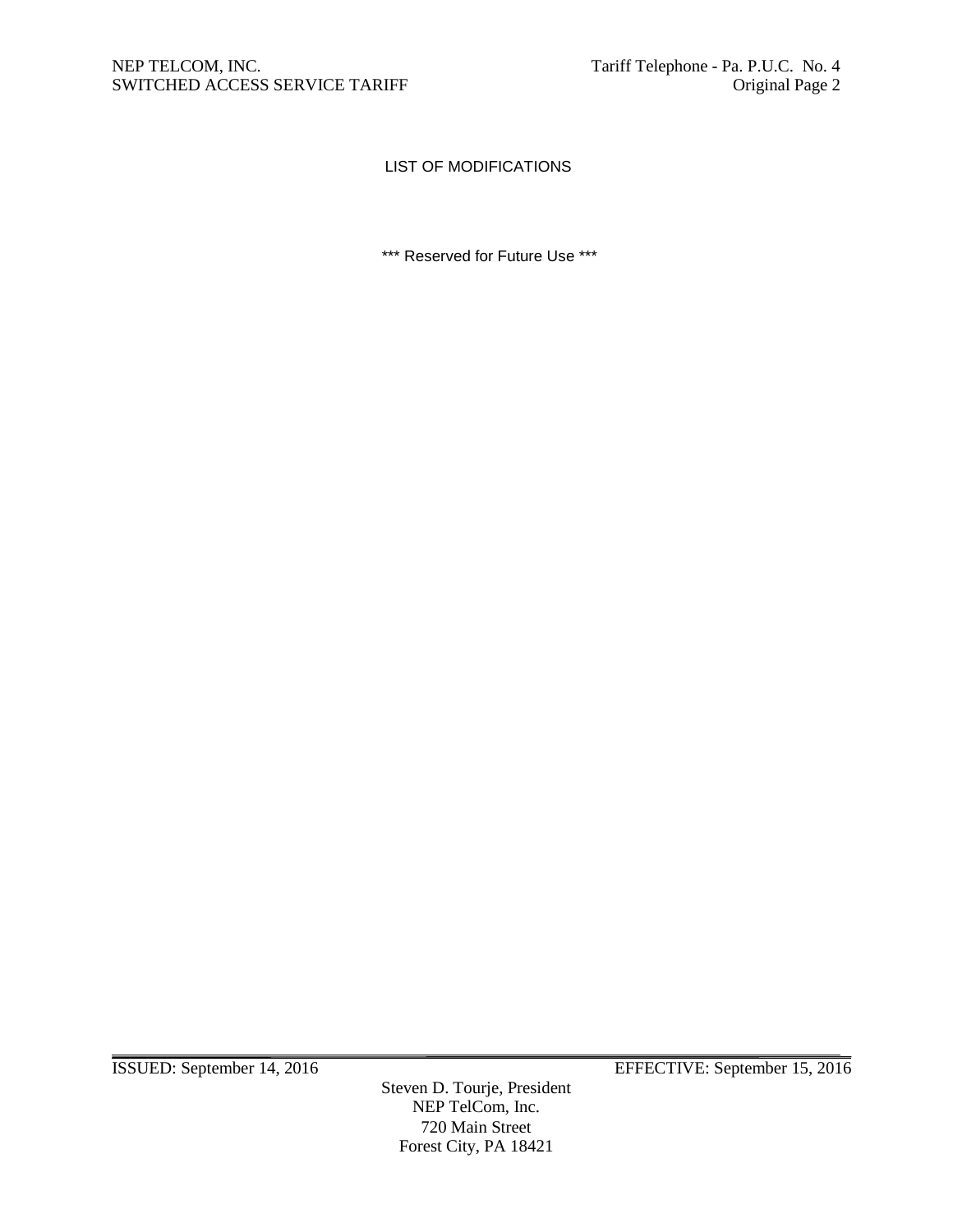# CHECK SHEET

Original and revised pages, as named below, comprise all changes from the original tariff in effect on the date indicated.

| <b>Section</b> | Page             | Revision | Section                                    | Page           | Revision | <b>Section</b>           | Page                     | Revision |
|----------------|------------------|----------|--------------------------------------------|----------------|----------|--------------------------|--------------------------|----------|
|                | Title            | Original | $\mathfrak{2}$                             | 25             | Original | 3                        | 22                       | Original |
|                | 1                | Original | $\overline{c}$                             | 26             | Original | 3                        | 23                       | Original |
|                | $\overline{2}$   | Original | $\overline{c}$                             | 27             | Original | 3                        | 24                       | Original |
|                | 3                | Original | $\overline{c}$                             | 28             | Original | $\overline{\mathcal{L}}$ | $\mathbf{1}$             | Original |
|                | $\overline{4}$   | Original | $\overline{c}$                             | 29             | Original | 5                        | $\,1$                    | Original |
|                | 5                | Original | $\overline{c}$                             | 30             | Original | 5                        | $\boldsymbol{2}$         | Original |
| $\mathbf{1}$   | $\mathbf{1}$     | Original | $\overline{c}$                             | 31             | Original | 5                        | 3                        | Original |
| $\mathbf{1}$   | $\overline{2}$   | Original | $\overline{c}$                             | 32             | Original | 5                        | $\overline{\mathcal{L}}$ | Original |
| $\overline{c}$ | $\mathbf{1}$     | Original | $\overline{c}$                             | 33             | Original | 5                        | 5                        | Original |
| $\overline{c}$ | $\overline{c}$   | Original | $\overline{c}$                             | 34             | Original | 5                        | 6                        | Original |
| $\overline{c}$ | 3                | Original | $\begin{array}{c} 2 \\ 3 \\ 3 \end{array}$ | 35             | Original | 5                        | $\boldsymbol{7}$         | Original |
| $\overline{c}$ | $\overline{4}$   | Original |                                            | $\mathbf{1}$   | Original | 5                        | $8\,$                    | Original |
| $\overline{c}$ | 5                | Original |                                            | $\overline{c}$ | Original | 5                        | 9                        | Original |
| $\overline{c}$ | 6                | Original | 3                                          | 3              | Original | 5                        | 10                       | Original |
| $\overline{2}$ | $\boldsymbol{7}$ | Original | $\overline{3}$                             | $\overline{4}$ | Original | 5                        | 11                       | Original |
| $\overline{c}$ | 8                | Original | 3                                          | 5              | Original | 5                        | 12                       | Original |
| $\overline{c}$ | 9                | Original | 3                                          | 6              | Original | 5                        | 13                       | Original |
| $\overline{c}$ | 10               | Original | $\frac{3}{3}$                              | $\tau$         | Original |                          |                          |          |
| $\overline{c}$ | 11               | Original |                                            | $8\,$          | Original |                          |                          |          |
| $\overline{c}$ | 12               | Original | $\overline{3}$                             | 9              | Original |                          |                          |          |
| $\overline{c}$ | 13               | Original | 3                                          | 10             | Original |                          |                          |          |
| $\overline{c}$ | 14               | Original | 3                                          | 11             | Original |                          |                          |          |
| $\overline{c}$ | 15               | Original | 3                                          | 12             | Original |                          |                          |          |
| $\overline{c}$ | 16               | Original | 3                                          | 13             | Original |                          |                          |          |
| $\overline{c}$ | 17               | Original | 3                                          | 14             | Original |                          |                          |          |
| $\overline{c}$ | 18               | Original | $\overline{3}$                             | 15             | Original |                          |                          |          |
| $\overline{c}$ | 19               | Original | 3                                          | 16             | Original |                          |                          |          |
| $\overline{c}$ | 20               | Original | 3                                          | 17             | Original |                          |                          |          |
| $\overline{c}$ | 21               | Original | 3                                          | 18             | Original |                          |                          |          |
| $\overline{c}$ | 22               | Original | $\overline{3}$                             | 19             | Original |                          |                          |          |
| $\overline{c}$ | 23               | Original | 3                                          | 20             | Original |                          |                          |          |
| $\overline{2}$ | 24               | Original | 3                                          | 21             | Original |                          |                          |          |

\* identifies new or revised tariff page.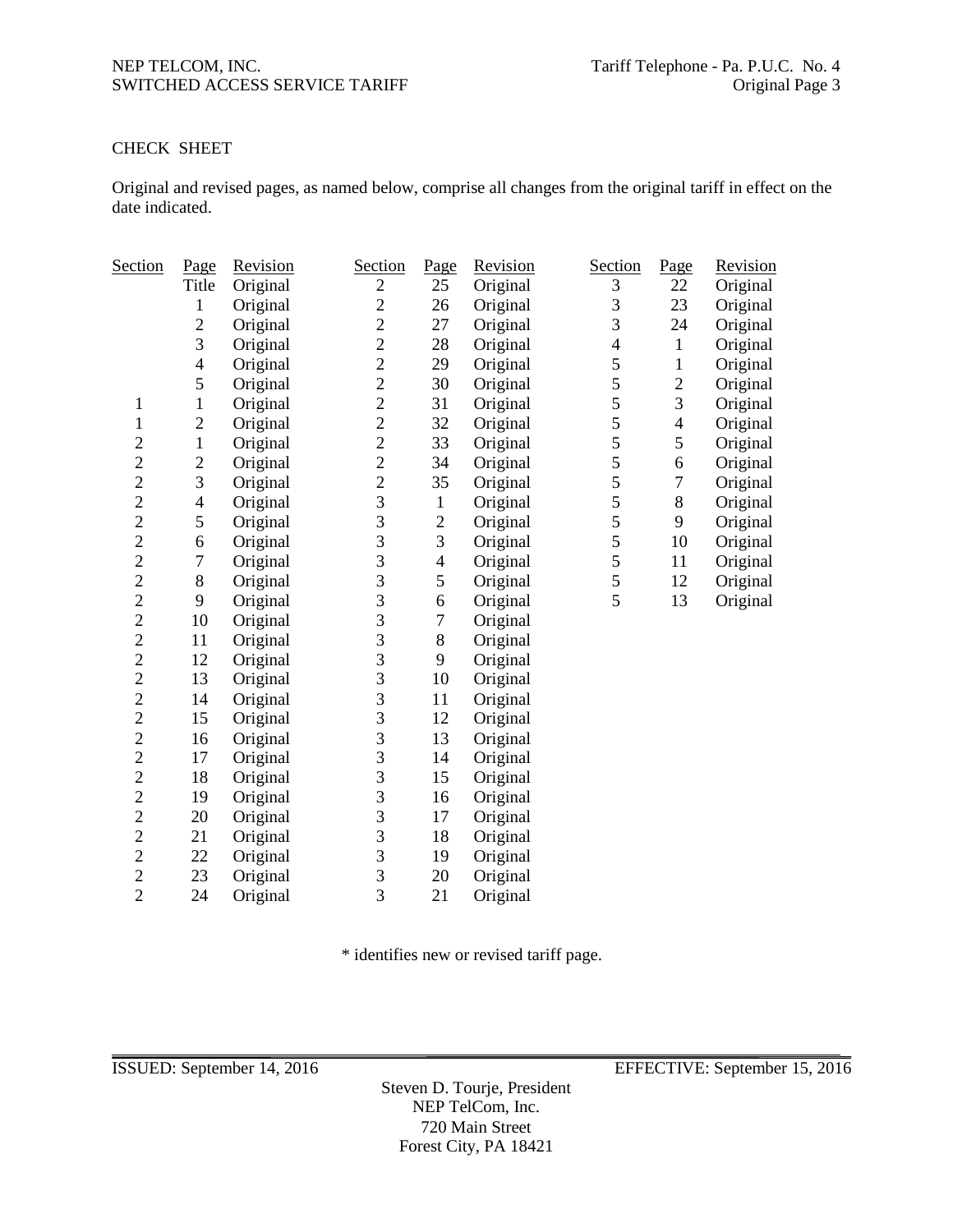|                              |                                                                     |                                                                                                                                                                                                                                                                                                                                                           | <b>SECTION</b>                                                                                                                                                      | <b>PAGE</b>                                                |
|------------------------------|---------------------------------------------------------------------|-----------------------------------------------------------------------------------------------------------------------------------------------------------------------------------------------------------------------------------------------------------------------------------------------------------------------------------------------------------|---------------------------------------------------------------------------------------------------------------------------------------------------------------------|------------------------------------------------------------|
|                              |                                                                     | <b>APPLICATION OF TARIFF</b>                                                                                                                                                                                                                                                                                                                              |                                                                                                                                                                     | 1                                                          |
| <b>LIST OF MODIFICATIONS</b> | $\overline{2}$                                                      |                                                                                                                                                                                                                                                                                                                                                           |                                                                                                                                                                     |                                                            |
|                              |                                                                     | <b>CHECK SHEET</b>                                                                                                                                                                                                                                                                                                                                        |                                                                                                                                                                     | 3                                                          |
|                              |                                                                     | <b>TABLE OF CONTENTS</b>                                                                                                                                                                                                                                                                                                                                  |                                                                                                                                                                     | 4                                                          |
|                              |                                                                     | EXPLANATION OF SYMBOLS, REFERENCE<br>MARKS, AND ABBREVIATIONS OF<br>TECHNICAL TERMS USED IN THIS TARIFF                                                                                                                                                                                                                                                   |                                                                                                                                                                     | 5                                                          |
| 1.                           |                                                                     | <b>DEFINITIONS</b>                                                                                                                                                                                                                                                                                                                                        | 1                                                                                                                                                                   | 1                                                          |
| 2.                           |                                                                     | <b>REGULATIONS</b>                                                                                                                                                                                                                                                                                                                                        | $\overline{2}$                                                                                                                                                      | 1                                                          |
|                              | 2.1<br>2.2<br>2.3<br>2.4<br>2.5<br>2.6<br>2.7<br>2.8<br>2.9<br>2.10 | Undertaking of the Company<br><b>Prohibited Uses</b><br>Obligations of the Customer<br><b>Customer Equipment and Channels</b><br><b>Customer Deposits and Advance Payments</b><br><b>Payment Arrangements</b><br>Allowances for Interruptions in Service<br>Cancellation of Service/Termination Liability<br>Privacy Rules<br><b>Application of Rates</b> | 2<br>$\overline{2}$<br>$\overline{c}$<br>$\overline{2}$<br>$\overline{2}$<br>$\overline{c}$<br>$\overline{2}$<br>$\overline{2}$<br>$\overline{2}$<br>$\overline{2}$ | 1<br>$\tau$<br>8<br>14<br>15<br>17<br>27<br>31<br>32<br>32 |
| 3.                           |                                                                     | <b>SERVICE AND RATE DESCRIPTIONS</b>                                                                                                                                                                                                                                                                                                                      | 3                                                                                                                                                                   | 1                                                          |
|                              | 3.1<br>3.2                                                          | <b>Access Services</b><br>Miscellaneous Access Services                                                                                                                                                                                                                                                                                                   | 3<br>3                                                                                                                                                              | 1<br>20                                                    |
| 4.                           |                                                                     | RESERVED FOR FUTURE USE                                                                                                                                                                                                                                                                                                                                   | 4                                                                                                                                                                   | 1                                                          |
| 5.                           | <b>RATES</b>                                                        |                                                                                                                                                                                                                                                                                                                                                           | 5                                                                                                                                                                   | 1                                                          |
|                              | 5.1<br>5.2                                                          | <b>Access Rates</b><br><b>Miscellaneous Access Rates</b>                                                                                                                                                                                                                                                                                                  | 5<br>5                                                                                                                                                              | 1<br>13                                                    |

ISSUED: September 14, 2016 EFFECTIVE: September 15, 2016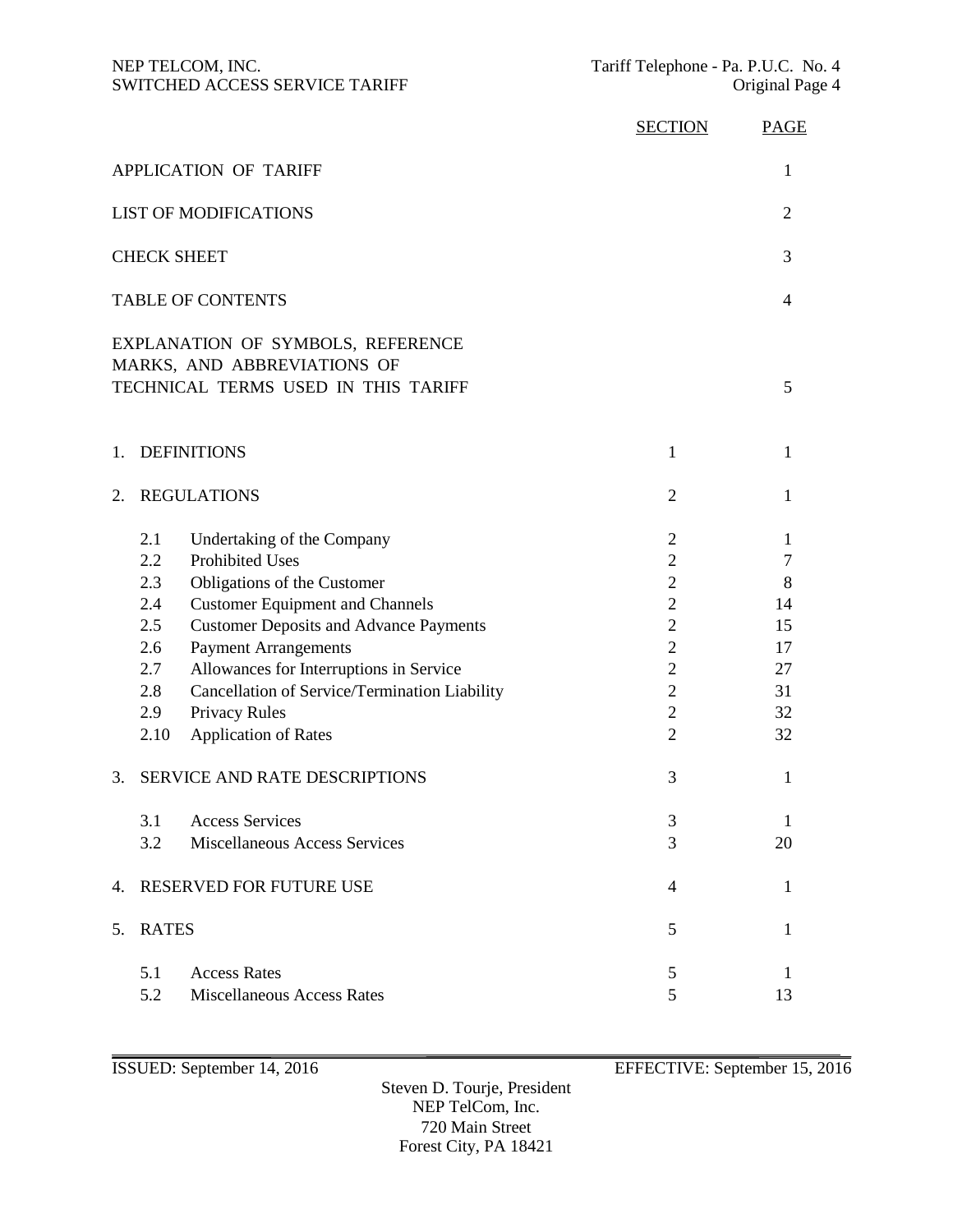# EXPLANATION OF SYMBOLS, REFERENCE MARKS, AND ABBREVIATIONS OF TECHNICAL TERMS USED IN THIS TARIFF

The following symbols shall be used in this tariff for the purpose indicated below:

- C To signify changed regulation
- D To signify decreased rate
- I To signify increased rate

.

Steven D. Tourje, President NEP TelCom, Inc. 720 Main Street Forest City, PA 18421

ISSUED: September 14, 2016 EFFECTIVE: September 15, 2016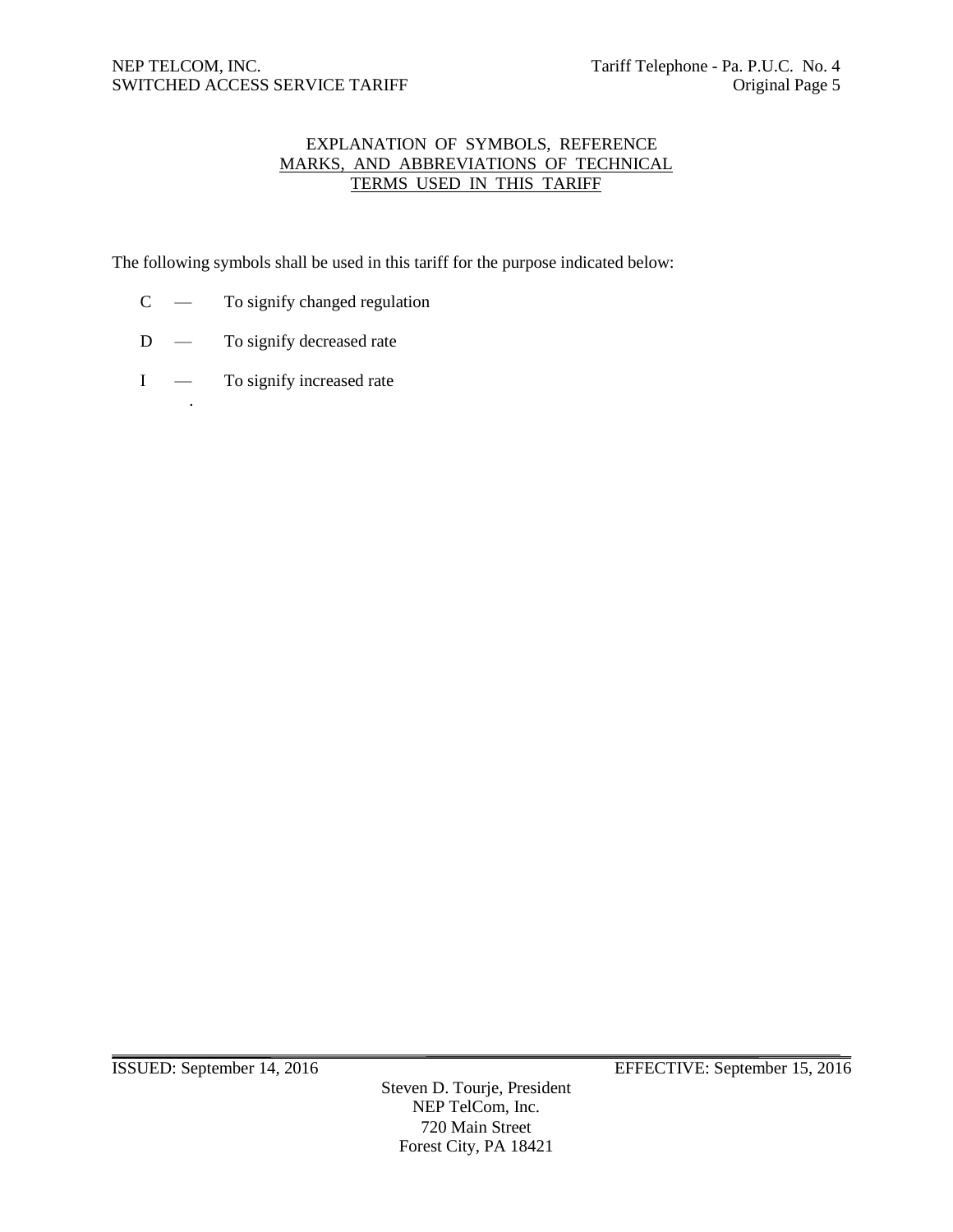1. Definitions

Certain terms used generally throughout this tariff are described below.

**Advance Payment** — Part or all of a payment required before the start of service.

**Access Services** — The Company's intrastate telephone services offered pursuant to this tariff.

**Company or NEP TelCom** — NEP TelCom, Inc., the issuer of this tariff.

**Customer** — The person, firm or corporation which orders service and is responsible for the payment of charges and compliance with the Company's regulations.

**End Office** — With respect to each NPA-NXX code prefix assigned to the Company, the location of the Company's "end-office" for purposes of this tariff shall be the point of interconnection associated with that NPA-NXX code in the Local Exchange Routing Guide, issued by Bellcore.

**End User** — A person or entity that subscribes to any Company Exchange Access Service offered under the Company's Pennsylvania Tariff and that has been assigned one or more telephone number(s) within a central office code (NPA-NXX) directly assigned to the Company.

**LATA** — A Local Access and Transport Area established pursuant to the Modification of Final Judgment entered by the United States District Court for the District of Columbia in Civil Action No. 82-0192; or any other geographic area designated as a LATA in the NATIONAL EXCHANGE CARRIER ASSOCIATION, INC. TARIFF F.C.C. NO. 4.

**Recurring Charges** — The monthly charges to the Customer for services, facilities and equipment which continue for the agreed upon duration of the service.

**Service Commencement Date** — The first date on which the Company notifies the Customer that the requested service or facility is available for use, unless extended by the Customer's refusal to accept service which does not conform to standards set forth in the Service Order or this tariff, in which case the Service Commencement Date is the date of the Customer's acceptance. The Company and the Customer may mutually agree on a substitute Service Commencement Date. If the Company does not have an executed Service Order from a customer, the Service Commencement Date will be the first date on which the service or facility was used by a customer.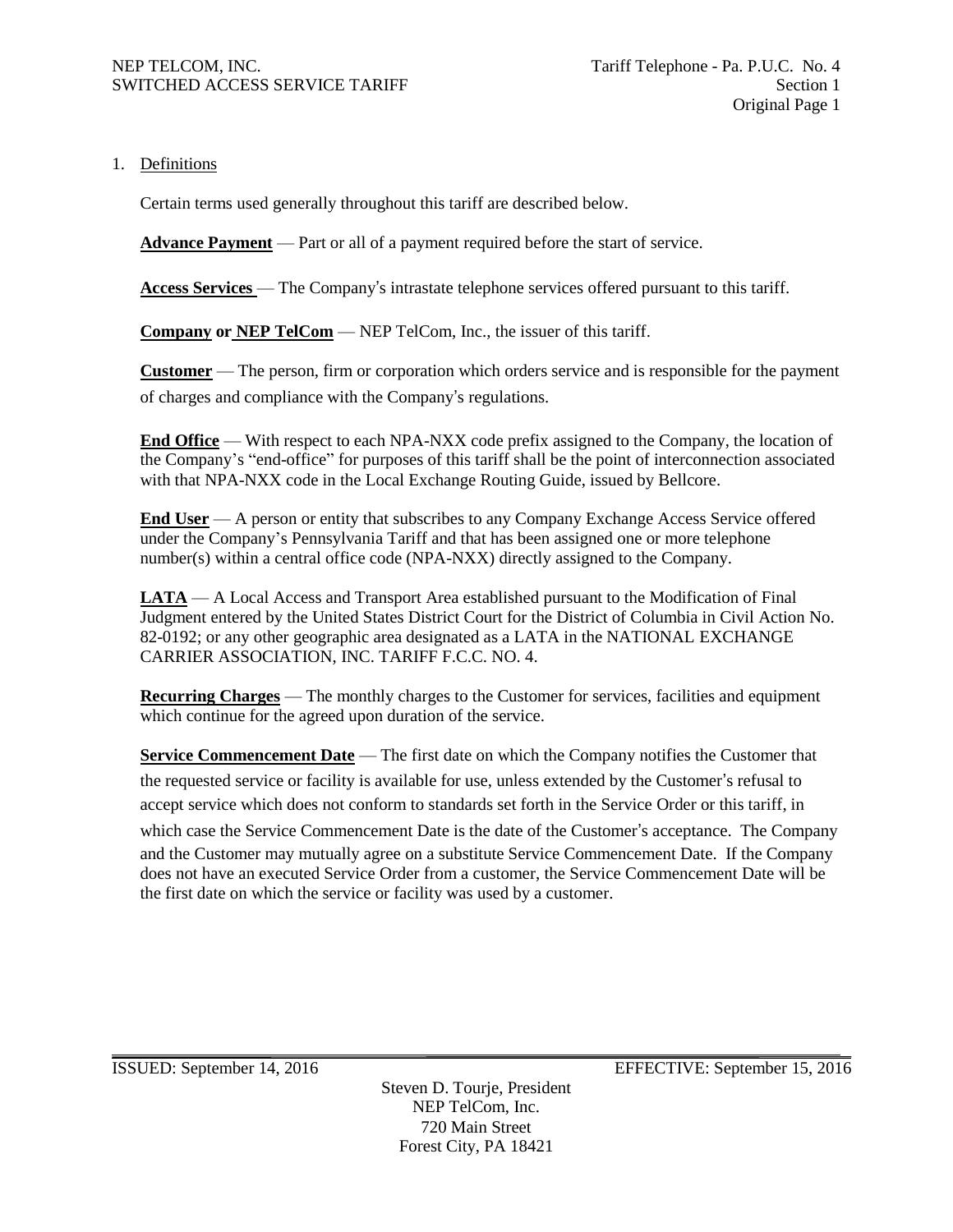1. Definitions (Cont'd)

**Service Order** — The written request for access services executed by the Customer and the Company in the format devised by the Company. The signing of a Service Order by the Customer and acceptance by the Company initiates the respective obligations of the parties as set forth therein and pursuant to this tariff, but the duration of the service is calculated from the Service Commencement Date. Should a customer use the Company's access service without an executed Service Order, the Company will then request the customer to submit a Service Order.

**Serving Wire Center** — The wire center from which the customer designated premises would normally obtain dial tone from the Company.

**Shared** — A facility or equipment system or subsystem that can be used simultaneously by several Customers.

**Toll VoIP-PSTN Traffic** — A Customer's interexchange voice traffic exchanged with the Company in Time Division Multiplexing format over PSTN facilities, which originates and/or terminates in Internet Protocol (IP) format. Toll VoIP-PSTN Traffic originates and/or terminates in IP format when it originates from and/or terminates to an End User Customer of a service that requires IPcompatible customer premises equipment.

**User** — A Customer or any other person authorized by the Customer to use service provided under this tariff.

**Wire Center** — A building in which one or more central offices, used for the provision of Exchange Services, are located.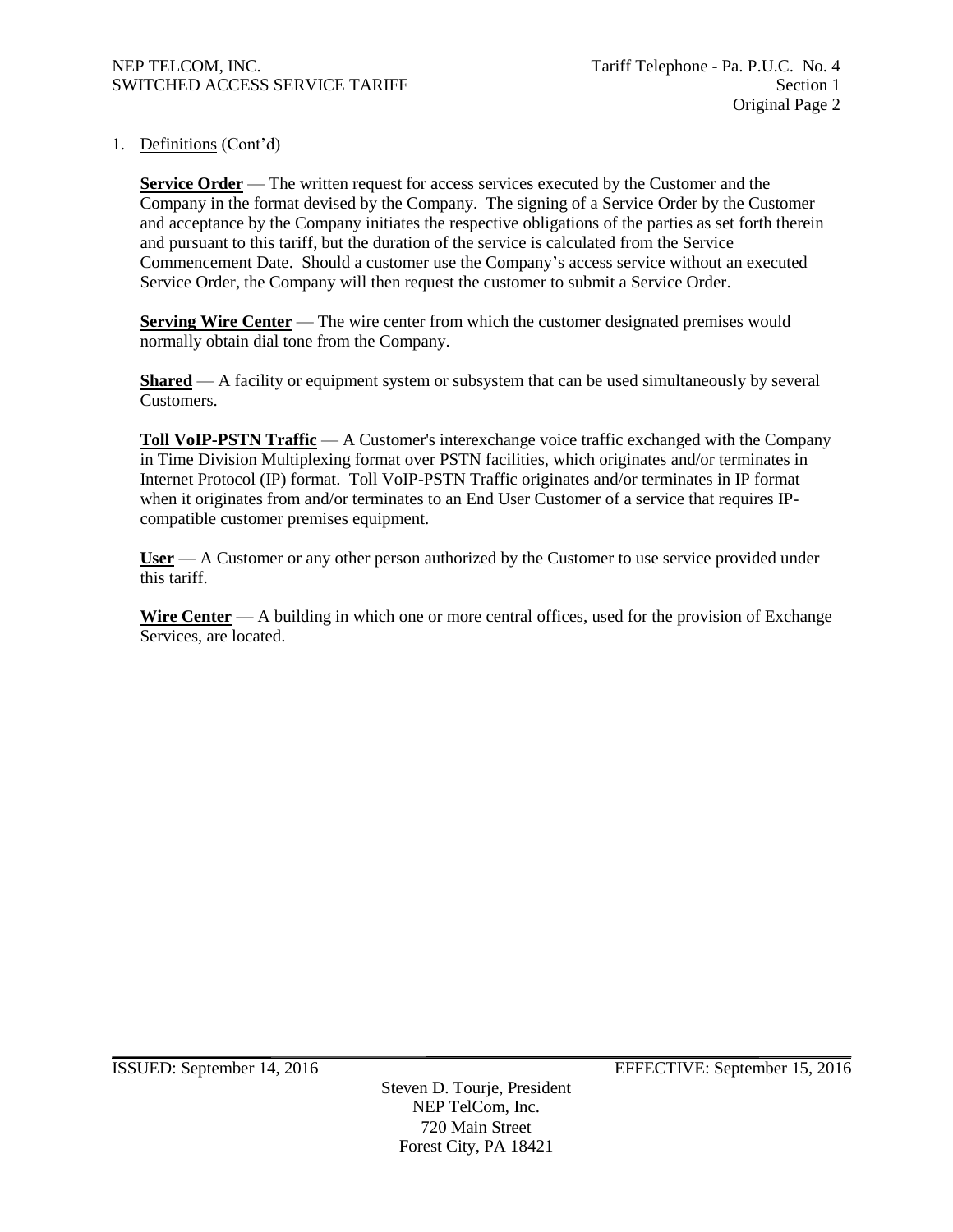# 2. Regulations

# 2.1 Undertaking of the Company

2.1.1 Scope

The Company undertakes to furnish access services in accordance with the terms and conditions set forth in this tariff.

# 2.1.2 Shortage of Facilities

All service is subject to the availability of suitable facilities. The Company reserves the right to limit the length of communications or to discontinue furnishing services when necessary because of the lack of transmission medium capacity or because of any causes beyond its control.

# 2.1.3 Terms and Conditions

- A) Service is provided on the basis of a minimum period of at least one month, 24 hours per day. For the purpose of computing charges in this tariff, a month is considered to have 30 days.
- B) Customers may be required to enter into written service orders which shall contain or reference a specific description of the service ordered, the rates to be charged, the duration of the services, and the terms and conditions in this tariff. Customer will also be required to execute any other documents as may be reasonably requested by the Company.
- C) This tariff shall be interpreted and governed by the laws of the Commonwealth of Pennsylvania without regard for its choice of laws provision.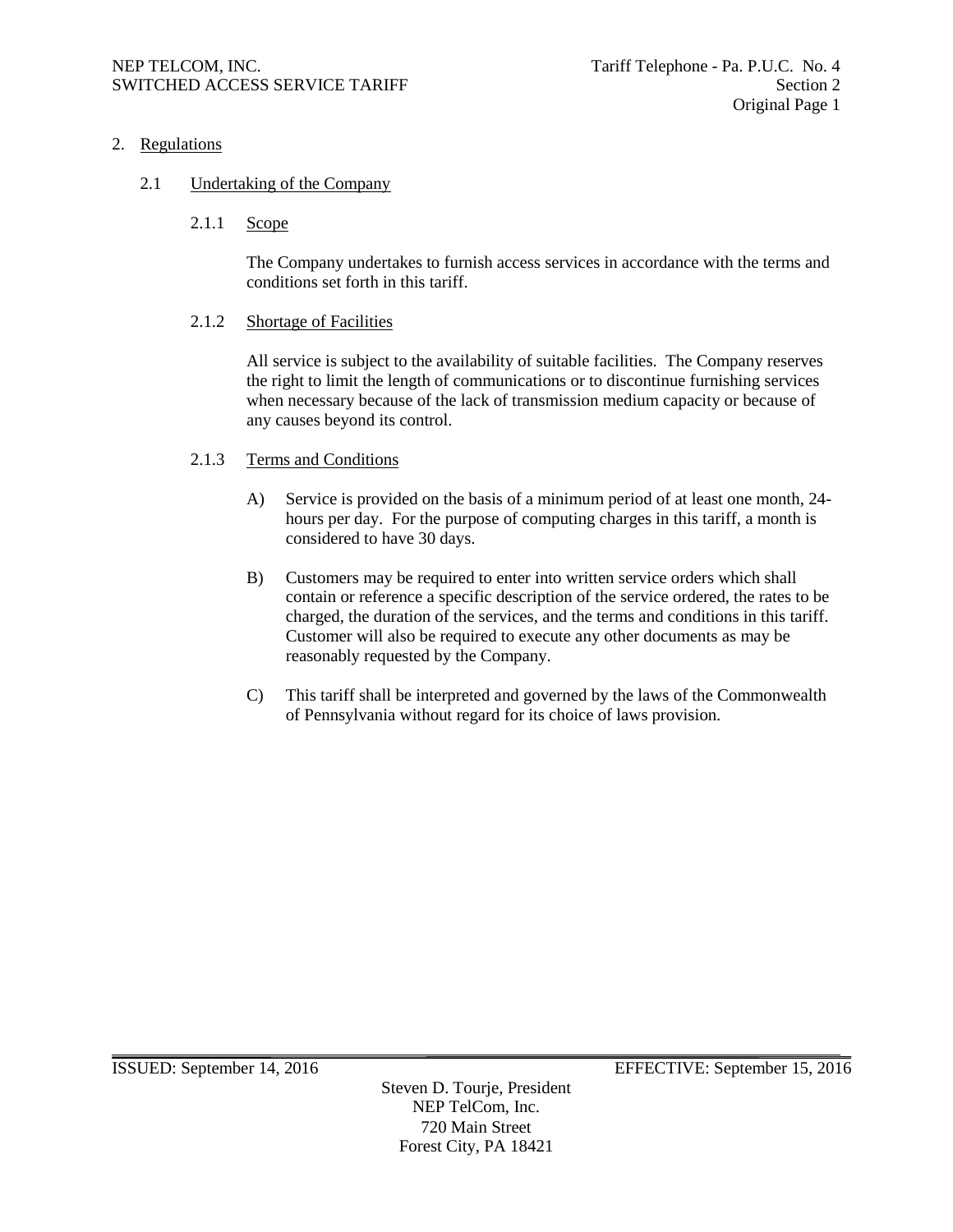- 2. Regulations (Cont'd)
	- 2.1 Undertaking of the Company (Cont'd)
		- 2.1.4 Limitations on Liability
			- A) Except as otherwise stated in this section, the liability of the Company for damages arising out of either: (1) the furnishing of its services, including but not limited to mistakes, omissions, interruptions, delays, or errors, or other defects, representatives, or use of these services or (2) the failure to furnish its service, whether caused by acts or omission, shall be limited to the extension of allowances to the Customer for interruptions in service as set forth in Section 2.7.
			- B) Except for the extension of allowances to the Customer for interruptions in service as set forth in Section 2.7, the Company shall not be liable to a Customer or third party for any direct, indirect, special, incidental, reliance, consequential, exemplary or punitive damages, including, but not limited to, loss of revenue or profits, for any reason whatsoever, including, but not limited to, any act or omission, failure to perform, delay, interruption, failure to provide any service or any failure in or breakdown of facilities associated with the service.
			- C) The liability of the Company for errors in billing that result in overpayment by the Customer shall be limited to a credit equal to the dollar amount erroneously billed or, in the event that payment has been made and service has been discontinued, to a refund of the amount erroneously billed.
			- D) The Company shall not be liable for any claims for loss or damages involving:
				- 1) Any act or omission of: (a) the Customer, (b) any other entity furnishing service, equipment or facilities for use in conjunction with services or facilities provided by the Company; or (c) common carriers or warehousemen;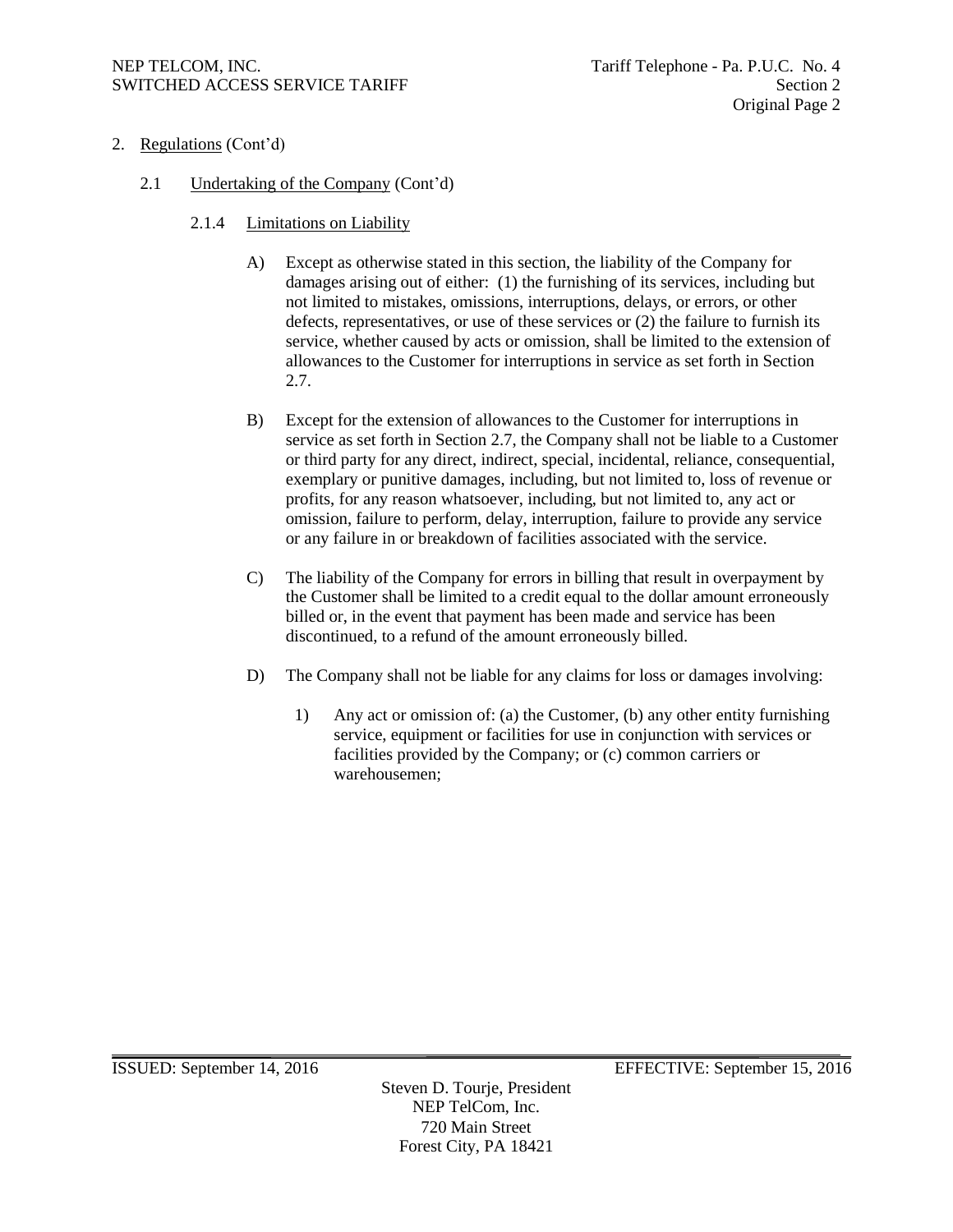- 2. Regulations (Cont'd)
	- 2.1 Undertaking of the Company (Cont'd)
		- 2.1.4 Limitations on Liability (Cont'd)
			- D) (Cont'd)
				- 2) Any delay or failure of performance or equipment due to causes beyond the Company's control, including but not limited to, acts of God, fires, floods, earthquakes, hurricanes, or other catastrophes; national emergencies, insurrections, riots, wars or other civil commotions; strikes, lockouts, work stoppages or other labor difficulties; criminal actions taken against the Company; unavailability, failure or malfunction of equipment or facilities provided by the Customer or third parties; and any law, order, regulation or other action of any governing authority or agency thereof;
				- 3) Any unlawful or unauthorized use of the Company's facilities and services;
				- 4) Libel, slander, invasion of privacy or infringement of patents, trade secrets, or copyrights arising from or in connection with the transmission of communications by means of Company-provided facilities or services; or by means of the combination of Company-provided facilities or services with Customer-provided facilities or services;
				- 5) Breach in the privacy or security of communications transmitted over the Company's facilities;
				- 6) Changes in any of the facilities, operations or procedures of the Company that render any equipment, facilities or services provided by the Customer obsolete, or require modification or alteration of such equipment, facilities or services, or otherwise affect their use or performance, except where reasonable notice is required by the Company and is not provided to the Customer, in which event the Company's liability is limited as set forth in this section.
				- 7) Defacement of or damage to Customer premises resulting from the furnishing of services or equipment on such premises or the installation or removal thereof.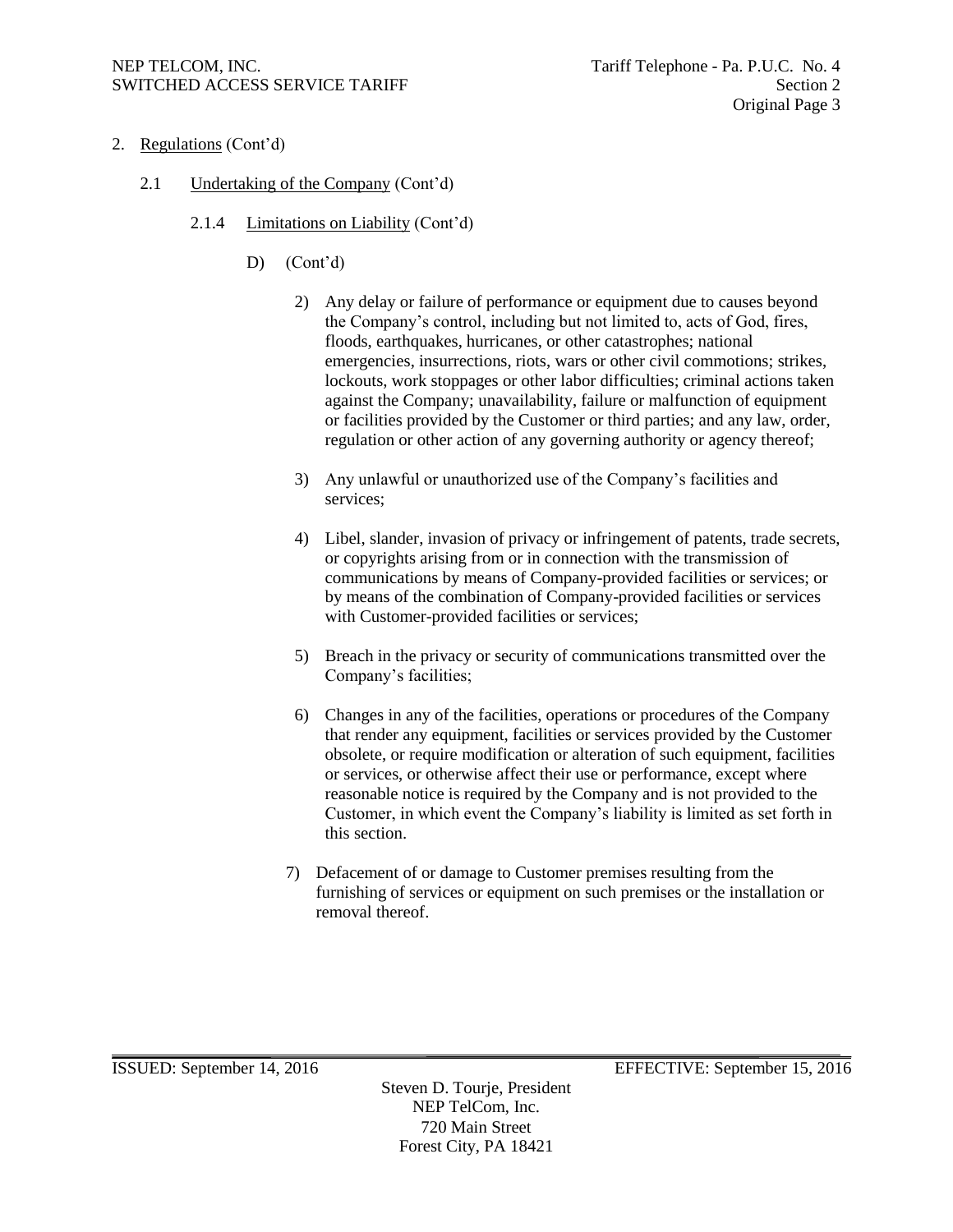- 2. Regulations (Cont'd)
	- 2.1 Undertaking of the Company (Cont'd)
		- 2.1.4 Limitations on Liability (Cont'd)
			- D) (Cont'd)
				- 8) Injury to property or injury or death to persons, including claims for payments made under Workers' Compensation law or under any plan for employee disability or death benefits, arising out of, or caused by, any act or omission of the Customer, or the construction, installation, maintenance, presence, use or removal of the Customer's facilities or equipment connected, or to be connected to the Company's facilities;
				- 9) Any non-completion of calls due to network busy conditions;
				- 10) Any calls not actually attempted to be completed during any period that service is unavailable.
			- E) The Company shall be indemnified, defended and held harmless by the Customer or end user from and against any and all claims, loss, demands, suits, expense, or other action or any liability whatsoever, including attorney fees, whether suffered, made, instituted, or asserted by the Customer or by any other party, for any personal injury to or death of any person or persons, and for any loss, damage or destruction of any property, including environmental contamination, whether owned by the Customer or by any other party, caused or claimed to have been caused directly or indirectly by the installation, operation, failure to operate, maintenance, presence, condition, location, use or removal of any Company or Customer equipment or facilities or service provided by the Company.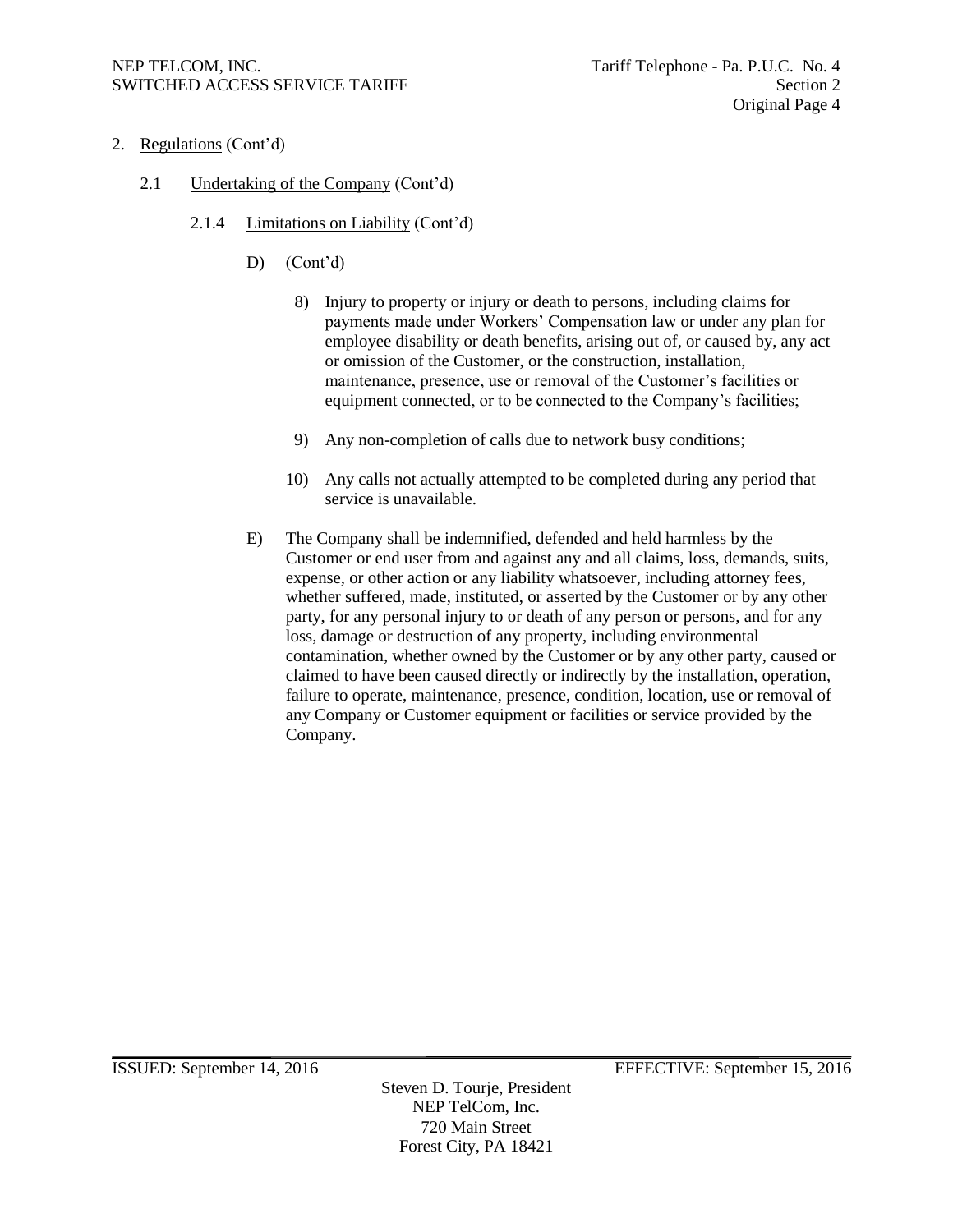# NEP TELCOM, INC.<br>SWITCHED ACCESS SERVICE TARIFF SERIES AND TAGGED ACCESS SERVICE TARIFF SWITCHED ACCESS SERVICE TARIFF

- 2. Regulations (Cont'd)
	- 2.1 Undertaking of the Company (Cont'd)
		- 2.1.4 Limitations on Liability (Cont'd)
			- F) The Company does not guarantee nor make any warranty with respect to installations provided by it for use in an explosive atmosphere. The Company shall be indemnified, defended and held harmless by the Customer from and against any and all claims, loss, demands, suits, or other action, or any liability whatsoever, whether suffered, made, instituted or asserted by the Customer or by any other party, for any personal injury to or death of any person or persons, and for any loss, damage or destruction of any property, including environmental contamination, whether owned by the Customer or by any other party, caused or claimed to have been caused directly or indirectly by the installation, operation, failure to operate, maintenance, presence, condition, location, use or removal of any equipment or facilities or the service.
			- G) Reserved for future use.
			- H) Except as otherwise stated in this Tariff, any claim of whatever nature against the Company shall be deemed conclusively to have been waived unless presented in writing to the Company within thirty (30) days after the date of the occurrence that gave rise to the claim.
			- I) THE COMPANY MAKES NO WARRANTIES OR REPRESENTATIONS, EXPRESS OR IMPLIED EITHER IN FACT OR BY OPERATION OF LAW, STATUTORY OR OTHERWISE, INCLUDING WARRANTIES OF MERCHANTABILITY OR FITNESS FOR A PARTICULAR USE, EXCEPT THOSE EXPRESSLY SET FORTH HEREIN.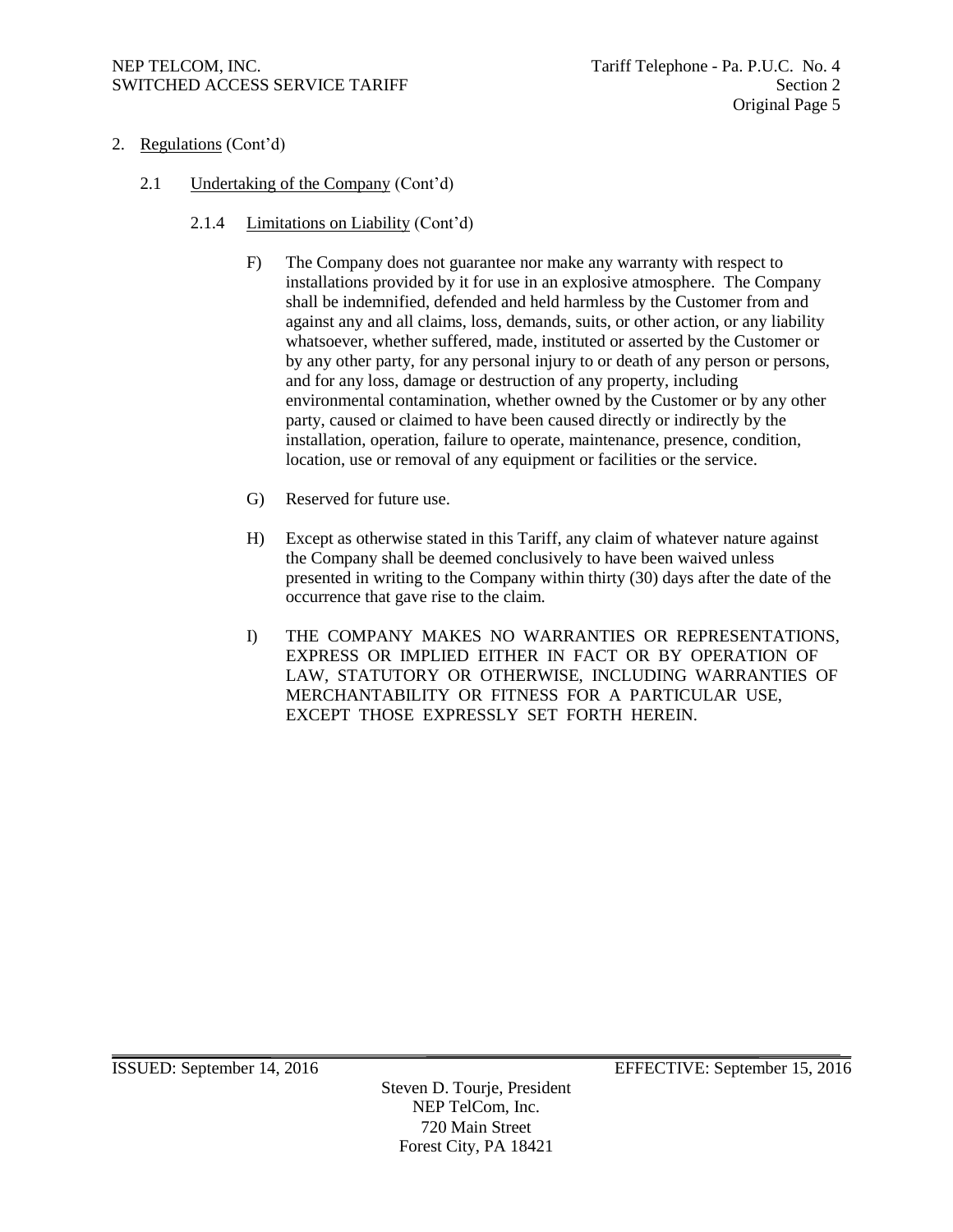# NEP TELCOM, INC.<br>SWITCHED ACCESS SERVICE TARIFF SERIES AND TAGGED ACCESS SERVICE TARIFF SWITCHED ACCESS SERVICE TARIFF

- 2. Regulations (Cont'd)
	- 2.1 Undertaking of the Company (Cont'd)
		- 2.1.5 Provision of Equipment and Facilities
			- A) Except as otherwise indicated, customer-provided station equipment at the Customer's premises for use in conjunction with this service shall be so constructed, maintained and operated as to work satisfactorily with the facilities of the Company.
			- B) The company shall not be responsible for the installation, operation or maintenance of any Customer-provided communications equipment. Where such equipment is connected to service furnished pursuant to this tariff, the responsibility of the Company shall be limited to the furnishing of services under this tariff and to the maintenance and operation of such services in the proper manner. Subject to this responsibility, the Company shall not be responsible for:
				- 1) the through transmission of signals generated by Customer-provided equipment or for the quality of, or defects in, such transmission; or
				- 2) the reception of signals by Customer-provided equipment; or
				- 3) network control signaling where such signaling is performed by Customerprovided network control signaling equipment.

#### 2.1.6 Ownership of Facilities

Title to all facilities provided in accordance with this tariff remains in the Company, its agents, contractors or suppliers.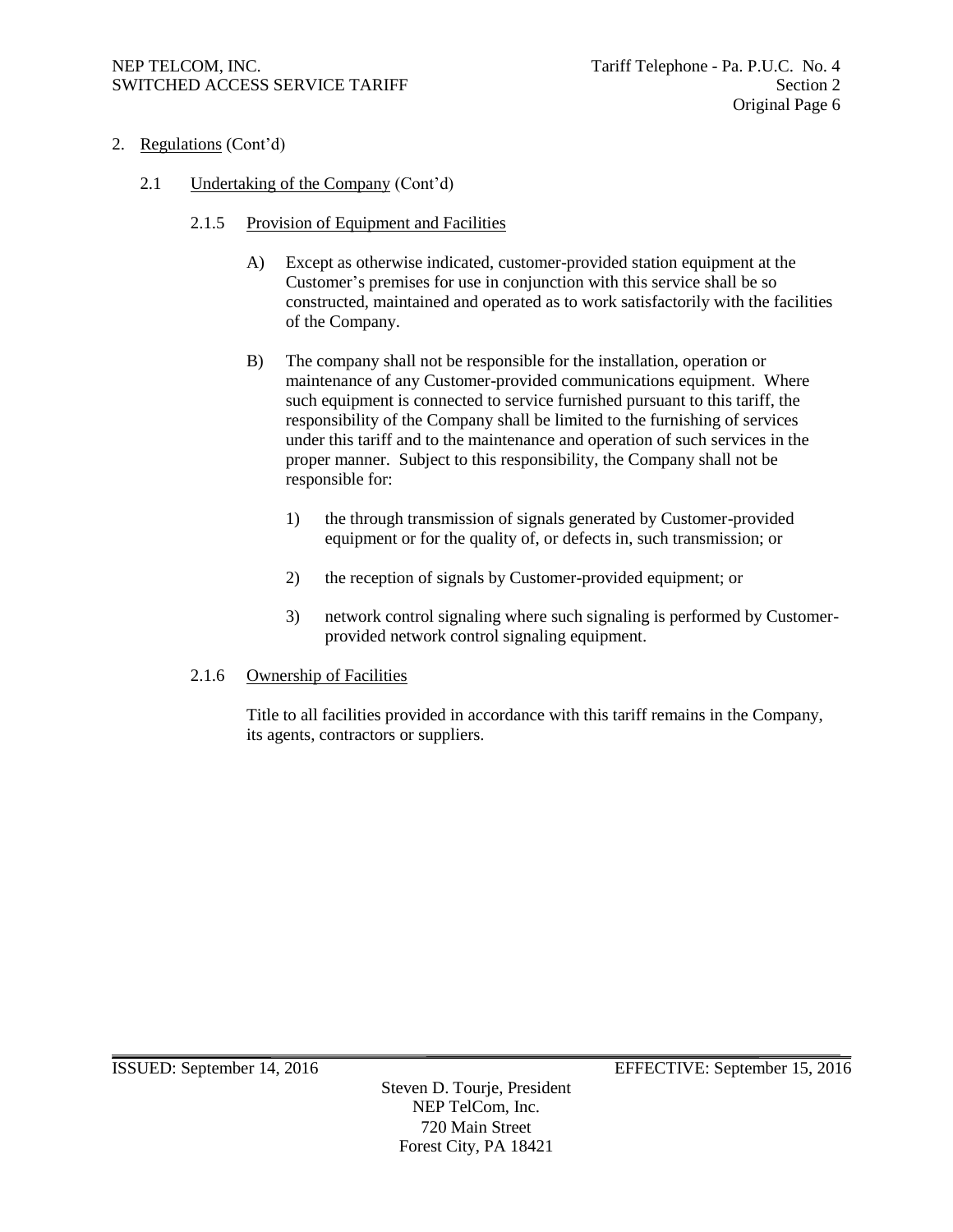- 2. Regulations (Cont'd)
	- 2.2 Prohibited Uses
		- A) The services the Company offers shall not be used for any unlawful purpose or for any use for which the Customer has not obtained all required governmental approvals, authorization, licenses, consents and permits.
		- B) The Company may require applicants for service who intend to use the Company's offering for resale and/or for shared use to file a letter with the Company confirming that their use of the Company's offerings complies with relevant laws and regulations, policies, orders, and decisions.
		- C) The Company may require a Customer to immediately shut down its transmission if such transmission is causing interference to others.
		- D) A customer, joint user, or authorized user may not assign, or transfer in any manner, the service or any rights associated with the service without the written consent of the Company. The Company will permit a Customer to transfer its existing service to another entity if the existing Customer has paid all charges owed to the Company for regulated access services. Such a transfer will be treated as a disconnection of existing service and installation of new service, and non-recurring installation charges as stated in this tariff will apply.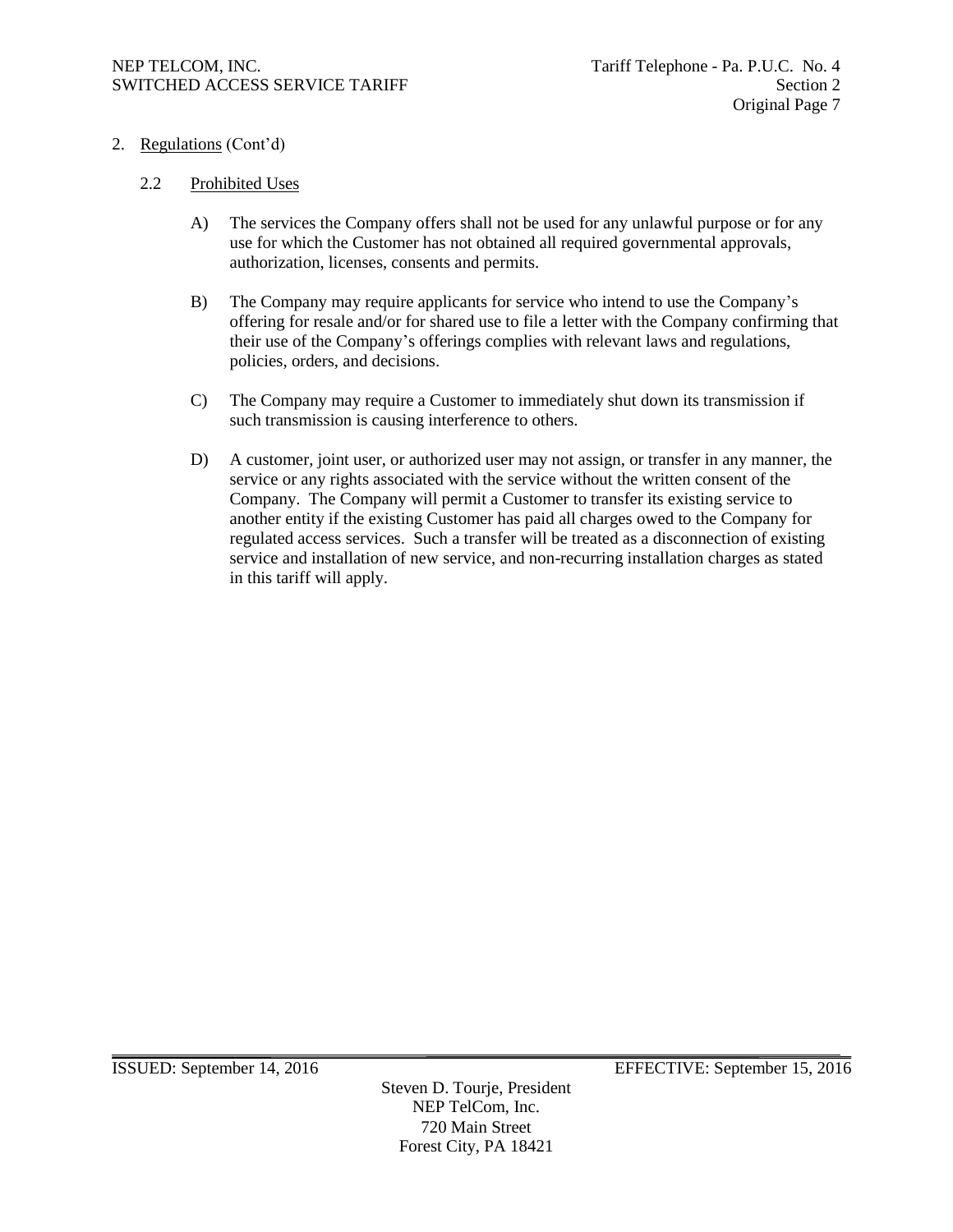- 2. Regulations (Cont'd)
	- 2.3 Obligations of the Customer
		- 2.3.1 Customer Premises Provisions
			- A) The Customer shall provide the personnel, power and space required to operate all facilities and associated equipment installed on the premises of the Customer.
			- B) The Customer shall be responsible for providing Company personnel access to premises of the Customer at any reasonable hour for the purpose of testing the facilities or equipment of the Company.

#### 2.3.2 Liability of the Customer

- A) The Customer will be liable for damages to the facilities of the Company and for all incidental and consequential damages caused by the negligent or intentional acts or omissions of the Customer, its officers, employees, agents, invitees, or contractors where such acts or omissions are not the direct result of the Company's negligence or intentional misconduct.
- B) To the extent caused by any negligent or intentional act of the Customer as described in (A), preceding, the Customer shall indemnify, defend and hold harmless the Company from and against all claims, actions, damages, liabilities, costs and expenses, including reasonable attorneys' fees, for (1) any loss, destruction or damage to property of any third party, (2) the death of or injury to persons, including, but not limited to, employees or invitees of either party, and (3) any liability incurred by the Company to any third party pursuant to this or any other tariff of the Company, or otherwise, for any interruption of, interference to, or other defect in any service provided by the Company to such third party.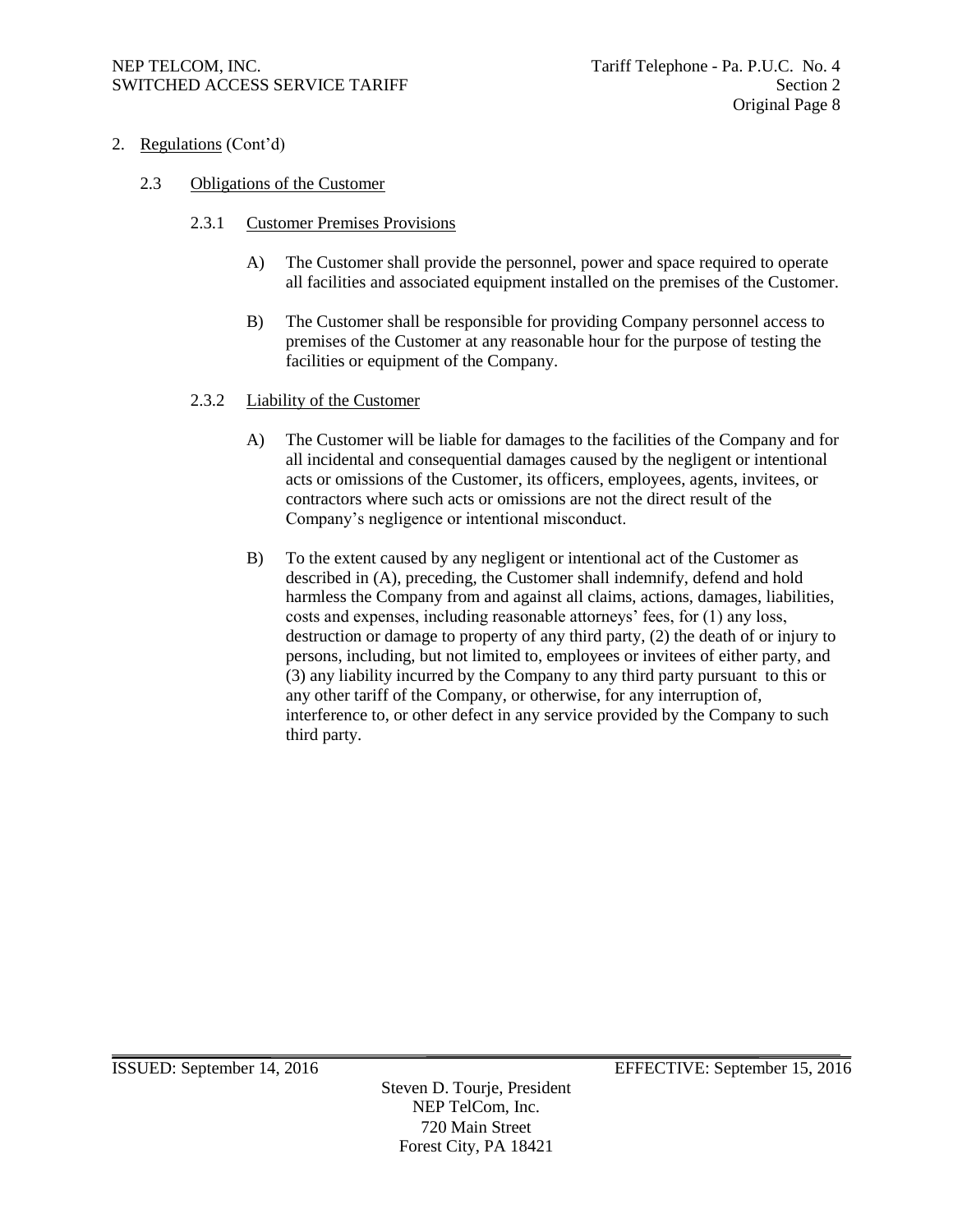- 2. Regulations (Cont'd)
	- 2.3 Obligations of the Customer (Cont'd)
		- 2.3.2 Liability of the Customer (Cont'd.)
			- C) The Customer shall not assert any claim against any other customer or user of the Company's services for damages resulting in whole or in part from or arising in connection with the furnishing of service under this Tariff including but not limited to mistakes, omissions, interruptions, delays, errors or other defects or misrepresentations, whether or not such other customer or user contributed in any way to the occurrence of the damages, unless such damages were caused solely by the negligent or intentional act or omission of the other customer or user and not by any act or omission of the Company. Nothing in this Tariff is intended either to limit or to expand Customer's right to assert any claims against third parties for damages of any nature other than those described in the preceding sentence.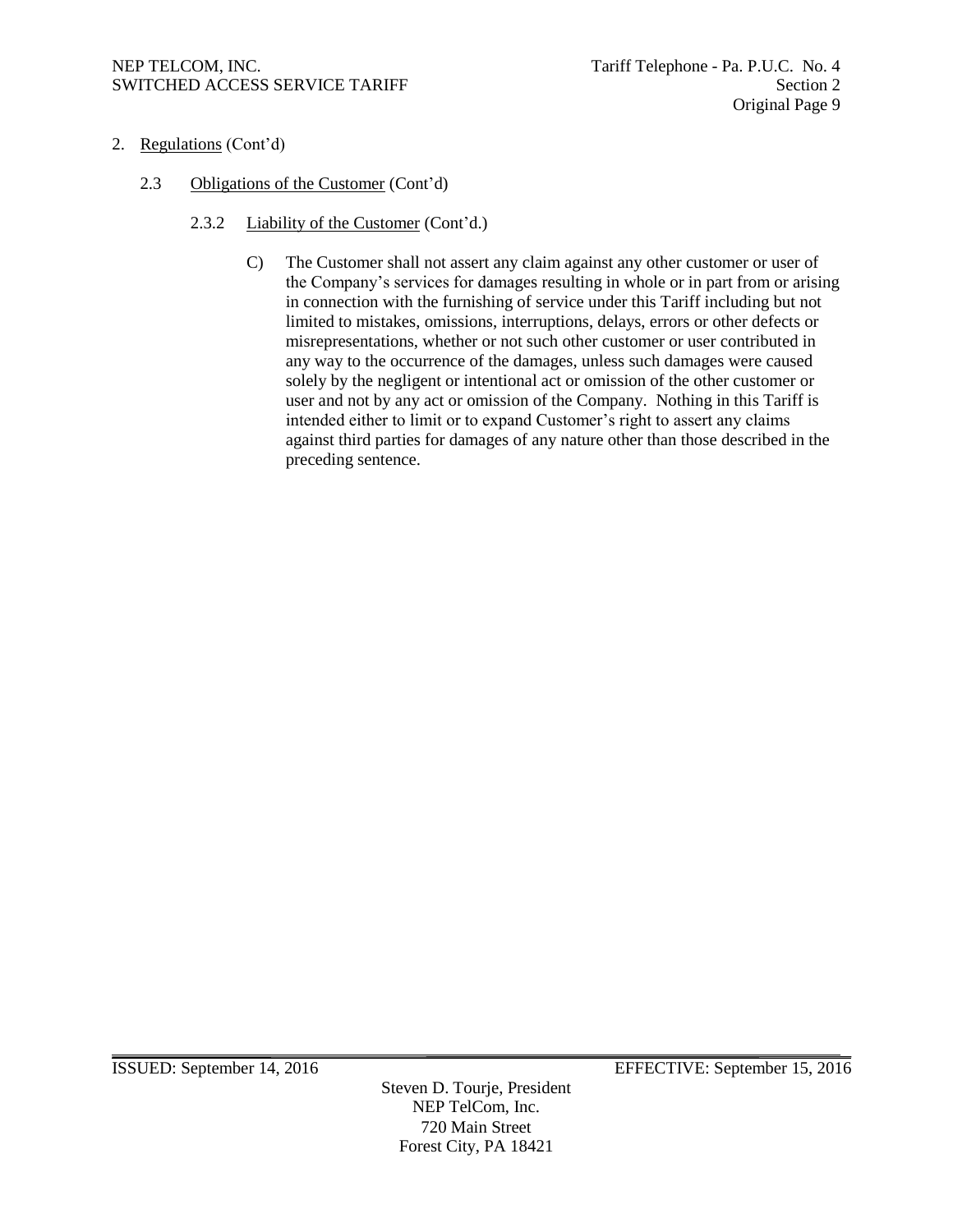- 2. Regulations (Cont'd)
	- 2.3 Obligations of the Customer (Cont'd)
		- 2.3.3 Jurisdictional Report Requirements
			- A) For Feature Group B Switched Access Service(s) for both originating and terminating usage, a projected Percentage of Interstate Usage (PIU) must be provided by the Customer to the Company. When a Customer orders Feature Group B Switched Access Service, the Customer shall state, in its order, the projected PIU factor for each Feature Group B Switched Access Service group ordered. The formula for developing PIU is as follows in Section 2.3.3(B) below.
			- B) For Feature Group D Switched Access Service(s), the Company, where jurisdiction can be determined from call detail, will determine the PIU as follows:
				- 1) For originating access minutes, the PIU will be developed on a monthly basis, by end office trunk group, by dividing the measured interstate originating access minutes (the access minutes where the calling number is in one state and the called number is in another state) by the total originating access minutes.
				- 2) For terminating access minutes, the Customer has the option to provide the Company with a projected PIU factor. Customers who provide a PIU factor shall supply the Company with an interstate percentage of the Feature Group D terminating access minutes for each account to which the Customer may terminate traffic. Should the Customer not supply a terminating PIU factor, the data used by the Company to develop the PIU for originating access minutes will be used to develop the PIU for such terminating access minutes.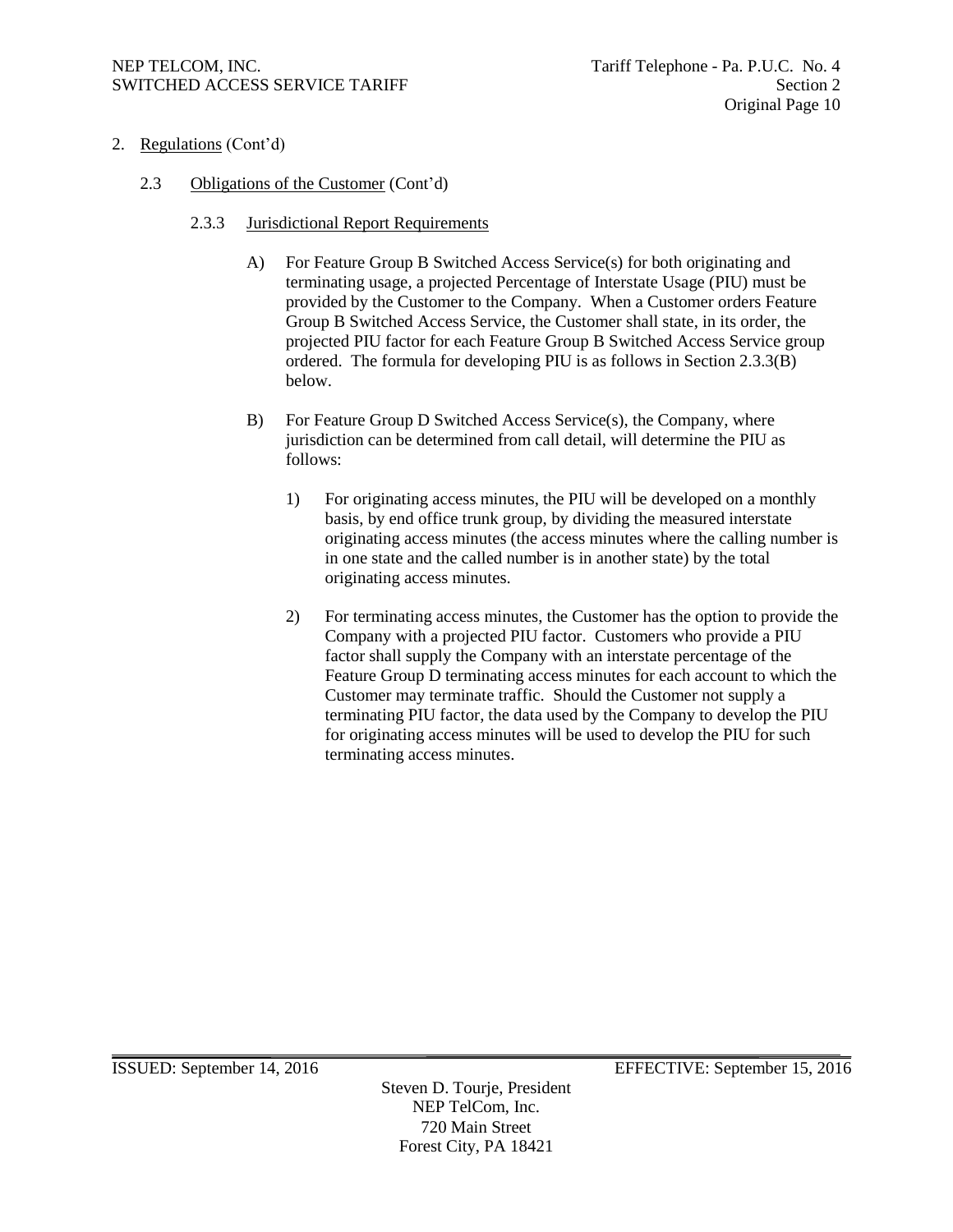- 2. Regulations (Cont'd)
	- 2.3 Obligations of the Customer (Cont'd)
		- 2.3.3 Jurisdictional Report Requirements (Cont'd)
			- B) (Cont'd)

When a Customer orders Feature Group D Switched Access Service, the Customer shall supply a projected PIU for each end office trunk group involved to be used in the event that originating call detail is insufficient to determine the jurisdiction of the usage. For purposes of developing the PIU, the Customer shall utilize the same considerations as those set forth in Section 2.3.3(C) following.

- C) Where the call detail data is insufficient to develop jurisdiction, the Customer must provide the Company with a PIU using the following steps:
	- 1) For purposes of developing the PIU, the Customer shall consider every call that enters the Customer's network at a point within the same state as the state where the called station is located to be intrastate and every call that enters the Customer's network at a point in a state different from the state in which the called station is located to be interstate.
	- 2) The Company will designate the number obtained by subtracting the PIU from 100 (100 – projected interstate percentage = intrastate percentage) as the projected intrastate percentage of use.
	- 3) A whole number percentages will be used by the Company to apportion the usage, monthly recurring, and/or non-recurring charges between interstate and intrastate until a revised report is received.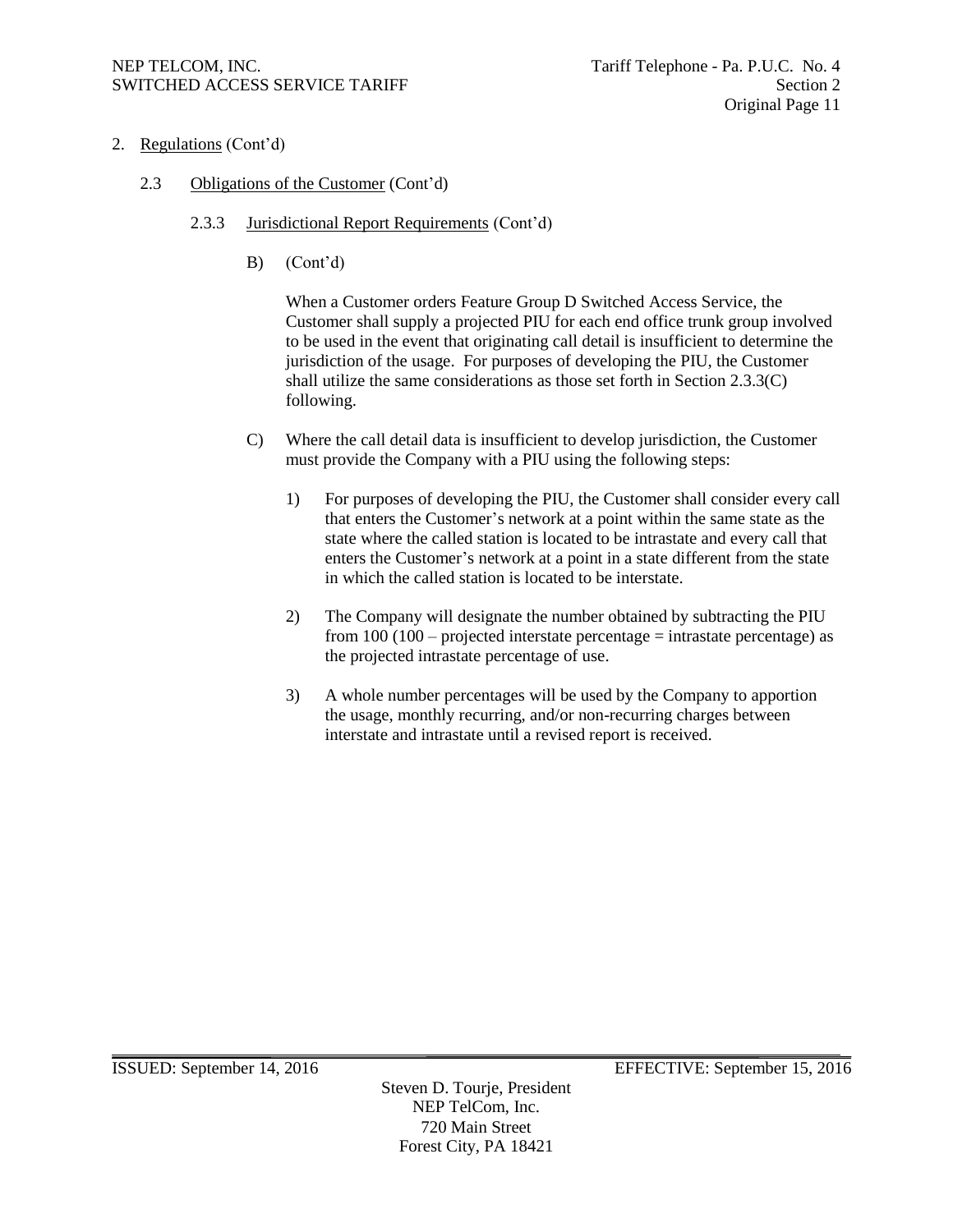# NEP TELCOM, INC.  $\qquad \qquad$  Tariff Telephone - Pa. P.U.C. No. 4 SWITCHED ACCESS SERVICE TARIFF SECTION AND Section 2

- 2. Regulations (Cont'd)
	- 2.3 Obligations of the Customer (Cont'd)
		- 2.3.3 Jurisdictional Report Requirements (Cont'd)
			- (D) The projected interstate percentage of use will be used to determine the charges as follows:

The number of access minutes for a trunk group will be multiplied by the projected interstate percentage of use to determine the interstate access minutes.  $(i.e., number of access minutes x projected interest are percentage of use =$ interstate access minutes). The number of interstate access minutes so determined will be subtracted from the total number of access minutes (i.e., number of access minutes – interstate access minutes = intrastate access minutes). The intrastate access minutes for the group will be billed as set forth in Section 5 following.

(E) Effective on the first of January, April, July and October of each year, the Customer may update the jurisdictional reports that require a projected interstate percentage. The Customer shall forward to the Company, to be received no later than 20 calendar days after the first of each such month, a revised report showing the interstate percentage of use for the past three months ending the last day of December, March, June and September, respectively, for each service arranged for interstate and intrastate use. Except as set forth in Section 2.3.3(A) preceding where jurisdiction can be determined from the recorded message detail, the revised report will serve as the basis for the next three months billing and will be effective on the bill date in the following month (i.e., February, May, August, and November) for that service. No prorating or back billing will be done based on the report. If the Customer does not supply the report, the Company will assume the percentage to be the same as that provided in the last quarterly report. For those cases in which a quarterly report has never been received from the Customer, the Company will assume the percentage to be the same as that provided in the order for service as set forth in Section 2.3.3(A) preceding.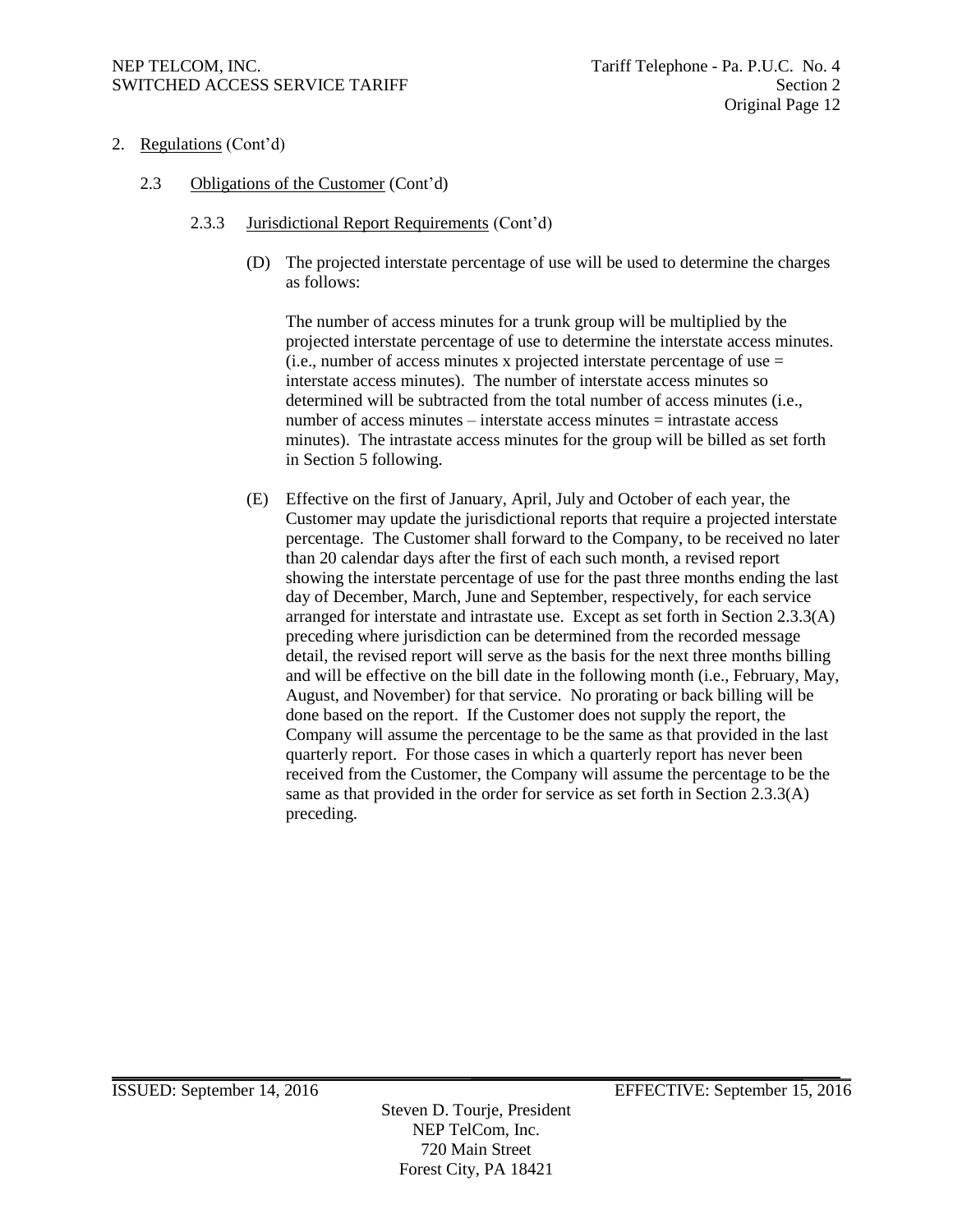- 2. Regulations (Cont'd)
	- 2.3 Obligations of the Customer (Cont'd)
		- 2.3.3 Jurisdictional Report Requirements (Cont'd)
			- (F) The Customer reported projected interstate percentage of use as set forth in Section 2.3.3(A) and 2.3.3(B) preceding will be used for the apportionment of any monthly rates or non-recurring charges associated with Feature Groups B or D Switched Access Service until the end of the quarter during which the service was activated. Thereafter, a projected interstate percentage for such apportionment will be developed quarterly by the Company based on the data used to develop the projected interstate percentage of use as set forth in Section 2.3.3(A) and 2.3.3(B) preceding. Where call detail is insufficient to make such a determination, the Customer will be requested to project a interstate percentage of use to be used by the Company for such apportionment.
			- (G) The Customer shall keep sufficient detail from which the percentage of interstate use can be ascertained and upon request of the Company make the records available for inspection. The Company no more than once per year will initiate such a request. The Customer shall supply the data within 30 calendar days of the Company request.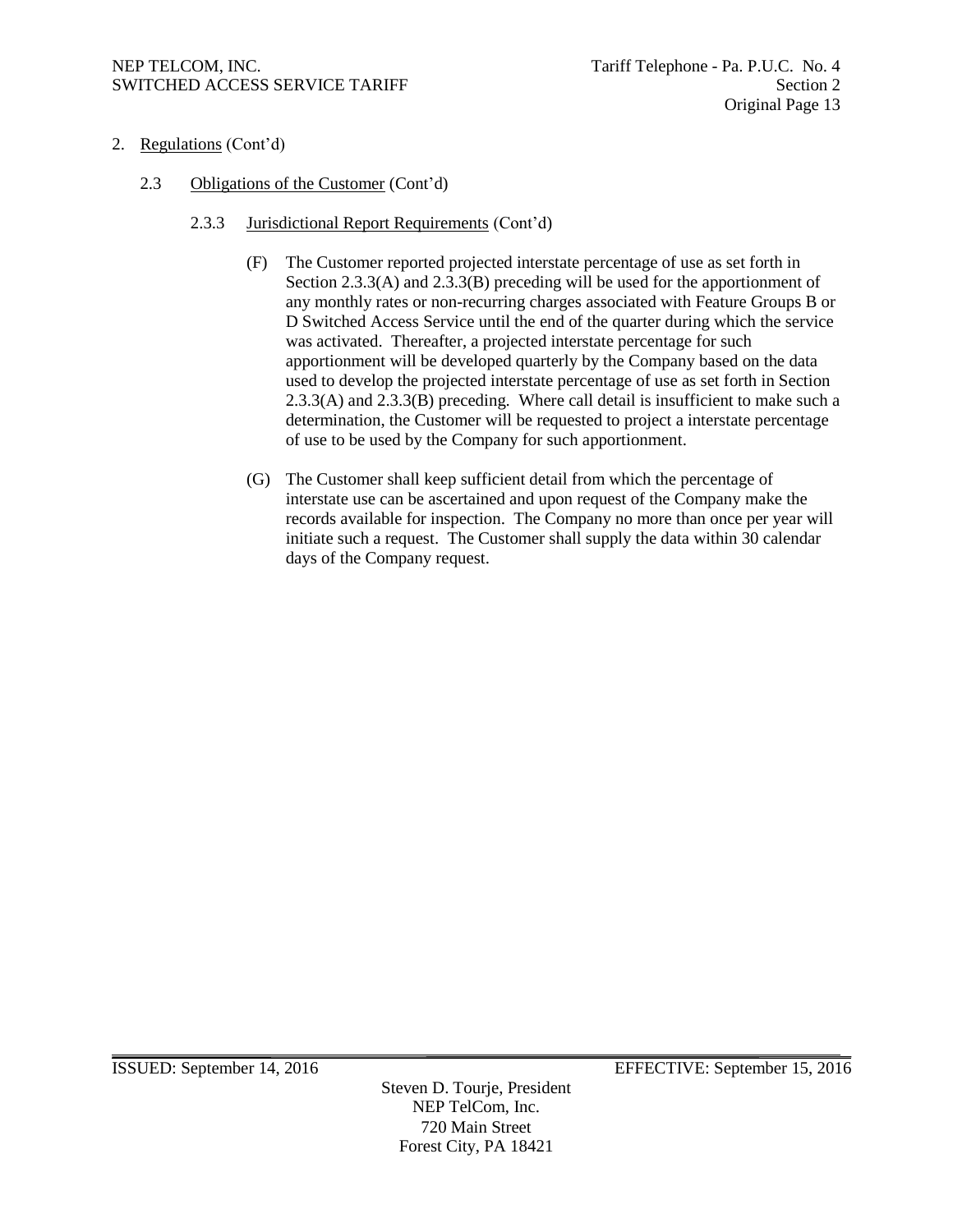2. Regulations (Cont'd)

# 2.4 Customer Equipment and Channels

2.4.1 Interconnection of Facilities

In order to protect the Company's facilities and personnel and the services furnished to other Customers by the Company from potentially harmful effects, the signals applied to the Company's service shall be such as not to cause damage to the facilities of the Company. Any special interface equipment necessary to achieve the compatibility between facilities of the Company and the channels or facilities of others shall be provided at the Customer's expense.

# 2.4.2 Inspections

- A) The Company may, upon notification to the Customer, at a reasonable time, make such tests and inspections as may be necessary to determine that the requirements regarding the equipment and interconnections are being complied with the installation, operation and maintenance of Customer-provided equipment and in the wiring of the connection of Customer channels to Company-owned facilities.
- B) If the protective requirements in connections with Customer-provided equipment are not being complied with, the Company may take such action as necessary to protect its facilities and personnel and will promptly notify the Customer by registered mail in writing of the need for protective action. In the event that the Customer fails to advise the Company within 10 days after such notice is received or within the time specified in the notice that corrective action has been taken, the Company may take whatever additional action is deemed necessary, including the suspension of service, to protect its facilities and personnel from harm. The Company will upon request 24 hours in advance provide Customer with a statement of technical parameters that the Customer's equipment must meet.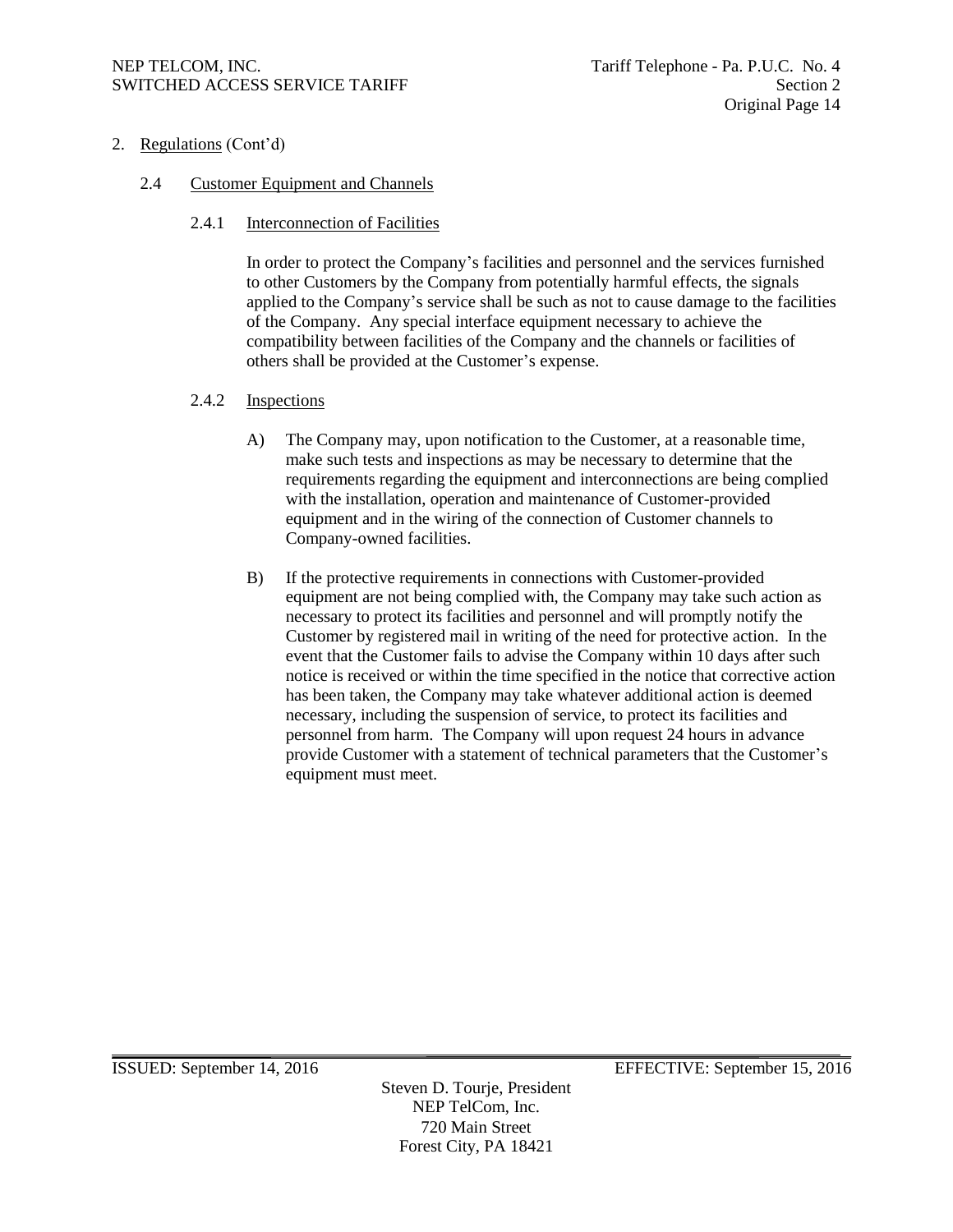2. Regulations (Cont'd)

# 2.5 Customer Deposits and Advance Payments

2.5.1 Advance Payments

To safeguard its interests, the Company may require a Customer to make an advance payment before services and facilities are furnished. The advance payment will not exceed an amount up to two months of estimated monthly usage charges. In addition, where special construction is involved, the advance payment may also include an amount equal to the estimated non-recurring charges for the special construction and recurring charges (if any) for a period to be set between the Company and the Customer. The advance payment will be credited to the Customer's initial bill. An advance payment may be required in addition to a deposit.

# 2.5.2 Deposits

- A) To safeguard its interests, the Company may require the Customer to make a deposit to be held as a guarantee for the payment of charges. A deposit does not relieve the Customer of the responsibility for the prompt payment of bills on presentation. The deposit will not exceed an amount equal to:
	- 1) two month's charges for a service or facility which has a minimum payment period of one month; or
	- 2) the charges that would apply for the minimum payment period for a service or facility which has a minimum payment period of more than one month; except that the deposit may include an additional amount in the event that a termination charge is applicable.
- B) A deposit may be required in addition to an advance payment.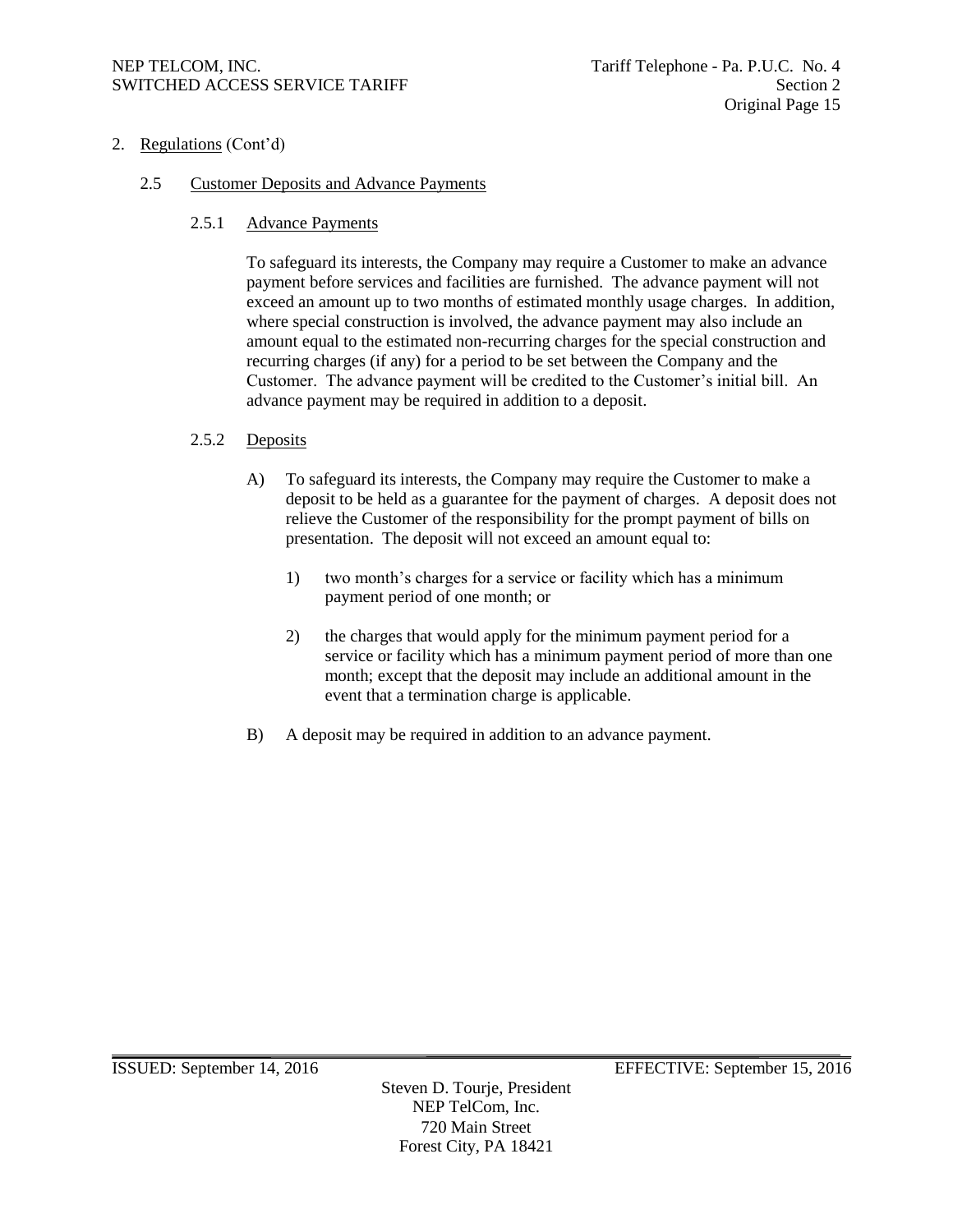- 2. Regulations (Cont'd)
	- 2.5 Customer Deposits and Advance Payments (Cont'd)
		- 2.5.2 Deposits (Cont'd)
			- C) When a service or facility is discontinued, the amount of a deposit, if any, will be applied to the Customer's account and any credit balance remaining will be refunded. Before the service or facility is discontinued, the Company may, at its option, return the deposit or credit it to the Customer's account. If the amount of the deposit is insufficient to cover the balance due to the Customer's account, the Company retains the right to collect any amounts owing after the deposit has been.
			- D) Deposits held will accrue interest at an annual rate of 6% as set forth in 52 Pa. Code § 53.82 without deductions for any taxes on such deposits. Interest will not accrue on any deposit after the date on which reasonable effort has been made to return it to customer.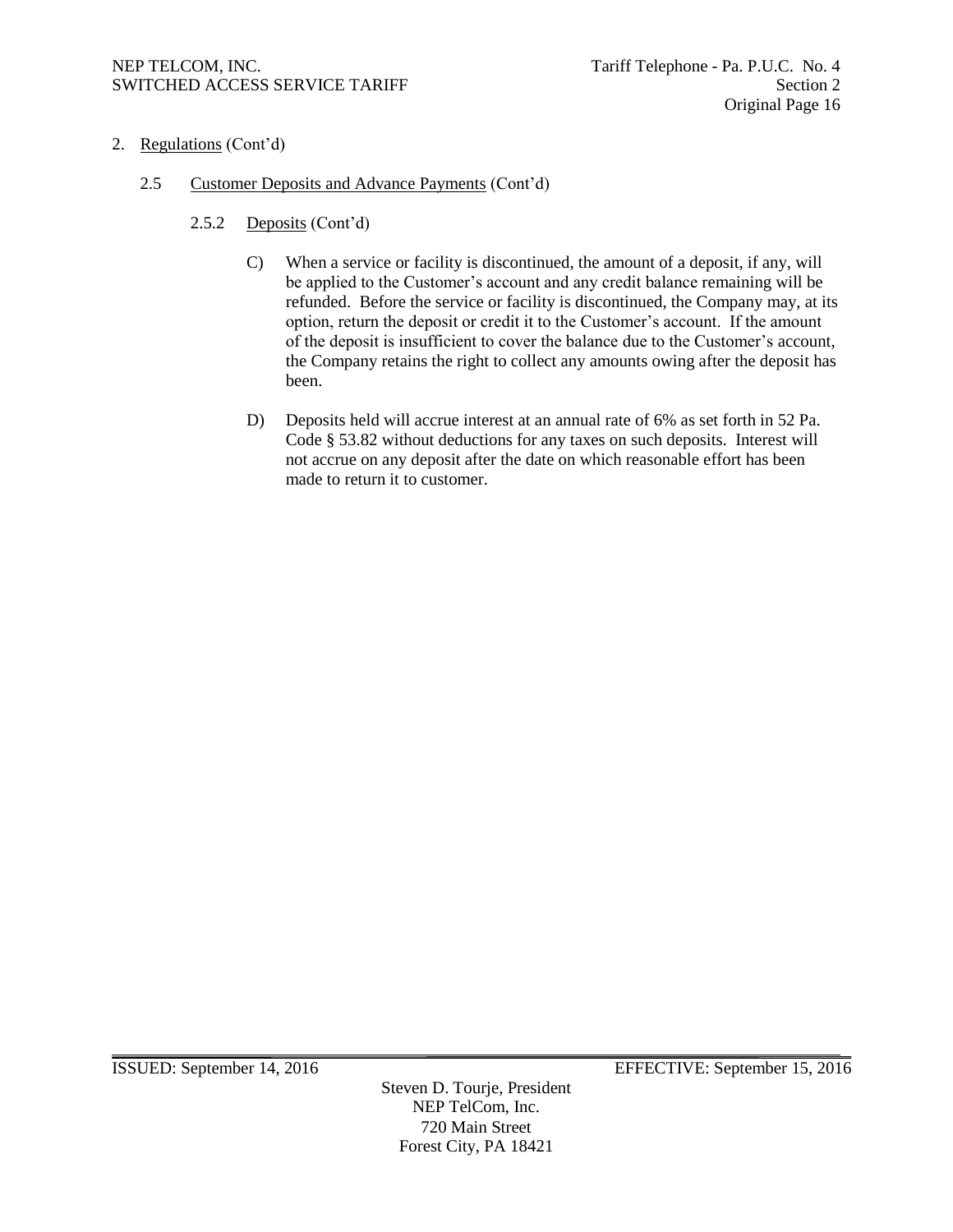2. Regulations (Cont'd)

# 2.6 Payment Arrangements

# 2.6.1 Payment for Service

The Customer is responsible for the payment of all charges for facilities and services furnished by the Company to the Customer.

# A) Taxes

The Customer is responsible for payment of any sales, use, gross receipts, excise, access or other local, state and federal taxes, charges or surcharges (however, designated) (excluding taxes on the Company's net income) imposed on or based upon the provision, sale or use of network services.

#### 2.6.2 Billing and Collection of Charges

The Customer is responsible for payment of all charges incurred by the Customer or other users for services and facilities furnished to the Customer by the Company.

- A) Non-recurring charges are due and payable within 30 days after the date of the invoice.
- B) The Company shall present invoices for Recurring Charges monthly to the Customer, in advance of the month in which service is provided, and Recurring Charges shall be due and payable within 30 days after the date of the invoice. When billing is based upon customer usage, usage charges will be billed monthly for the preceding billing period.
- C) When service does not begin on the first day of the month, or end on the last day of the month, the charge for the fraction of the month in which service was furnished will be calculated on a pro rate basis. For this purpose, every month is considered to have 30 days.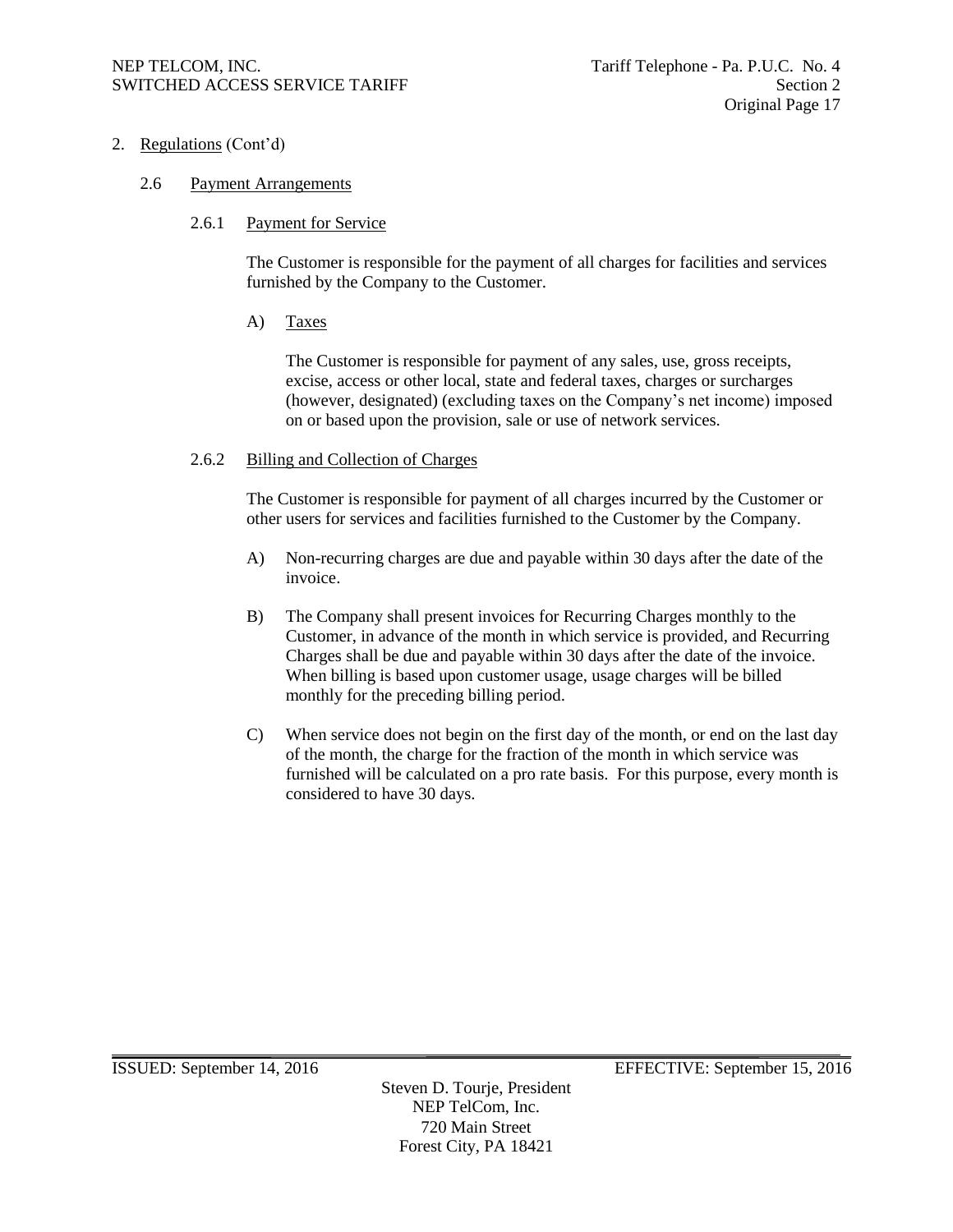# NEP TELCOM, INC.<br>SWITCHED ACCESS SERVICE TARIFF SERIES AND TAGGED ACCESS SERVICE TARIFF SWITCHED ACCESS SERVICE TARIFF

- 2. Regulations (Cont'd)
	- 2.6 Payment Arrangements (Cont'd)
		- 2.6.2 Billing and Collection of Charges (Cont'd)
			- D) Billing of the Customer by the Company will begin on the Service Commencement Date, which is the day on which the Company notifies the Customer that the service or facility is available for use, except that the Service Commencement Date may be postponed by mutual agreement of the parties, or if the service or facility does not conform to standards set forth in this tariff or the Service Order. Billing accrues through and includes the day that the service, circuit, arrangement or component is discontinued.
			- E) If any portion of the payment is received by the Company after the date due, or if any portion of the payment is received by the Company in funds which are not immediately available upon presentment, then a late payment penalty shall be due to the Company. The late payment penalty shall be the portion of the payment not received by the date due, multiplied by a late factor. The late factor shall be the lesser of:
				- 1) a rate of 1.5 percent per month; or
				- 2) the highest interest rate which may be applied under state law for commercial transactions.
			- F) The Customer will be assessed a charge of twenty-five dollars (\$25.00) for each check submitted by the Customer to the Company which a financial institution refuses to honor.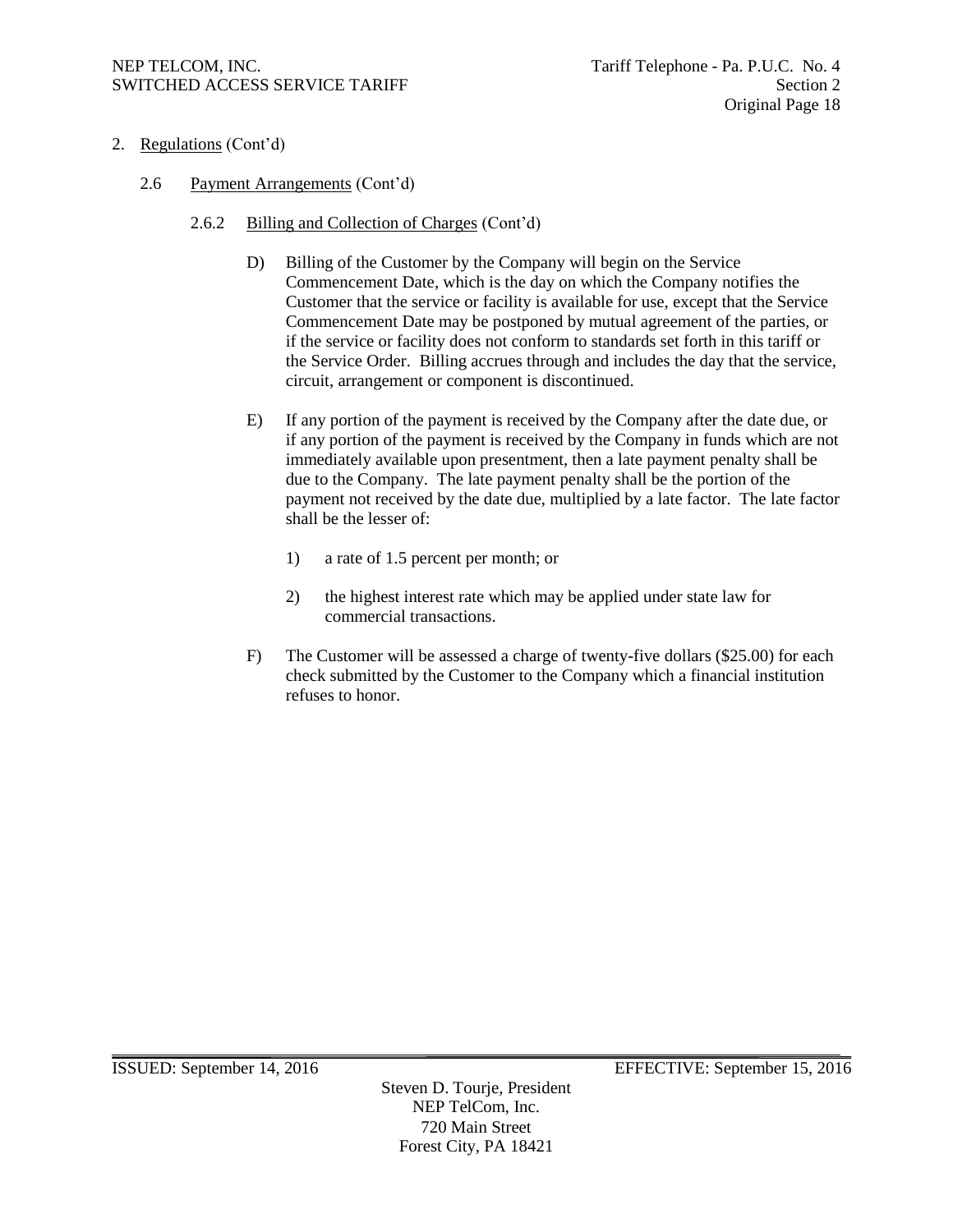- 2. Regulations (Cont'd)
	- 2.6 Payment Arrangements (Cont'd)
		- 2.6.3 Billing Disputes
			- A) General

All bills are presumed accurate, and shall be binding on the Customer unless notice of the disputed charge(s) are received by the Company within 90 days (commencing 5 days after such bills have been mailed or otherwise rendered per the Company's normal course of business). For the purposes of this section, "notice" is defined as written notice to the Company, containing sufficient documentation to investigate the dispute, including the account number under which the bill has been rendered, the date of the bill, and the specific items on the bill being disputed.

- B) Late Payment Charge
	- 1) The undisputed portions of the bill must be paid by the payment due date to avoid assessment of a late payment charge on the undisputed amount under Section 2.6.2(E), preceding.
	- 2) In the event, a billing dispute is resolved by the Company in favor of the Customer, any disputed amount withheld pending resolution of the billing dispute shall not be subject to the late payment charge.
	- 3) In the event that a billing dispute is resolved in favor of the Company, the Customer shall pay the late payment charge.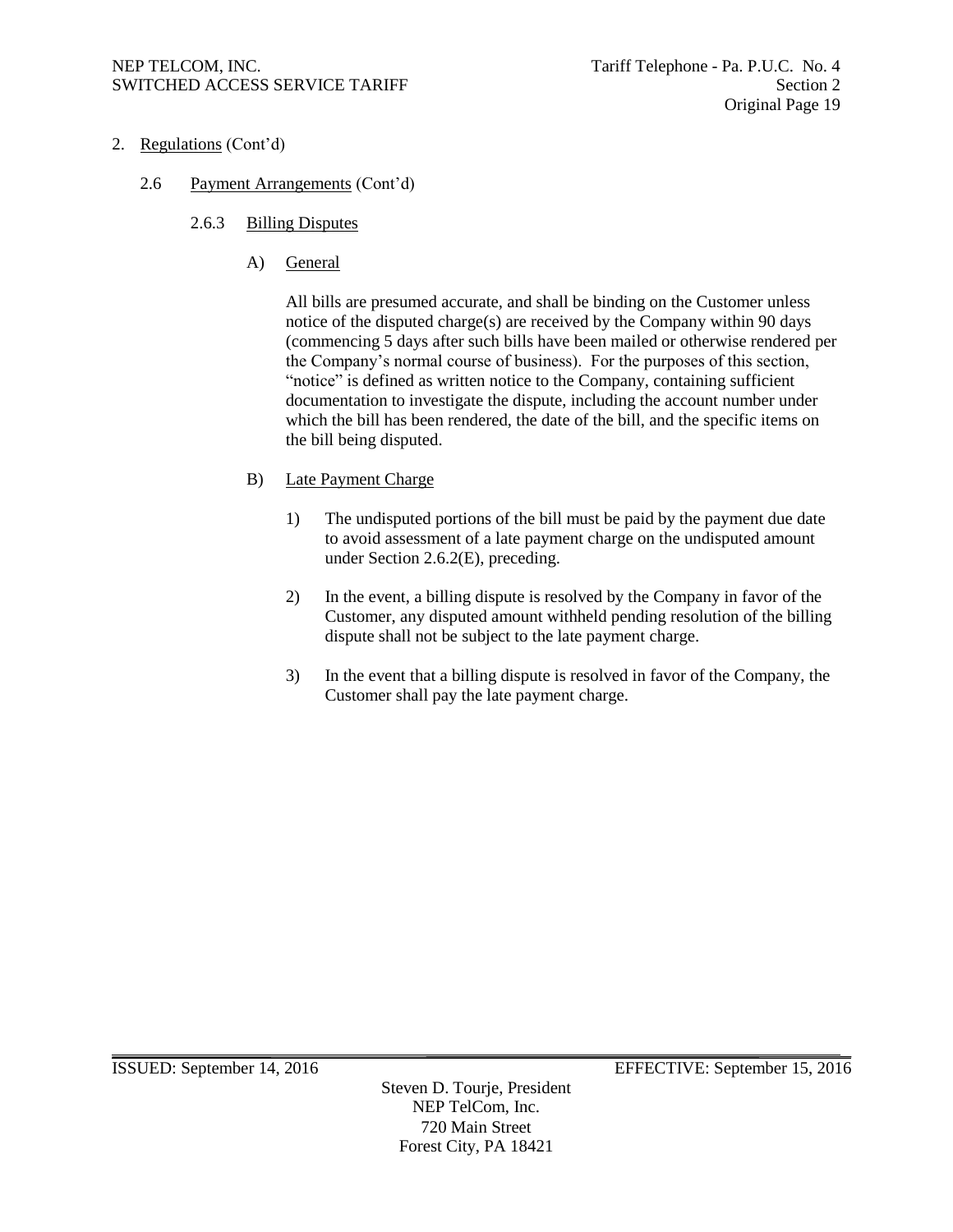- 2. Regulations (Cont'd)
	- 2.6 Payment Arrangements (Cont'd)
		- 2.6.3 Billing Disputes (Cont'd)
			- C) Adjustments or Refunds to the Customer
				- 1) In the event that the Company resolves the billing dispute in favor of a Customer who has withheld payment of the disputed amount pending resolution of the disputed bill, the Company will credit the Customer's account for the disputed amount in the billing period following the resolution of the dispute.
				- 2) In the event that the Company resolves the billing dispute in favor of a Customer who has paid the total amount of the disputed bill, the Company will credit the Customer's account for any overpayment by the Customer in the billing period following the resolution of the dispute.
				- 3) In the event that the Company resolves the billing dispute in favor of a Customer who has paid the total amount of the disputed bill but canceled the service, the Company will issue a refund of any overpayment by the Customer.
				- 4) All adjustments or refunds provided by the Company to the Customer at the Customer's request, or provided by the Company to the Customer by way of compromise of a billing dispute, and which are accepted by the Customer, are final and constitute full satisfaction, settlement, and/or compromise of all of the Customer's claims for the billing period for which the adjustment or refund was issued.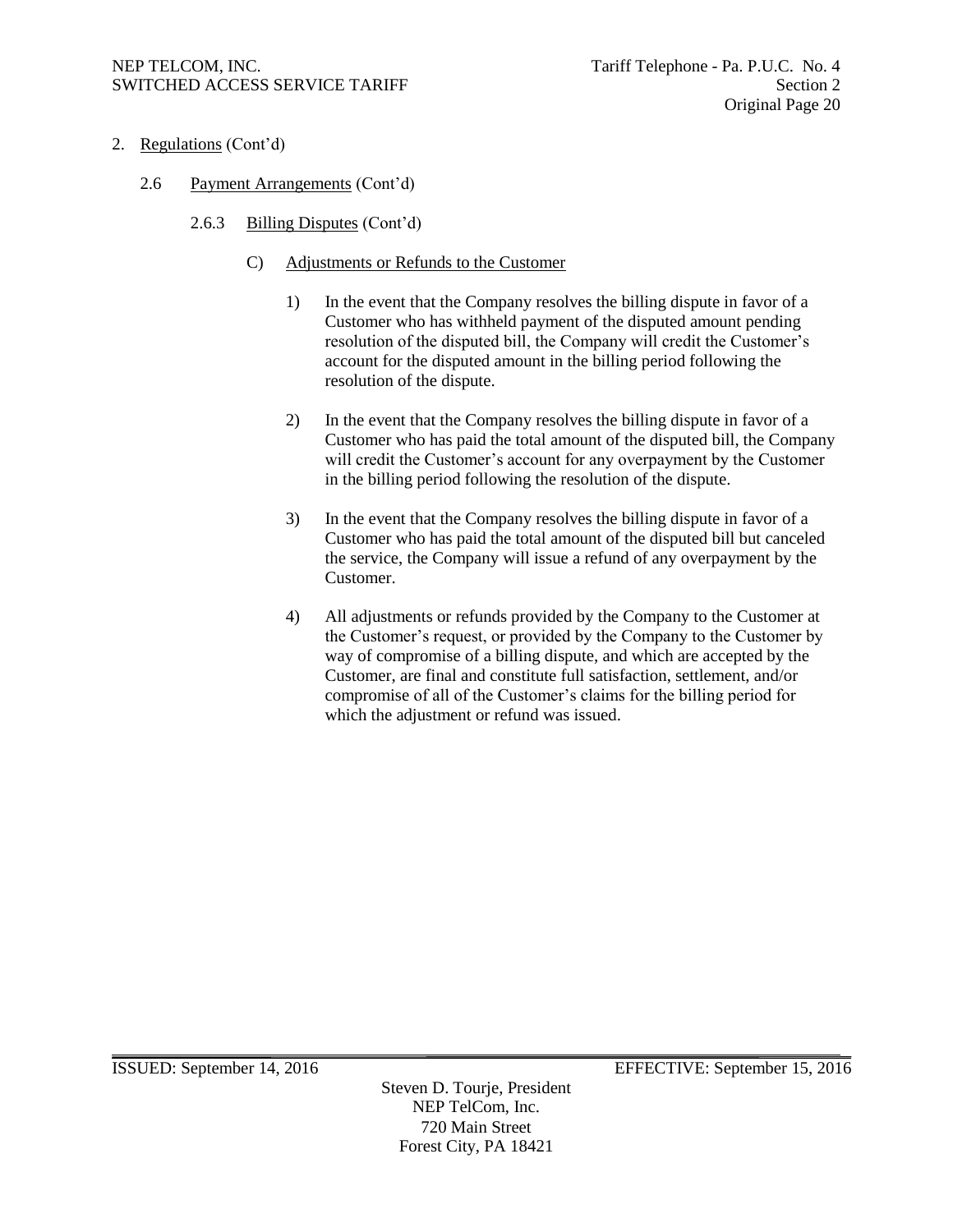- 2. Regulations (Cont'd)
	- 2.6 Payment Arrangements (Cont'd)
		- 2.6.3 Billing Disputes (Cont'd)
			- D) Unresolved Billing Disputes

In the case of a billing dispute between the Customer and the Company for service furnished to the Customer, which cannot be settled to the mutual satisfaction of the Customer and the Company, the Customer has the right to take the following course of action:

- 1) First, the Customer may request and the Company will provide an in-depth review of the disputed amount.
- 2) If the Customer and the Company are unable to resolve the dispute to their mutual satisfaction, the Customer may file a complaint with the PUC Bureau of Consumer Services (BCS) at the Pennsylvania Public Utility Commission, PO Box 3265, Harrisburg, PA 17105-3265, phone (800) 692-7380. BCS has primary jurisdiction over informal complaints regarding charges for noncompetitive services.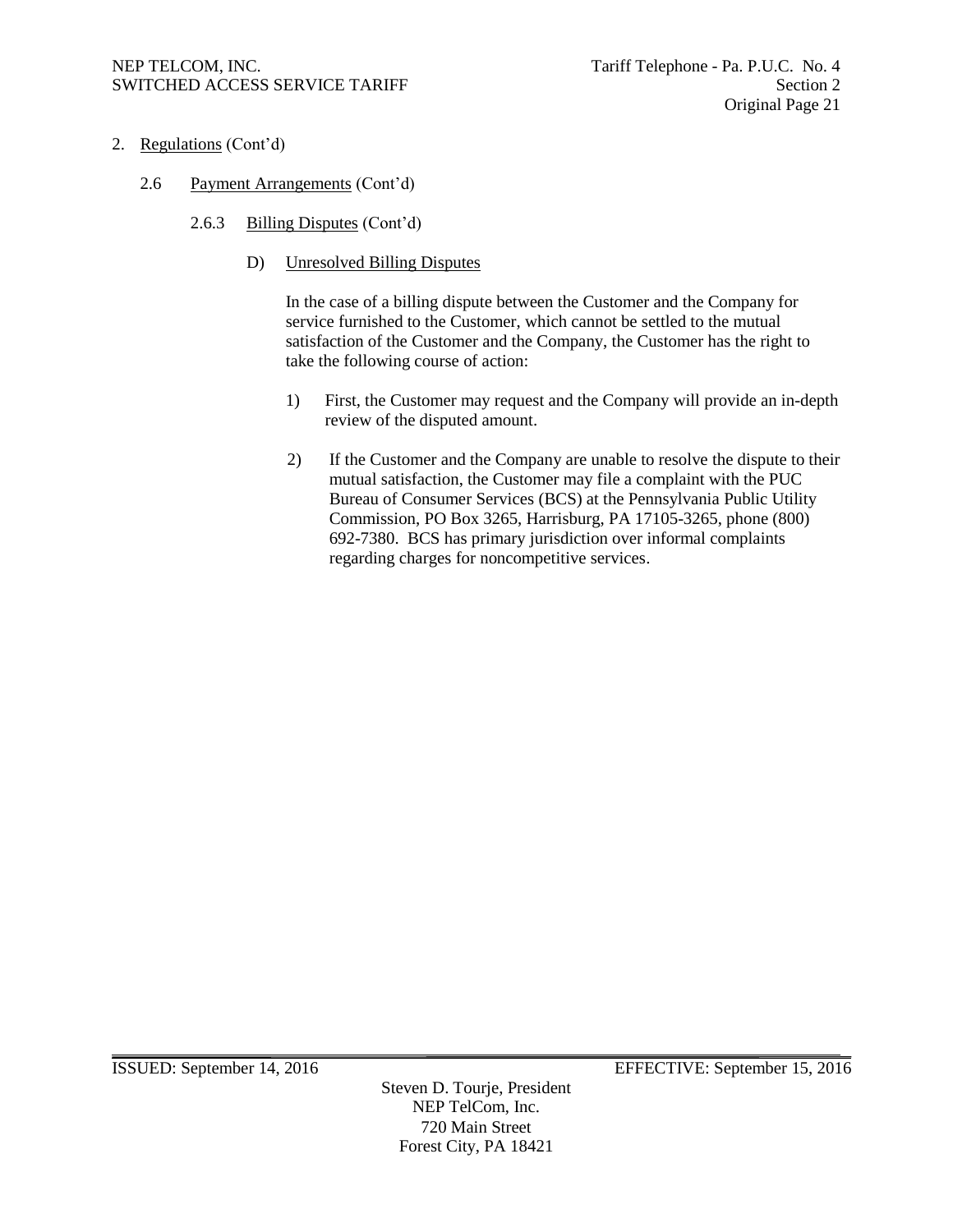- 2. Regulations (Cont'd)
	- 2.6 Payment Arrangements (Cont'd)
		- 2.6.4 Discontinuance of Service for Cause
			- A) Upon non-payment of any amounts owing to the Company, the Company may, by giving 24 hours prior written notice to the Customer, discontinue or suspend service without incurring any liability.
			- B) Upon violation of any of the other material terms or conditions for furnishing service the Company may, by giving 24 hours prior notice in writing to the Customer, discontinue or suspend service without incurring any liability if such violation continues during that period.
			- C) Upon condemnation of any material portion of the facilities used by the Company to provide service to a Customer or if a casualty renders all or any material portion of such facilities inoperable beyond feasible repair, the Company, by notice to the Customer, may discontinue or suspend service without incurring any liability.
			- D) Upon the Customer's insolvency, assignment for the benefit of creditors, filing for bankruptcy or reorganization, or failing to discharge an involuntary petition within the time permitted by law, the Company may immediately discontinue or suspend service without incurring any liability.
			- E) Upon any governmental prohibition or required alteration of the services to be provided or any violation of an applicable law or regulation, the Company may immediately discontinue service without incurring any liability.
			- F) In the event of fraudulent use of the Company's network, the Company may without notice suspend or discontinue service. The Customer will be liable for all related costs. The Customer will also be responsible for payment of any reconnection charges.
			- G) Upon the Company's discontinuance of service to the Customer under Section  $2.6.4(A)$  or  $2.6.4(B)$ , the Company, in addition to all other remedies that may be available to the Company at law or in equity or under any other provision of this tariff, may declare all future monthly and other charges which would have been payable by the Customer during the remainder of the term for which such services would have otherwise been provided to the Customer to be immediately due and payable (discounted to present value at six percent).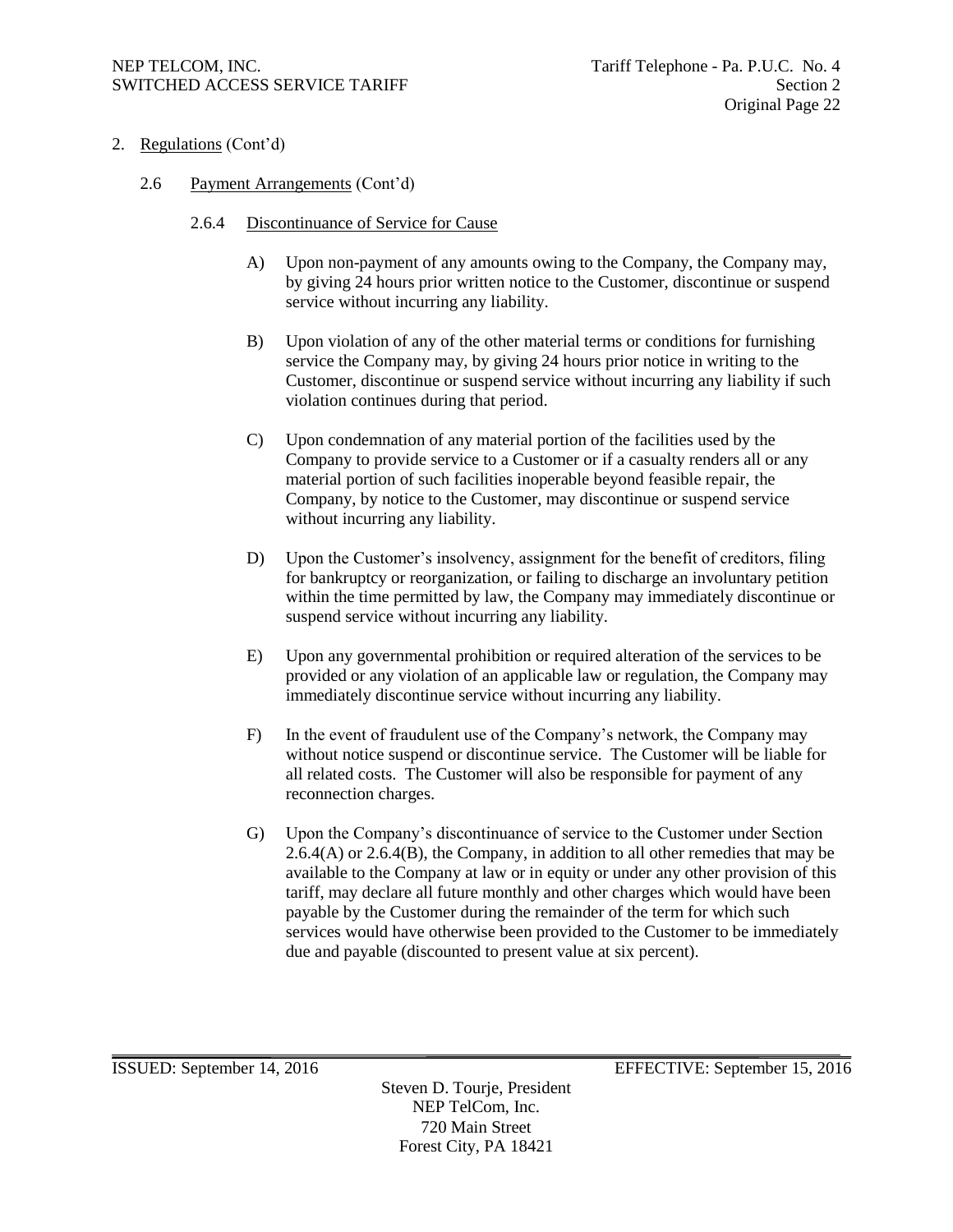- 2. Regulations (Cont'd)
	- 2.6 Payment Arrangements (Cont'd)

# 2.6.5 Ordering, Rating and Billing of Access Services Where More Than One Exchange Telephone Company is Involved

Meet point billing applies where a Customer orders switched access service to a tandem operated by another Exchange Telephone Company which subtends an end office operated by the Company. All recurring and non-recurring charges for services provided by each Exchange Telephone Company are billed under each company's applicable rates as set forth in Section 2.6.5(A) following.

The Company accepts and adheres to the Ordering and Billing Forum guidelines, Multiple Exchange Carrier Access Billing (MECAB) and Multiple Exchange Carrier Ordering and Design (MECOD).

The Company will handle ordering, rating and billing of Access Services under this tariff where more than one Exchange Telephone Company is involved in the provision of Access Service as follows.

A) For Feature Group B and/or D Switched Access Service, when the first point of switching is not in the same Exchange Telephone Company's territory as the Customer premises, the Customer must supply a copy of the order to the Exchange Telephone Company in whose territory the Customer premises is located and any other Exchange Telephone Company(s) involved in providing the service.

Each Exchange Telephone Company will provide the portion of Local Transport to an interconnection point (IP) with another Exchange Telephone Company, and will bill the charges in accordance with its Access Service tariff. The rate for the Transport element will be determined as set forth in Section 2.6.5(B) following. All other appropriate charges in each Exchange Telephone Company tariff are applicable.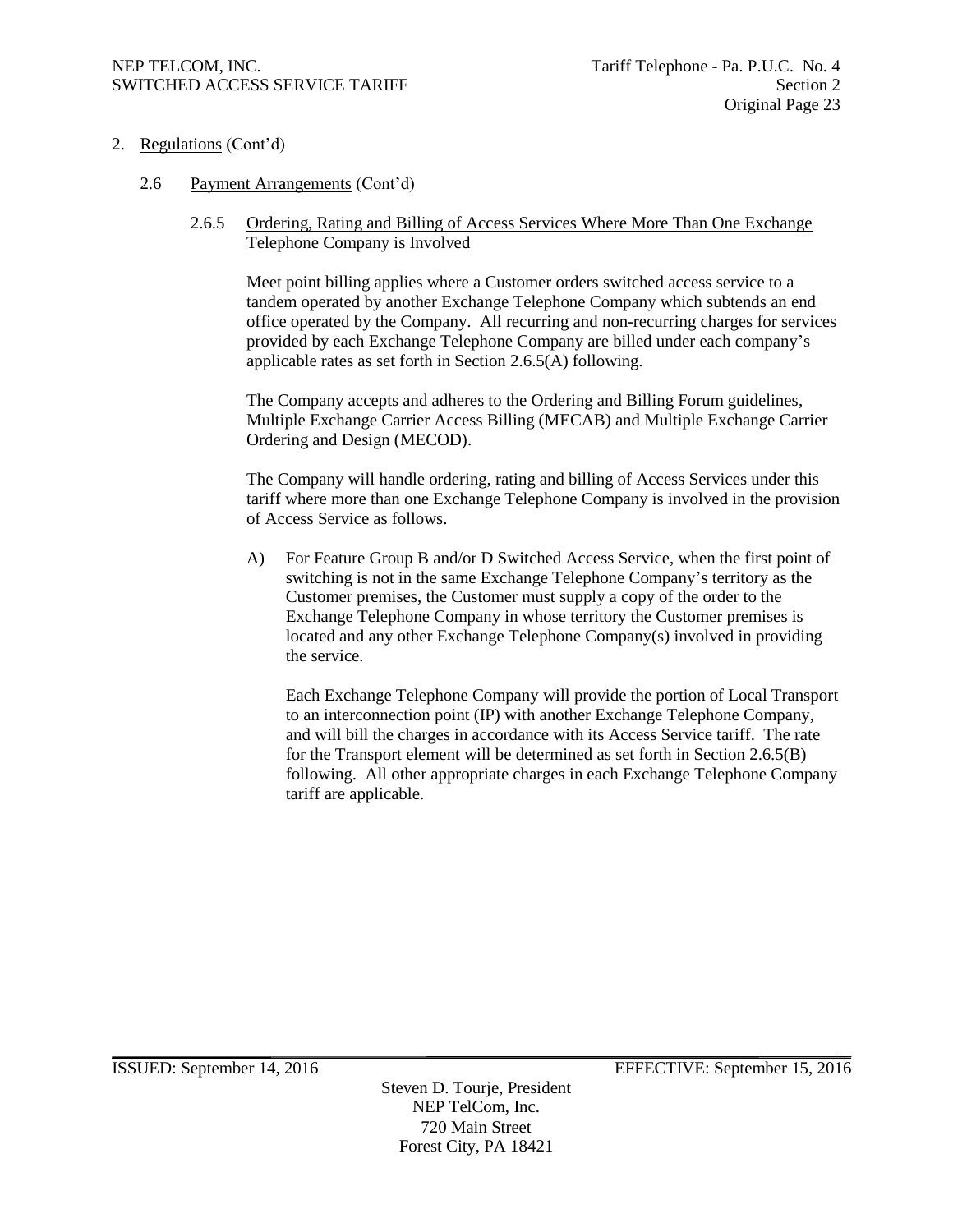- 2. Regulations (Cont'd)
	- 2.6 Payment Arrangements (Cont'd)
		- 2.6.5 Ordering, Rating and Billing of Access Services Where More Than One Exchange Telephone Company is Involved (Cont'd)
			- B) The charge for the Local Transport rate element for services provided as set forth in Section 2.6.5 (A), preceding are determined as follows:
				- 1) Determine the appropriate Switched Access Local Transport mileage by computing the airline mileage between the two ends of the Local Transport service, as defined in Section 3.1.2(B) following. Determine the airline mileage for the Local Transport charge using the V&H method as set forth in Section 2.10.2 following.
				- 2) For Feature Groups B or D Switched Access Service, the Local Transport charge is determined by using the steps set forth in Sections  $2.6.5(B)(2)(a)$ and 2.6.5(B)(2)(b) following for the total Local Transport-Common Switched Transport charges.
					- (a) Determine:

The Local Transport mileage band for the mileage measured.

(b) Multiply:

The number of access minutes by the Company's appropriate Local Transport mileage rate determined in (a) preceding

by

the Company's billing percentage factor. The resulting amount is the Company's total Local Transport charge.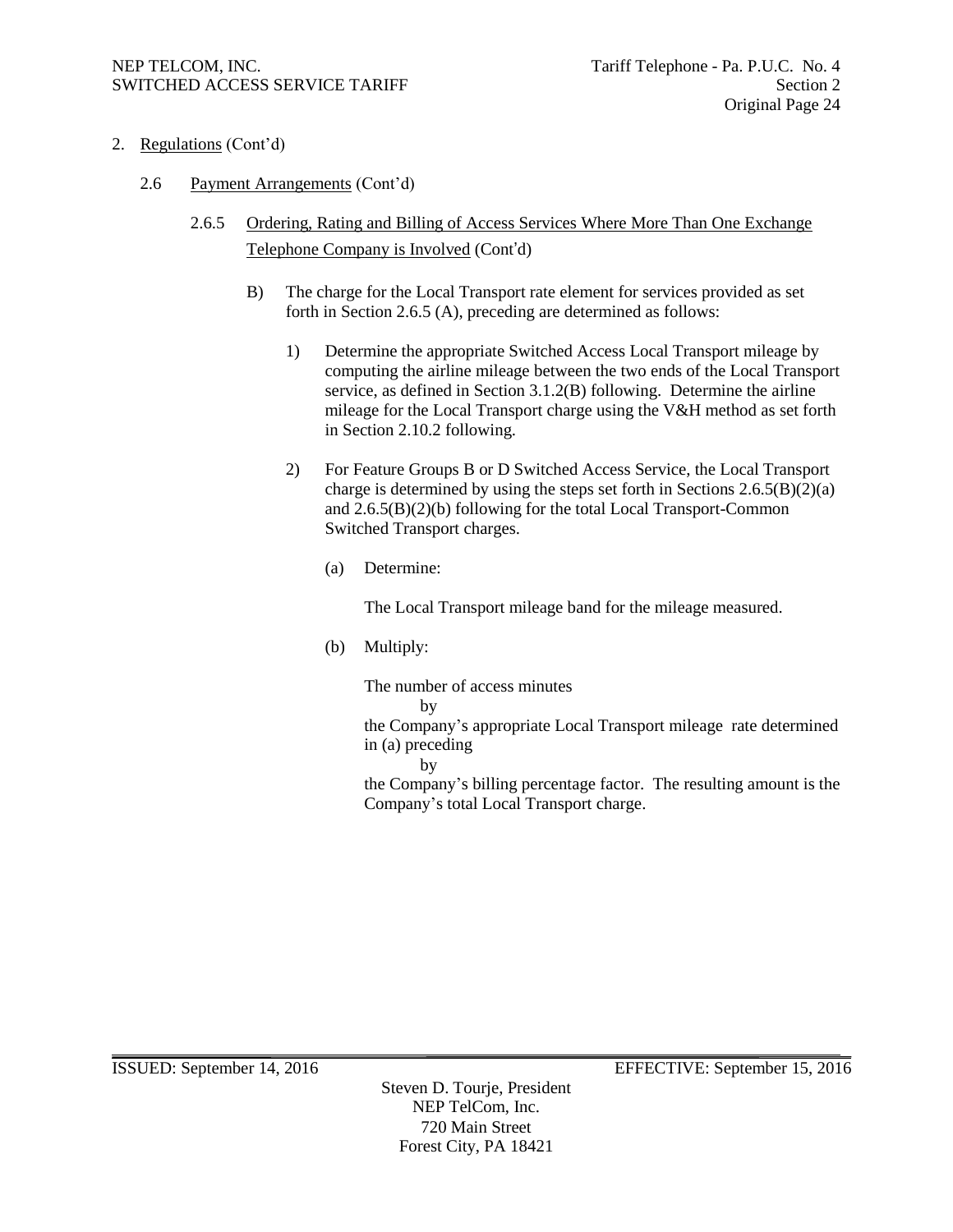- 2. Regulations (Cont'd)
	- 2.6 Payment Arrangements (Cont'd)
		- 2.6.5 Ordering, Rating and Billing of Access Services Where More Than One Exchange Telephone Company is Involved (Cont'd)
			- C) The interconnection points will be determined by the Exchange Telephone Companies involved. The billing percentage (BP) factor for the Company for the service between the involved offices will be listed in NATIONAL EXCHANGE CARRIER ASSOCIATION, INC. TARIFF F.C.C. NO. 4, except as noted in Section 2.6.5(D), below.
			- D) Until the NATIONAL EXCHANGE CARRIER ASSOCIATION, INC. TARIFF F.C.C. NO. 4 is revised to include the following meet points, the applicable billing percentage factors for Feature Group B or D Switched Access Service traffic between certain Company end offices and other end offices are as set forth in Company's FCC Access Tariff.
			- E) Should any changes be made to the meet point billing arrangements as set forth in Section 2.6.5(A) preceding, the Company will give affected customers 30 days' notice.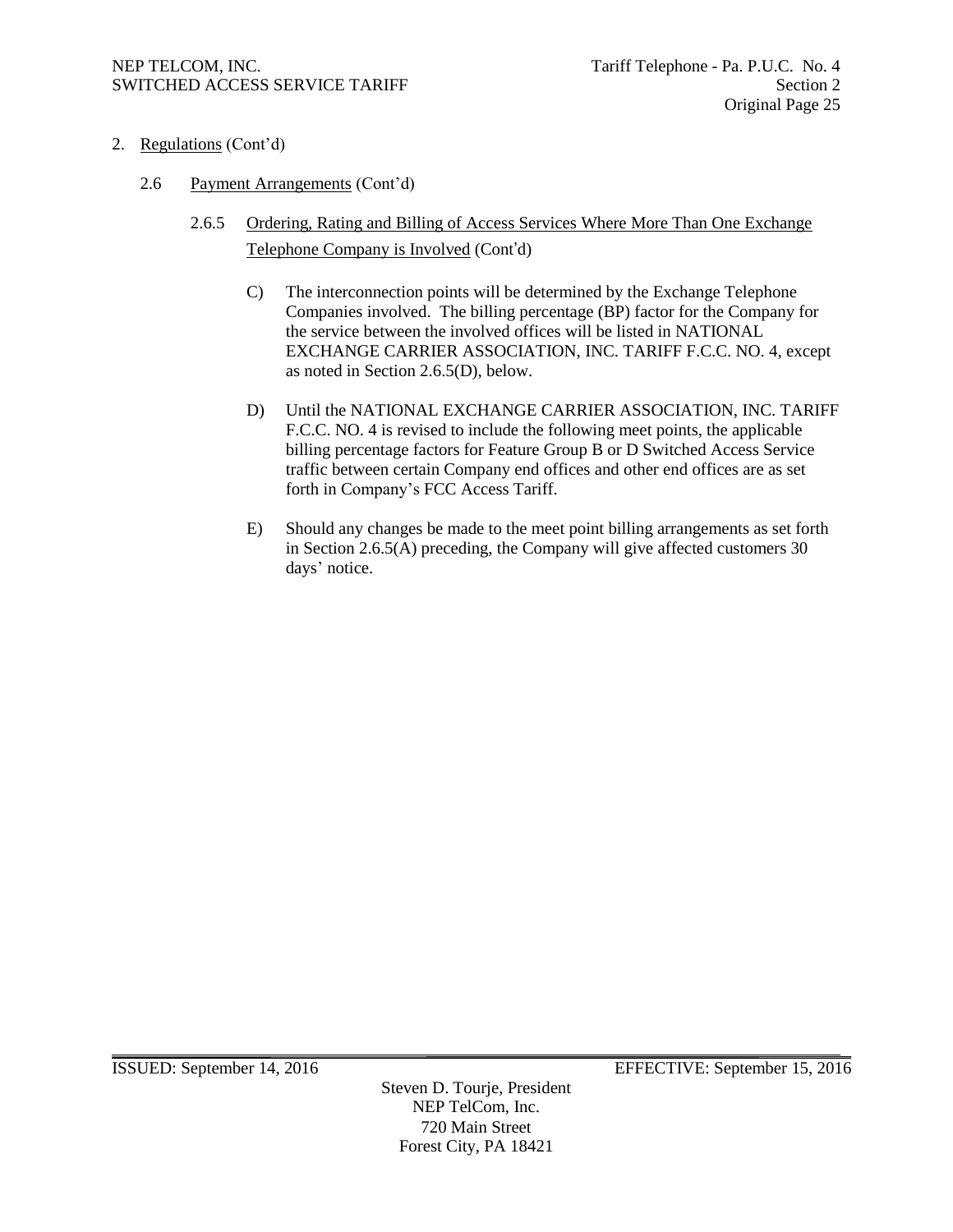- 2. Regulations (Cont'd)
	- 2.6 Payment Arrangements (Cont'd)
		- 2.6.6 Changes in Service Requested

If the Customer makes or requests material changes in circuit engineering, equipment specifications, service parameters, premises locations, or otherwise materially modifies any provision of the application for service, the Customer's installation fees shall be adjusted according to the term and conditions set forth in Section 3.1.1 (C) following, Access Order Modifications.

# 2.6.7 Customer Overpayment

The Company will pay interest on a Customer overpayment. Customer overpayment shall mean a payment to the Company in excess of the correct charges for service when caused by erroneous billing by the Company. The rate of interest shall be the unadjusted interest rate paid on Customer deposits or the late payment penalty rate, whichever is greater. Interest shall be paid from the date when the Customer overpayment was made, adjusted for any changes in the deposit interest rate or late payment penalty rate, and compounded monthly, until the date when the overpayment is refunded. No interest shall be paid on Customer overpayments that are refunded within thirty (30) days after the Company receives such overpayment.

#### 2.6.8 Notice to Company for Cancellation of Service

Customers desiring to terminate service shall provide Company thirty (30) days written notice of desire to terminate service.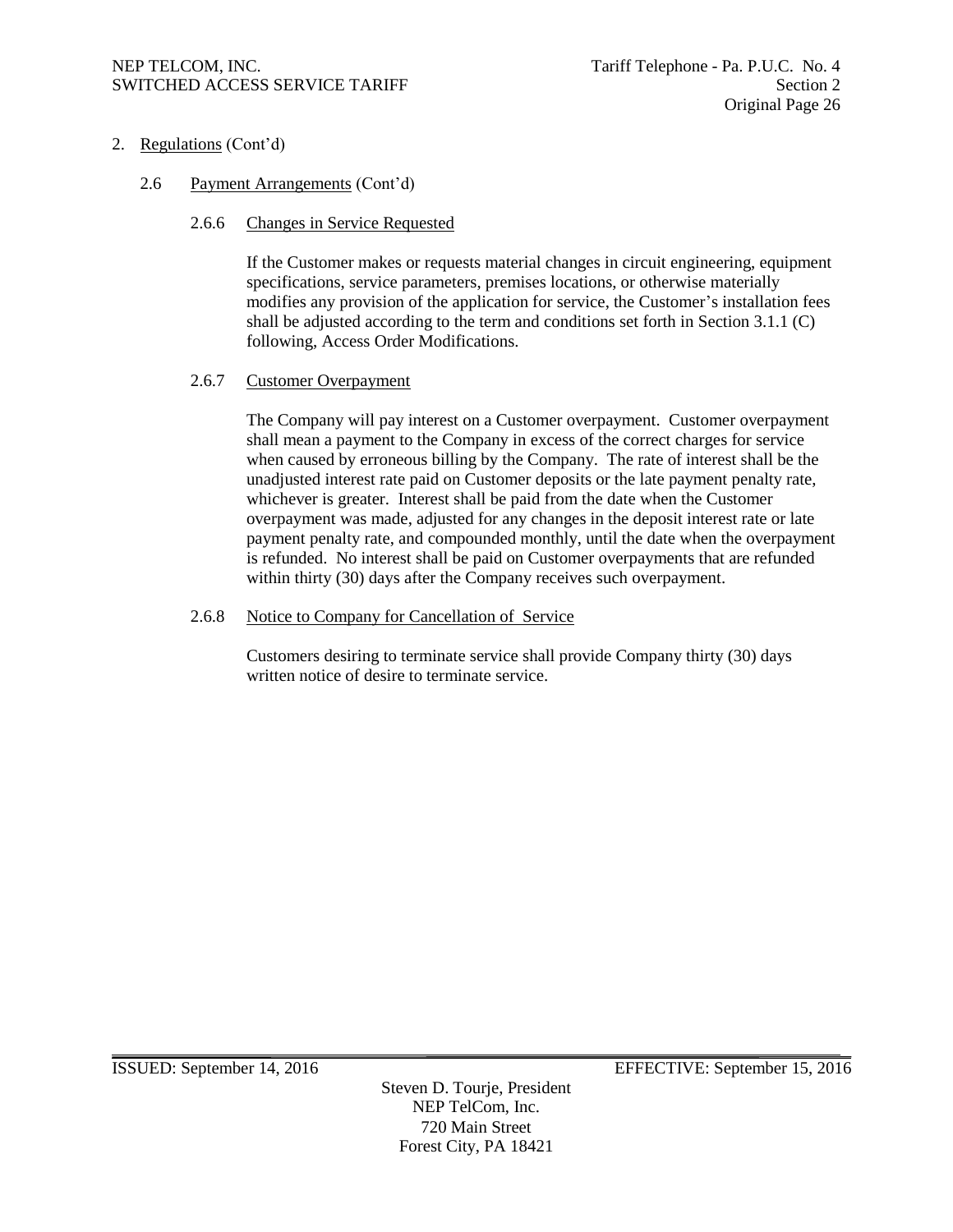- 2. Regulations (Cont'd)
	- 2.7 Allowances for Interruptions in Service
		- 2.7.1 General
			- A) A credit allowance will be given when service is interrupted, except as specified in Section 2.7.2 following. A service is interrupted when it becomes inoperative to the Customer, e.g., the Customer is unable to transmit or receive, because of a failure of a component furnished by the Company under this tariff.
			- B) An interruption period begins when the Customer reports a service, facility or circuit to be inoperative and, if necessary, releases it for testing and repair. An interruption period ends when the service, facility or circuit is operative.
			- C) If the Customer reports a service, facility or circuit to be interrupted but declines to release it for testing and repair, the service, facility or circuit is considered to be impaired but not interrupted. No credit allowances will be made for a service, facility or circuit considered by the Company to be impaired.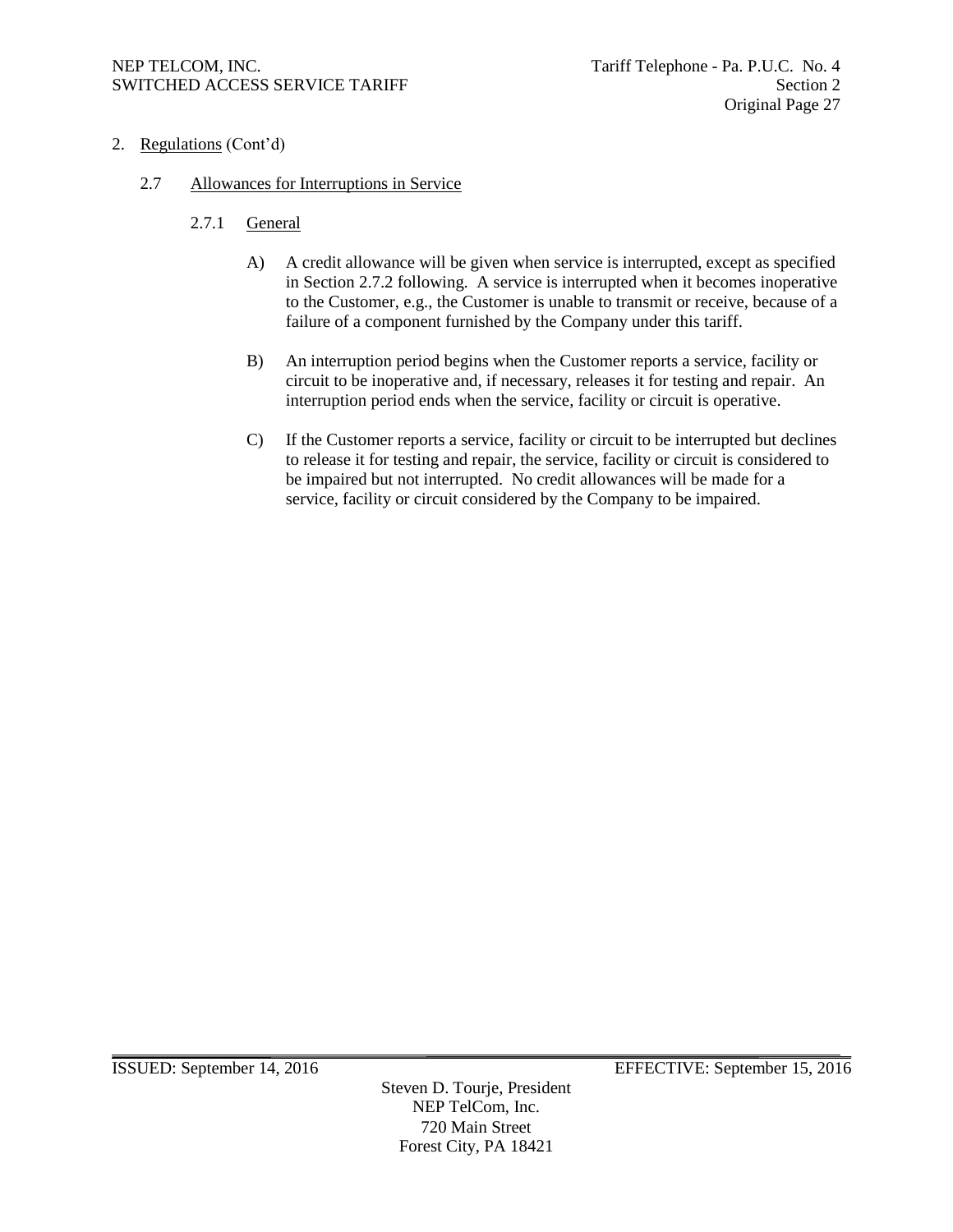2. Regulations (Cont'd)

# 2.7 Allowances for Interruptions in Service (Cont'd)

# 2.7.2 Limitations on Allowances

No credit allowance will be made for any interruption in service:

- A) Due to the negligence of or non-compliance with the provisions of this Tariff by any person or entity other than the Company, including but not limited to the Customer or other common carriers connected to the service of the Company;
- B) Due to the failure of power, equipment, systems, connections or services not provided by the Company;
- C) Due to circumstances or causes beyond the control of the Company;
- D) During any period in which the Company is not given full and free access to its facilities and equipment for the purposes of investigating and correcting interruptions;
- E) During any period in which the Customer continues to use the service on an impaired basis;
- F) During any period when the Customer has released service to the Company for maintenance purposes or for implementation of a Customer order for a change in service arrangements;
- G) That occurs or continues due to the Customer's failure to authorize replacement of any element of special construction; and
- H) That was not reported to the Company within thirty (30) days of the date that service was affected.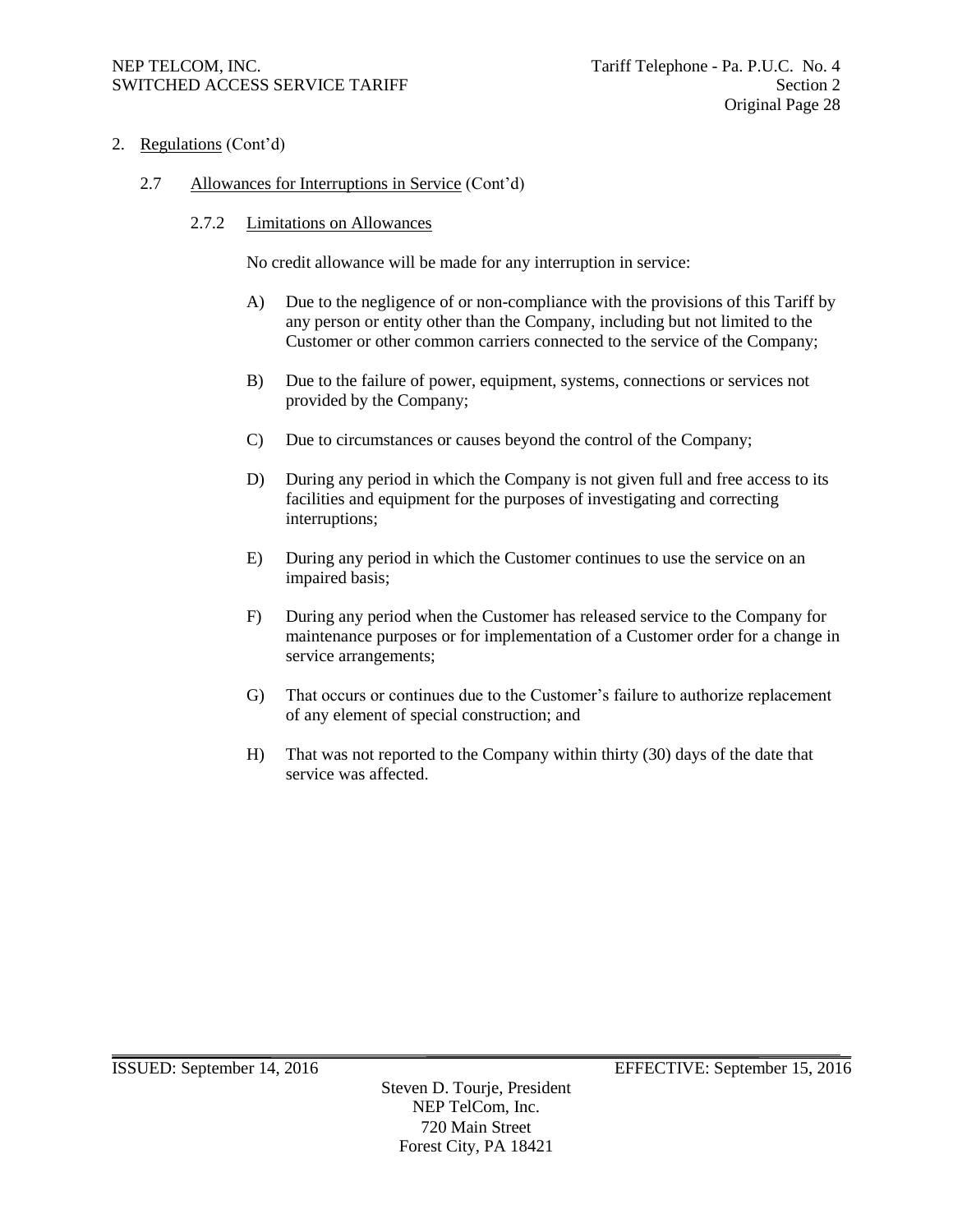- 2. Regulations (Cont'd)
	- 2.7 Allowances for Interruptions in Service (Cont'd)
		- 2.7.3 Use of Another Means of Communications

If the Customer elects to use another means of communications during the period of interruption, the Customer must pay the charges for the alternative service used.

#### 2.7.4 Application of Credits for Interruptions in Service

- A) Credits for interruptions in service that is provided and billed on a flat rate basis for a minimum period of at least one month, beginning on the date that billing becomes effective, shall in no event exceed an amount equivalent to the proportionate charge to the Customer for the period of service during which the event that gave rise to the claim for a credit occurred. A credit allowance is applied on a pro rate basis against the rates specified hereunder and is dependent upon the length of the interruption. Only those facilities on the interrupted portion of the circuit will receive a credit.
- B) For calculating credit allowances, every month is considered to have thirty (30) days.
- C) A credit allowance will be given for interruptions in service of 15 minutes or more. Two or more interruptions of 15 minutes or more during any one 24-hour period shall be considered as one interruption.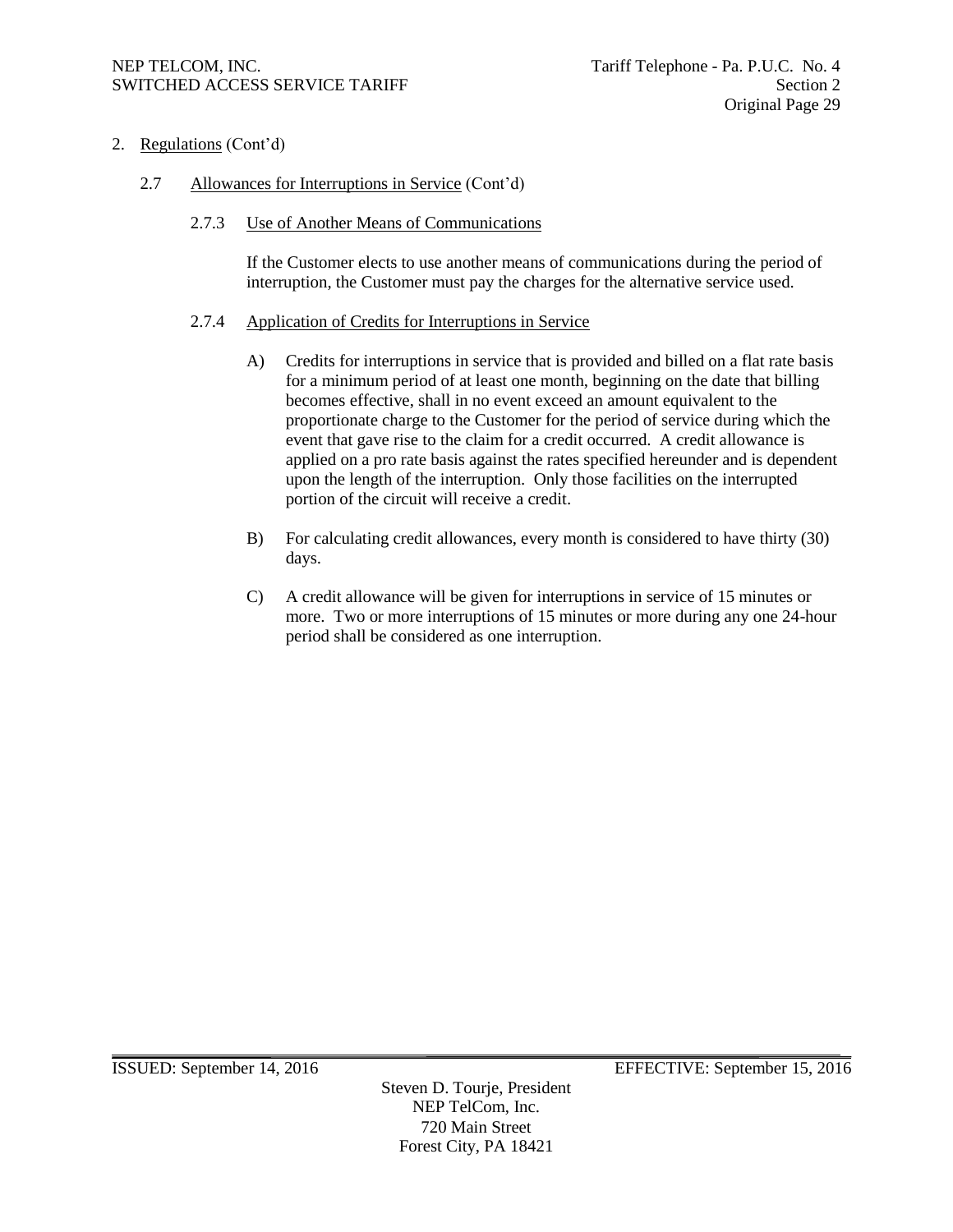- 2. Regulations (Cont'd)
	- 2.7 Allowances for Interruptions in Service (Cont'd)
		- 2.7.4 Application of Credits for Interruptions in Service (Cont'd)

| D) | Interruption of 24 Hours or Less           |                                              |
|----|--------------------------------------------|----------------------------------------------|
|    | Length of Interruption                     | <b>Interruption Period</b><br>To Be Credited |
|    | Less than 15 minutes                       | None                                         |
|    | 15 minutes up to but not including 3 hours | $1/10$ Day                                   |
|    | 3 hours up to but not including 6 hours    | $1/5$ Day                                    |
|    | 6 hours up to but not including 9 hours    | $2/5$ Day                                    |
|    | 9 hours up to but not including 12 hours   | $3/5$ Day                                    |
|    | 12 hours up to but not including 15 hours  | $4/5$ Day                                    |
|    | 15 hours up to but not including 24 hours  | One Day                                      |
|    |                                            |                                              |

E) Continuous Interruption Over 24 Hours and Less Than 72 Hours

Interruptions over 24 hours and less than 72 hours will be credited 1/5 day for each three-hour period or fraction thereof that occurs following the expiration of the initial 24-hour period. No more than one full day's credit will be allowed for any period of 24 hours.

F) Interruptions Over 72 Hours

Interruptions over 72 hours will be credited 2 days for each full 24-hour period that occurs following the expiration of the initial 72-hour period. No more than 30 days credit will be allowed for any one-month period.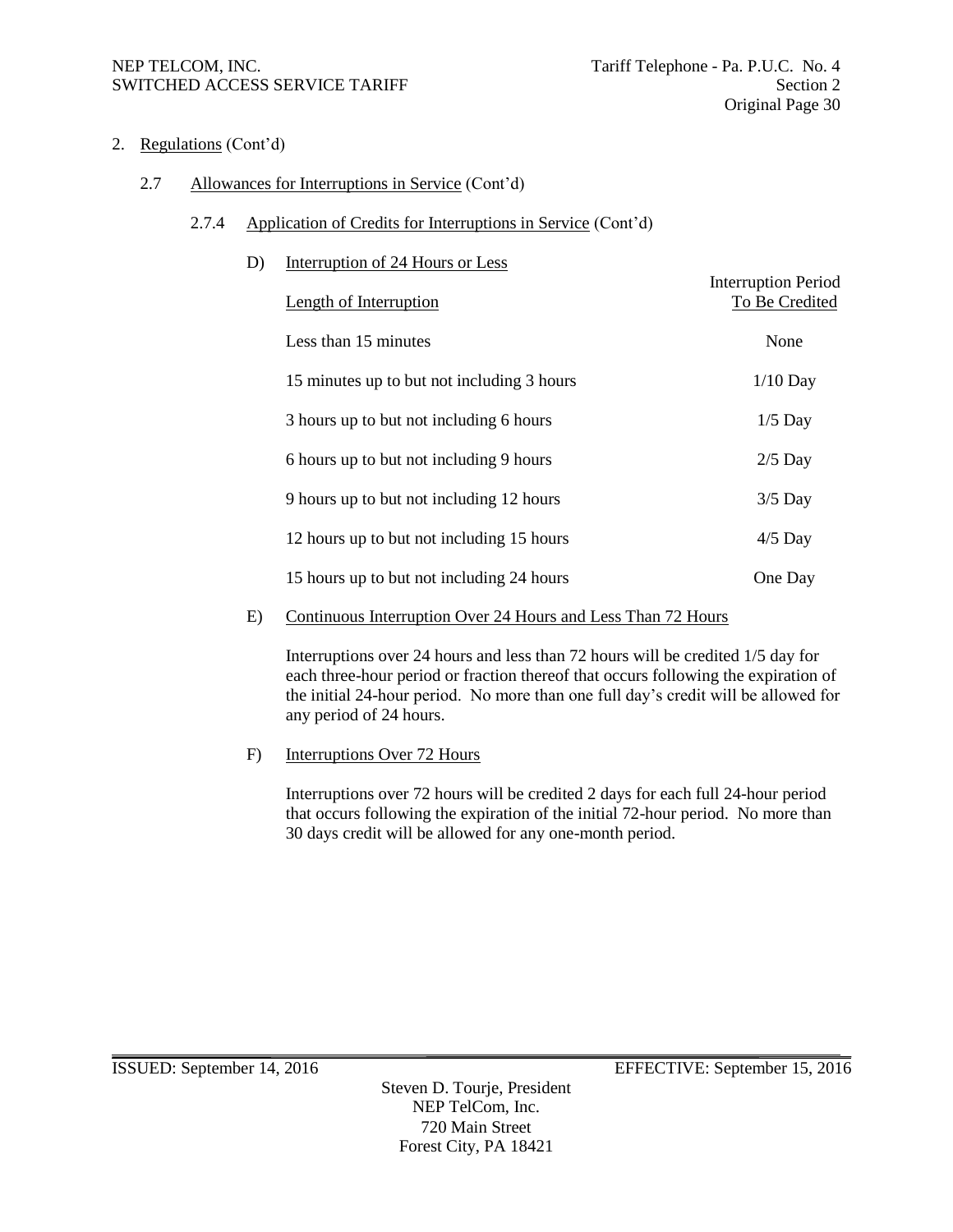2. Regulations (Cont'd)

# 2.7 Allowances for Interruptions in Service (Cont'd)

# 2.7.5 Cancellation For Service Interruption

Cancellation or termination for service interruption is permitted only if any circuit experiences a single continuous outage of 8 hours or more or cumulative service credits equaling 16 hours in a continuous 12-month period. The right to cancel service under this provision applies only to the single circuit, which has been subject to the outage or cumulative service credits.

# 2.8 Cancellation of Service/Termination Liability

If a Customer cancels a Service Order or terminates services before the completion of the term for any reason whatsoever other than a service interruption (as defined in Section 2.7.1), the Customer agrees to pay to Company termination liability charges, which are defined below. These charges shall become due and owing as of the effective date of the cancellation or termination and be payable within the period set forth in Section 2.6.2.

# 2.8.1 Termination Liability

Customer's termination liability for cancellation of service shall be equal to:

- A) all unpaid Non-Recurring charges reasonably expended by Company to establish service to Customer, plus;
- B) any disconnection, early cancellation or termination charges reasonably incurred and paid to third parties by Company on behalf of Customer, plus;
- C) all Recurring Charges specified in the applicable Service Order for the balance of the then current term discounted at the prime rate announced in the *Wall Street Journal* on the third business day following the date of cancellation;
- D) minus a reasonable allowance for costs avoided by the Company as a direct result of Customer's cancellation.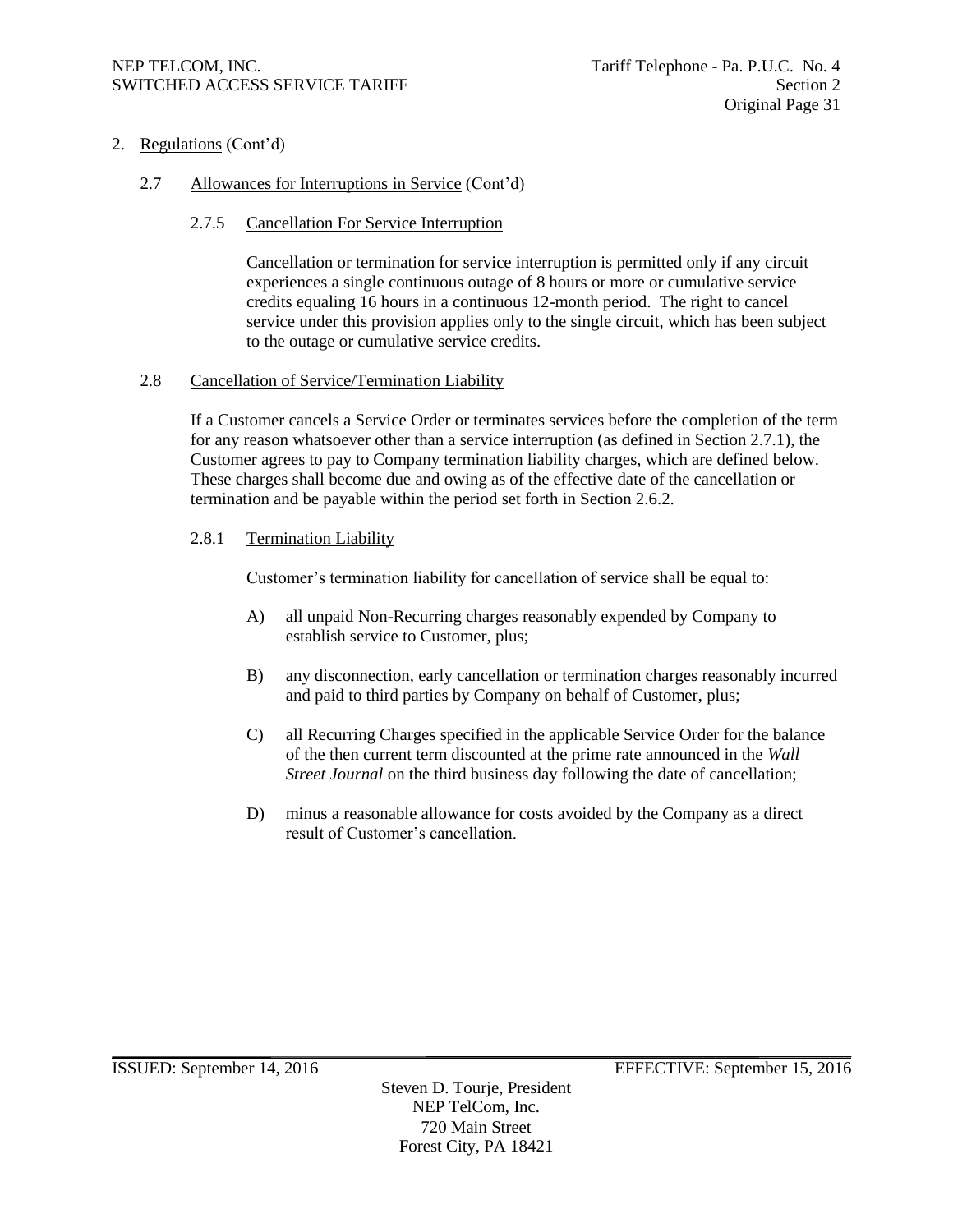# 2. Regulations (Cont'd)

#### 2.9 Privacy Rules

Automatic Number Identification (ANI) derived information may be used only for billing, routing, screening, ensuring network performance, completing calls or performing services directly related to the telephone caller's original call or transaction. Therefore, should the business that receives ANI information have an established customer relationship with the caller, the business may offer products or services to the caller that are directly related to the products or services previously purchased by the caller. The business that receives ANI information may not establish marketing lists or conduct ongoing market calls for unrelated products or services or sell the information derived from ANI (caller's name, address, telephone billing number, purchasing habits, etc.) to third parties unless it gets the prior written consent of the caller.

#### 2.10 Application of Rates

The regulations set forth in this section govern the application of rates for services contained in other sections of this tariff.

#### 2.10.1 Charges Based on Duration of Use

Customer traffic to end offices will be measured (i.e., recorded or assumed) by the Company at end office switches. Originating and terminating calls will be measured (i.e., recorded or assumed) by the Company to determine the basis for computing chargeable access minutes. In the event the Customer message detail is not available because the Company lost or damaged tapes or experienced recording system outages, the Company will estimate the volume of lost Customer access minutes of use based on previously known values.

For originating calls over Feature Group B or D, usage measurement begins when the originating Feature Group B or D switch receives the first wink supervisory signal forwarded from the Customer's point of termination.

The measurement of originating call usage ends when the originating Feature Group B or D switch receives disconnect supervision from either the originating end user's end office, indicating the originating end user has disconnected, or the Customer's point of termination, whichever is recognized first by the switch.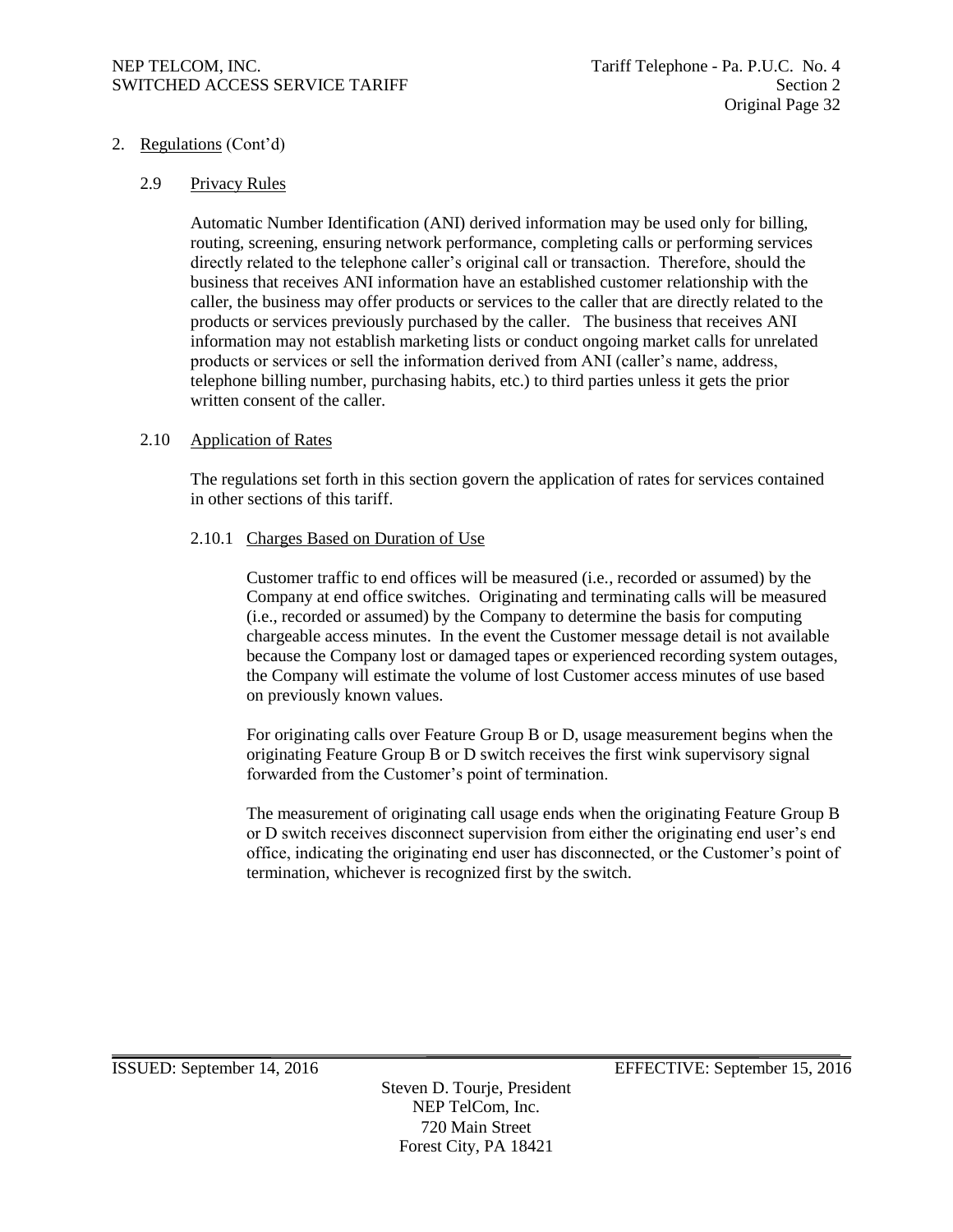- 2. Regulations (Cont'd)
	- 2.10 Application of Rates (Cont'd)

# 2.10.1 Charges Based on Duration of Use (Cont'd)

For terminating calls over Feature Group B or D, the measurement of access minutes begins when the terminating Feature Group B or D switch receives answer supervision from the terminating end user's end office, indicating the terminating end user has answered.

The measurement of terminating call usage over Feature Group B or D ends when the terminating Feature Group B or D switch receives disconnect supervision from either the terminating end user's end office, indicating the terminating end user has disconnected, or the Customer's point of termination, whichever is recognized first by the switch.

Access minutes or fractions thereof are accumulated over the billing period for each end office and are then rounded up to the nearest access minute for each end office.

#### 2.10.2 Rates Based Upon Distance

Where the charges for service are specified based upon distance, the following rules apply:

A) Distance between two points is measured as airline distance between the wire centers of the originating and terminating telephone lines. The wire center is a set of geographic coordinates, as referenced in NATIONAL EXCHANGE CARRIER ASSOCIATION, INC. TARIFF FCC No. 4, associated with each NPA-NXX combination (where NPA is the area code and NXX is the first three digits of a seven-digit telephone number). Except that, until the NATIONAL EXCHANGE CARRIER ASSOCIATION, INC. TARIFF F.C.C. NO. 4 is revised to include certain Company wire centers, the airline distance should be determined utilizing the "V" (vertical) and "H" (horizontal) coordinates as set forth in THE NATIONAL EXCHANGE CARRIER ASSOCIATION, INC. TARIFF F.C.C. No. 4.

Steven D. Tourje, President NEP TelCom, Inc. 720 Main Street Forest City, PA 18421

ISSUED: September 14, 2016 EFFECTIVE: September 15, 2016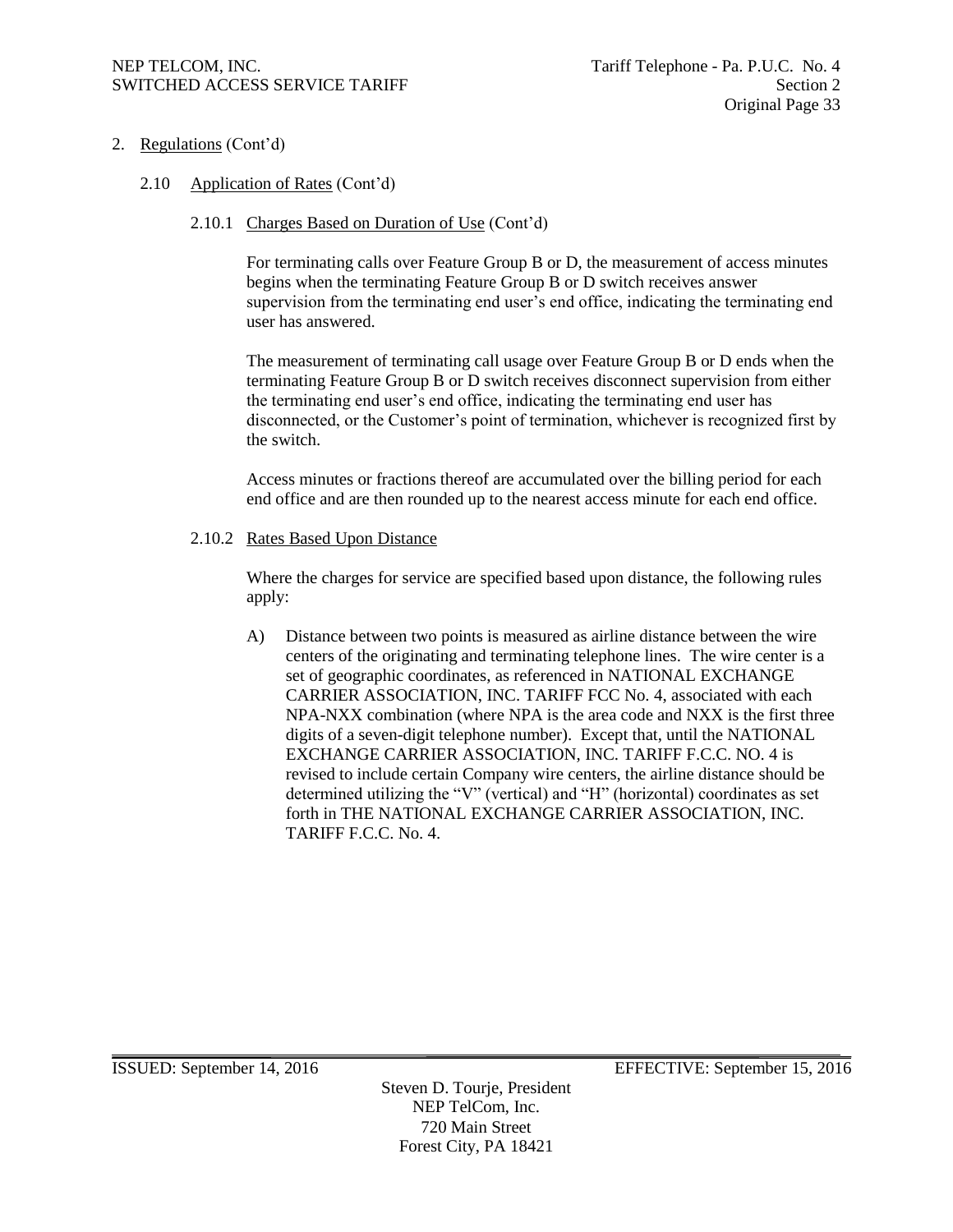- 2. Regulations (Cont'd)
	- 2.10 Application of Rates (Cont'd)
		- 2.10.2 Rates Based Upon Distance (Cont'd)
			- B) The airline distance between any two-wire centers is determined as follows:
				- 1) Obtain the "V" and "H" coordinates for each wire center from the abovereferenced NECA tariff.
				- 2) Compute the difference between the "V" coordinates of the two wire centers; and the difference between the two "H" coordinates.
				- 3) Square each difference obtained in step (2) above.
				- 4) Add the square of the "V" difference and the square of the "H" difference obtained in step (3).
				- 5) Divide the sum of the squares by 10. Round to the next higher whole number if any fraction is obtained.
				- 6) Obtain the square root of the whole number result obtained above. Round to the next higher whole number if any fraction is obtained. This is the airline mileage.

7) Formula = 
$$
\sqrt{\frac{(VI - V2)^2 + (HI - H2)^2}{10}}
$$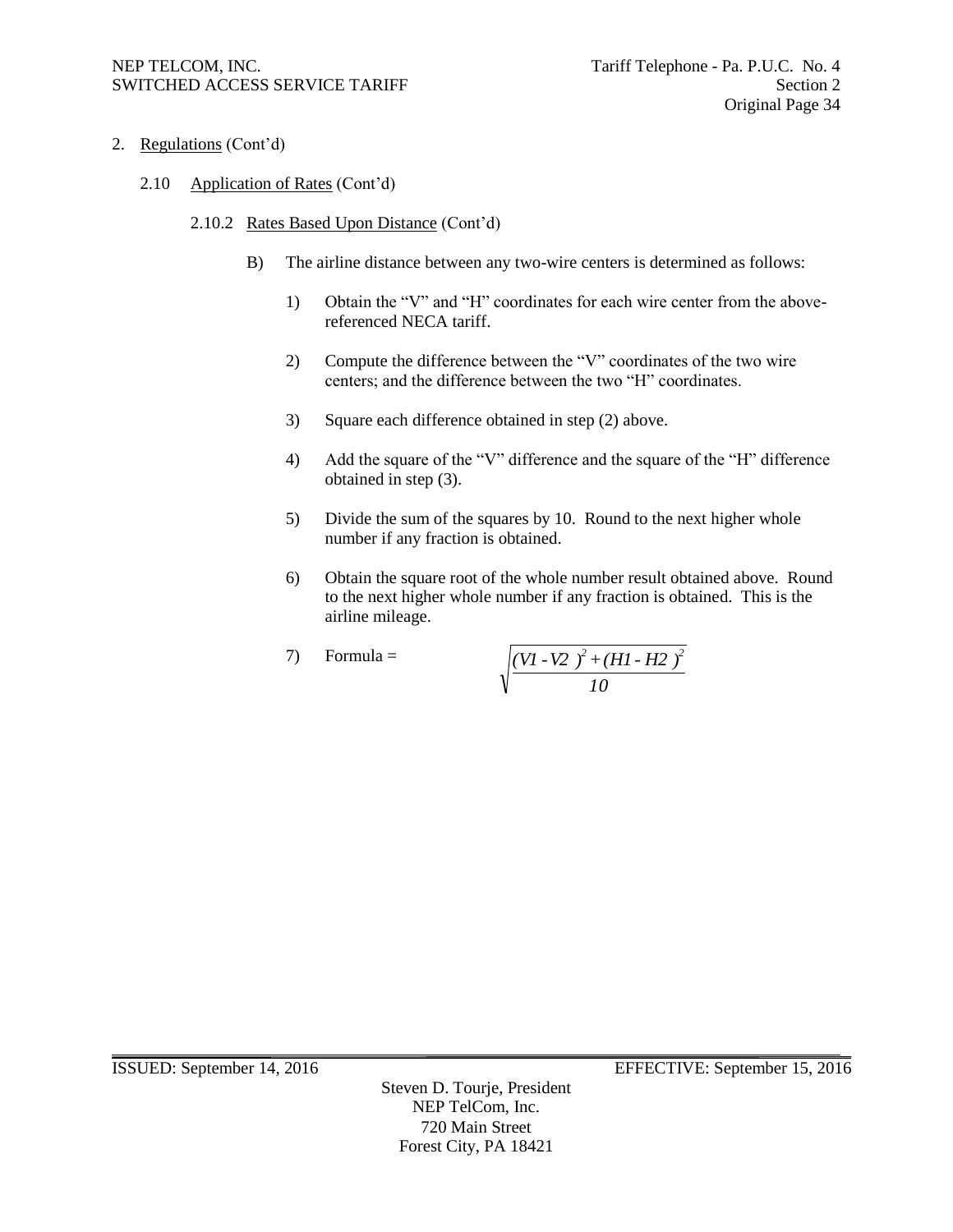- 2. Regulations (Cont'd)
	- 2.10 Application of Rates (Cont'd)
		- 2.10.3 Mileage

The mileage to be used to determine the Local Transport monthly rate is calculated on the airline distance between the end office switch where the call carried by Local Transport originates or terminates and the customer's serving wire center. The V&H coordinates method is used to determine mileage. This method is set forth in Section 2.10.2.

The Local Transport mileage rates are shown in Section 5.1.3 in terms of a rate per minute per mile. The amount to be billed shall be the Tandem Switched Facility rate multiplied by the number of access minutes, then multiplied by the number of miles.

## 2.10.4 Toll VoIP-PSTN Traffic

Toll VoIP-PSTN and Toll PSTN-VoIP Traffic is required to be compensated at Interstate Access rates (unless the parties have agreed otherwise) by the Federal Communications Commission in its Report and Order in WC Docket Nos. 10-90 et. al., FCC Release No. 11-161 (November 18, 2011), and the FCC's Second Order on Reconsideration, FCC Release No. 12-47 (April 25, 2012)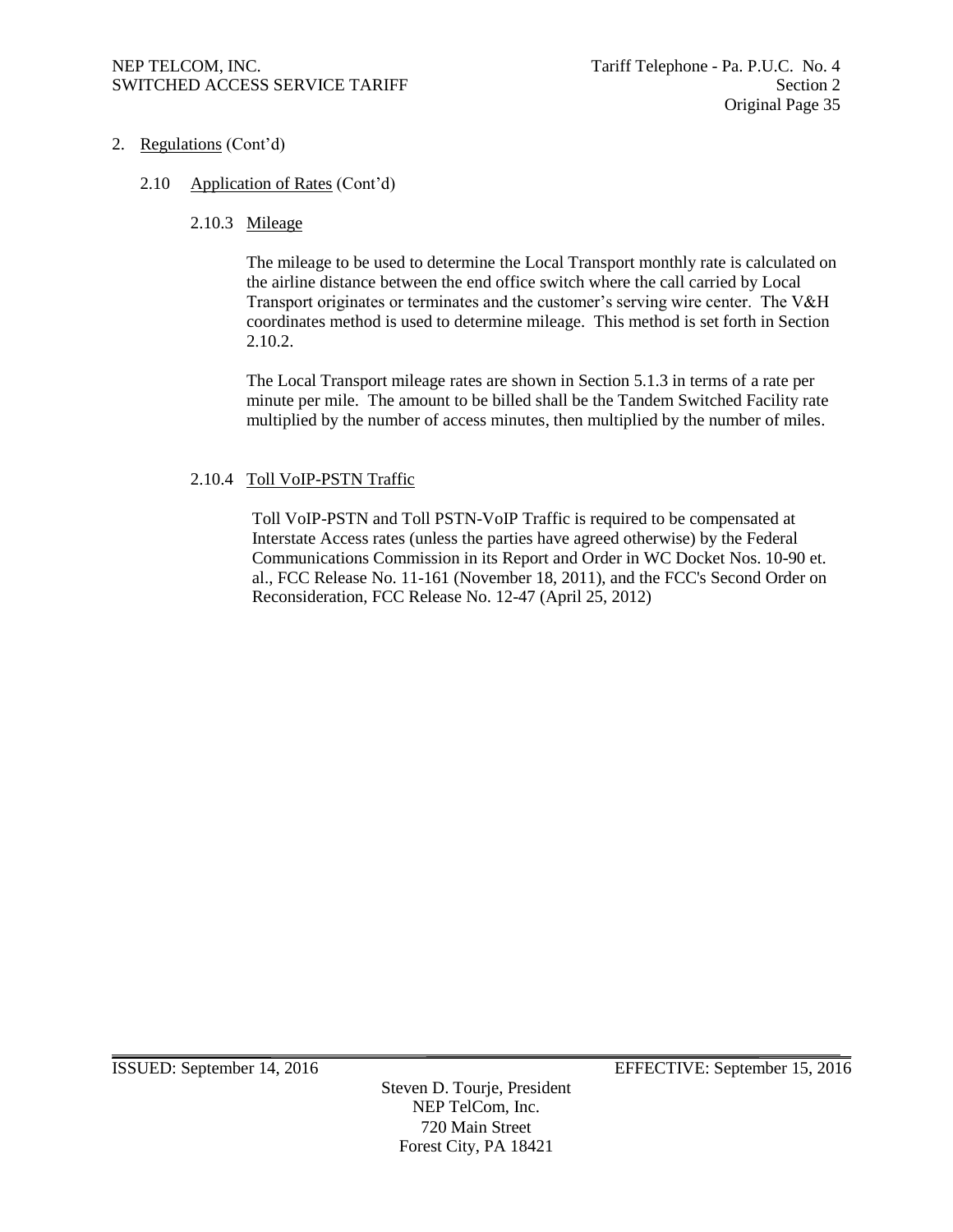# 3. Service and Rate Descriptions

#### 3.1 Access Services

Switched Access Service, which is available to customers for their use in furnishing their services to end users, provides a two-point communications path between a customer's premises (or a collocated interconnection location) and an end user's premises. It provides for the use of common terminating, switching and trunking facilities. Switched Access Service provides for the ability to originate calls from an end user's premises to a customer's premises (or a collocated interconnection location), and to terminate calls from a customer's premises (or a collocated interconnection location) to an end user's premises in the LATA where it is provided. Switched Access Service must be ordered separately for each LATA in which the Customer desires to originate or terminate calls.

Switched Access Service is provided in two service categories of standard and optional features called Feature Groups. The Company provides Feature Group B and D originating and terminating equal access. The service categories are differentiated by their technical characteristics and the manner in which an end user accesses them when originating calls.

FGB Access, which is available to all customers, provides trunk side access to Company end office switches with an associated uniform 950-XXXX access code for the customer's use in originating and terminating communications.

FGD Access, which is available to all customers, provides trunk side access to Company end office switches with an associated uniform 10XXX or 101XXXX access code for the customer's use in originating and terminating communications.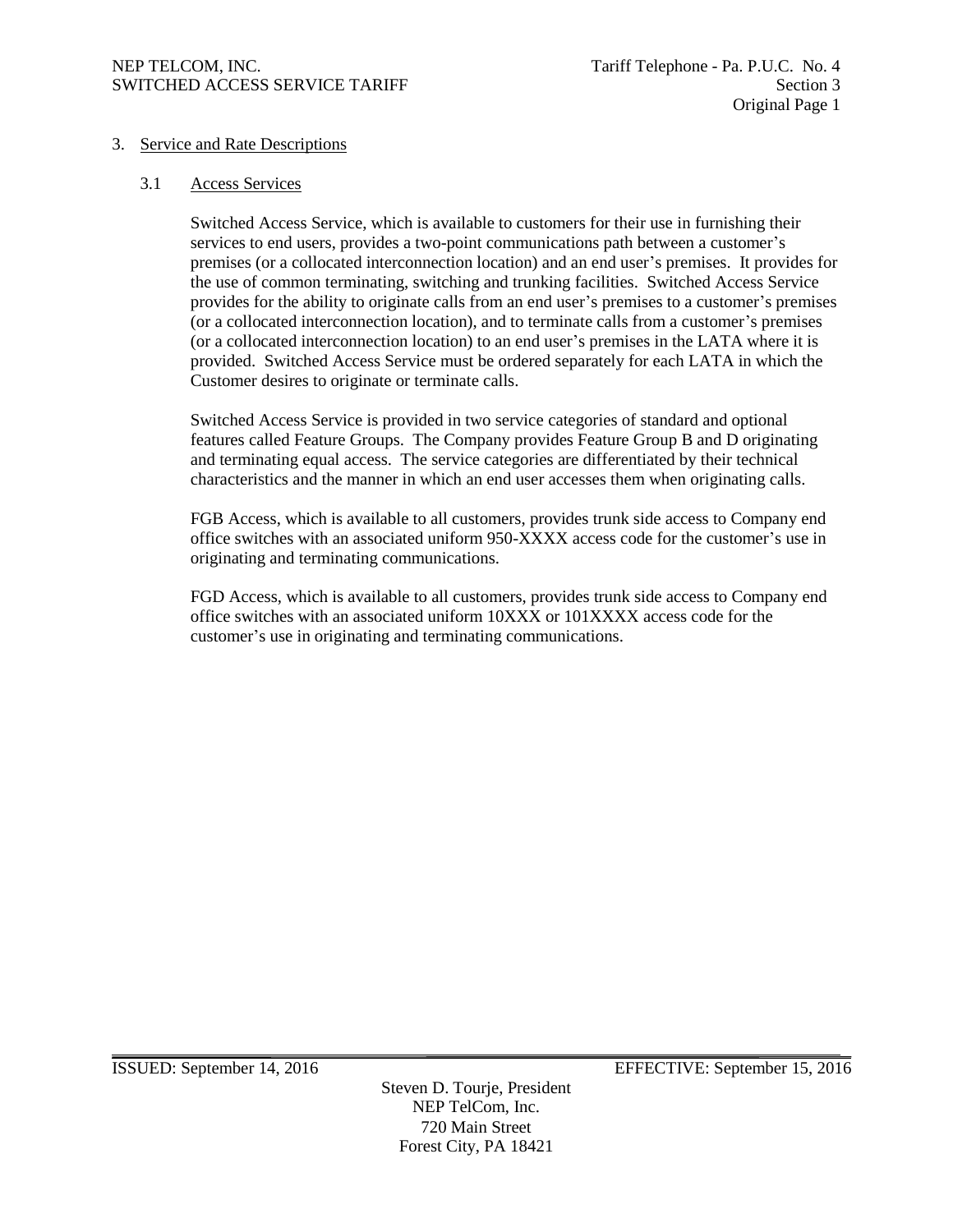- 3. Service and Rate Descriptions (Cont'd)
	- 3.1 Access Services (Cont'd)
		- 3.1.1 Access Service Order
			- A) Ordering Access Service Types

An Access Service Order is used by the Company to provide a customer Access Service. When placing an order for Access Service, the customer shall provide, at a minimum, the following information:

1) For Feature Group B Switched Access Service, the customer shall specify the number of trunks and the end office when direct routing to the end office is desired and the Local Transport and Local Switching options desired. When ordering FGB trunks to an end office, the customer must also provide the Company an estimate of the amount of traffic to be generated to and/or from each end office subtending an access tandem operated by another Exchange Telephone Company to assist the Company in the effort to project further facility requirements.

In addition, the customer shall also specify for terminating only access, whether the trunks are to be arranged in trunk group arrangements or provided as single trunks.

2) For Feature Group D Switched Access Service, the customer shall specify the number of busy hour minutes of capacity (BHMC) from the customer's premises to the end office by Feature Group and by traffic type. This information is used to determine the number of transmission paths. The customer shall also specify the Local Transport and Local Switching options. Customers may, at their option, order FGD by specifying the number of trunks and the end office when direct routing to the end office is desired and the Local Transport and Local Switching options desired. When ordering by trunk quantities rather than BHMC quantities to an end office, the customer must also provide the Company an estimate of the amount of traffic it will generate to and/or from each end office subtending an access tandem operated from another Exchange Telephone Company to assist the Company in its own efforts to project further facility requirements.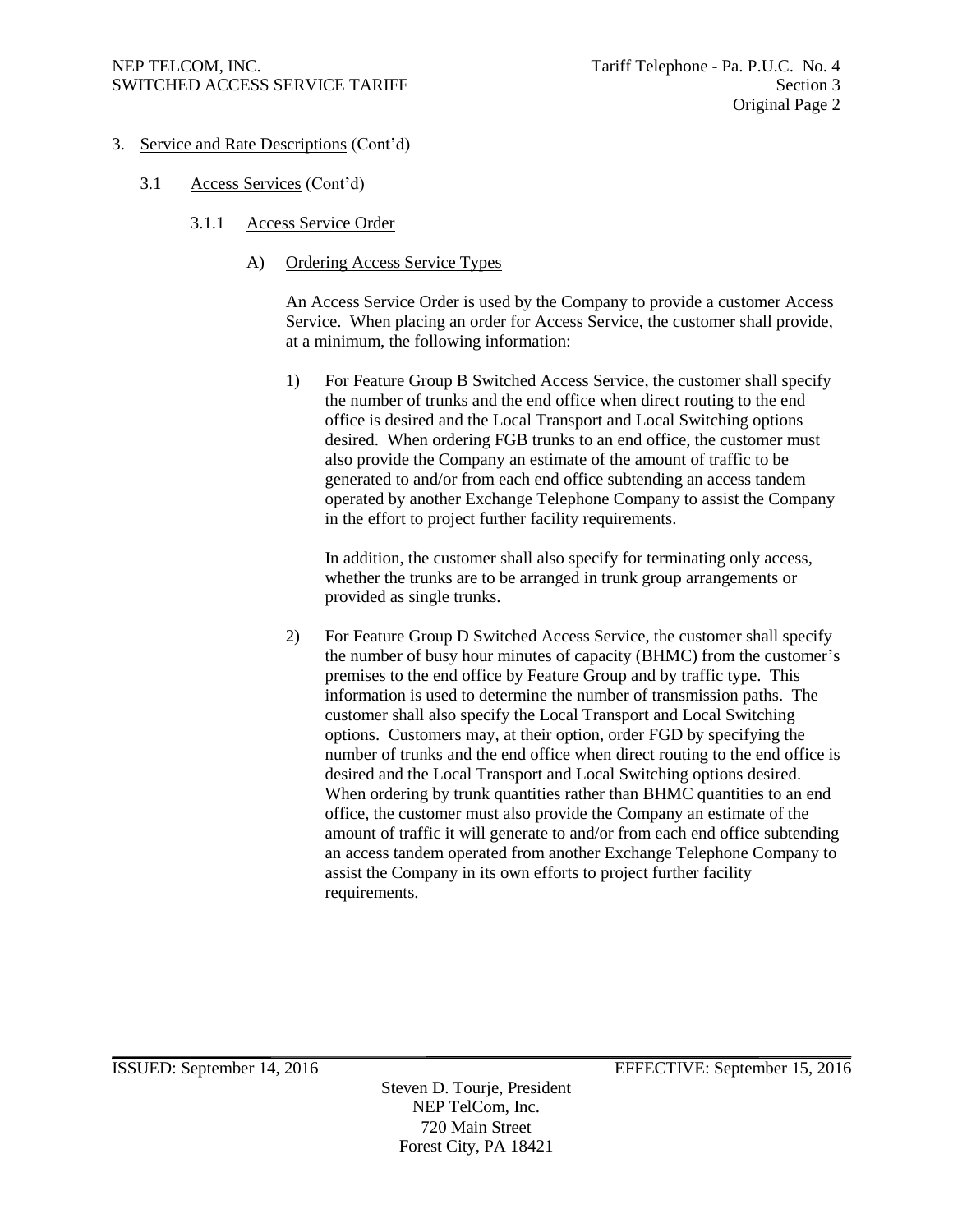- 3. Service and Rate Descriptions (Cont'd)
	- 3.1 Access Services (Cont'd)
		- 3.1.1 Access Service Order (Cont'd)
			- A) Ordering Access Service Types (Cont'd)
				- 1) (Cont'd)

In addition, for Feature Group D with the Out of Band Signaling/SS7 signaling option, the customer shall specify the switching point codes and trunk circuit identification codes for trunks with the Out of Band Signaling/SS7 signaling option, and the STP point codes, signaling link codes and link type for each Common Channel Signaling Access (CCSA) connection ordered.

When a customer orders FGD in trunks, the customer is responsible to assure that sufficient access facilities have been ordered to handle its traffic.

- 3) For Toll Free 800 Series Data Base Access Service, the customer shall order the service in accordance with the preceding provisions set forth for Feature Group D. If the customer desires any of the optional features available with Toll Free 800 Series Data Base Service, the customer shall so specify on the order for service.
- 4) When a customer orders collocation in an end office with Company provided Switched Access Service(s), the customer must specify the collocated fiber optic facilities. The customer must also specify the particular end officer location involved, which must be the end office in which the Switched Access Service(s) originate or terminate.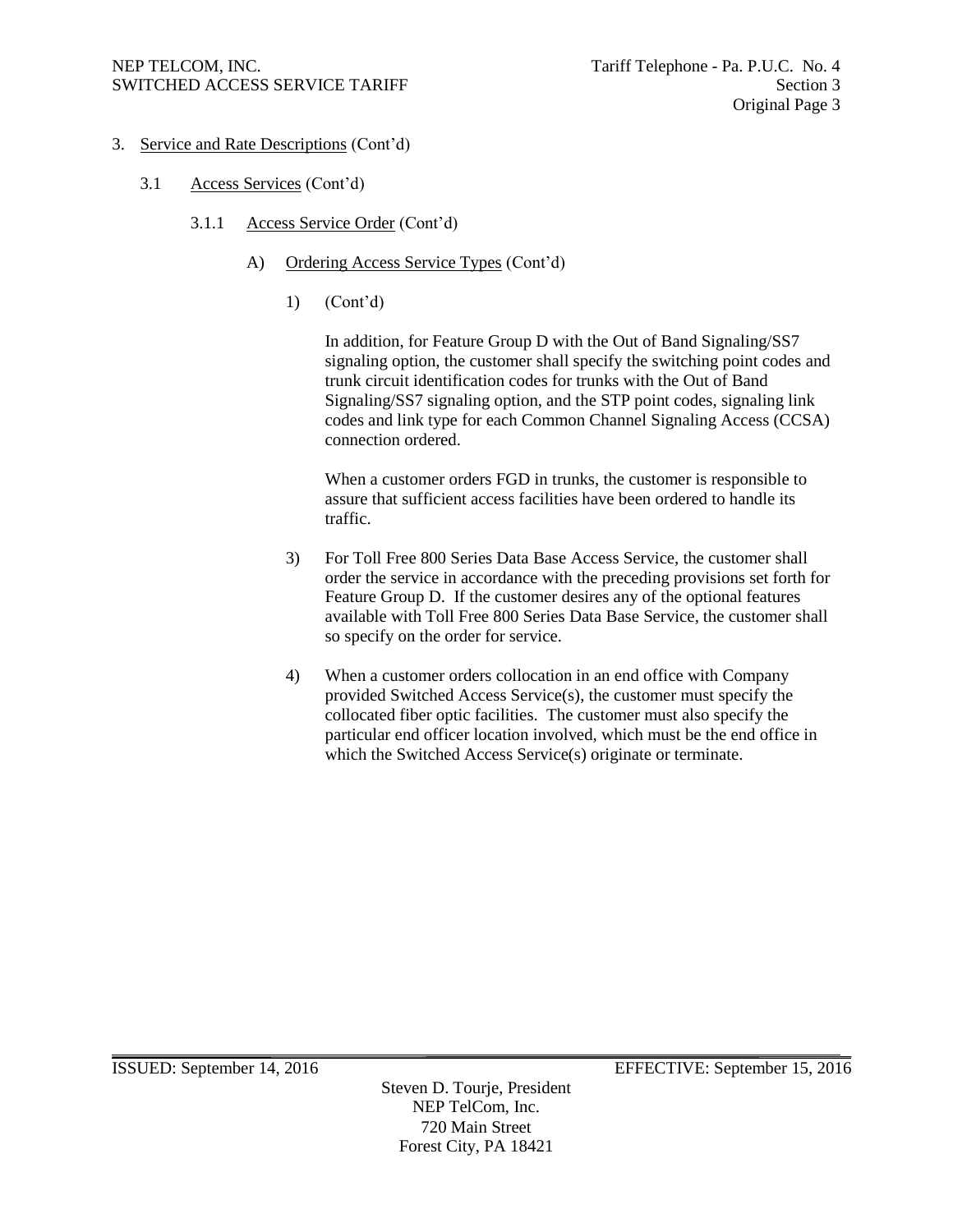- 3. Service and Rate Descriptions (Cont'd)
	- 3.1 Access Services (Cont'd)
		- 3.1.1 Access Service Order (Cont'd)
			- B) Access Order Service Date Intervals

Access Service is provided with one of the following Service Date Intervals:

- Standard Interval
- Negotiated Interval
- Advance Order Interval
- 1) Standard Interval

A schedule of Standard Intervals applicable for Switched Access Services and is as follows:

| Feature Groups B and D | <b>Standard Interval</b> |
|------------------------|--------------------------|
| 1 to 4 Trunks          | 28 Days                  |
| 5 Trunks or Greater    | 30 Days                  |

#### 2) Negotiated Interval

The Company will negotiate a service date interval with the customer when:

- (a) There is no Standard Interval for the service, or;
- (b) The quantity of Access Services orders exceeds the quantities specified in the Standard Intervals, or;
- (c) The customer requests a service date beyond the applicable Standard Interval service date except as set forth in Section 3.1.1(C) following.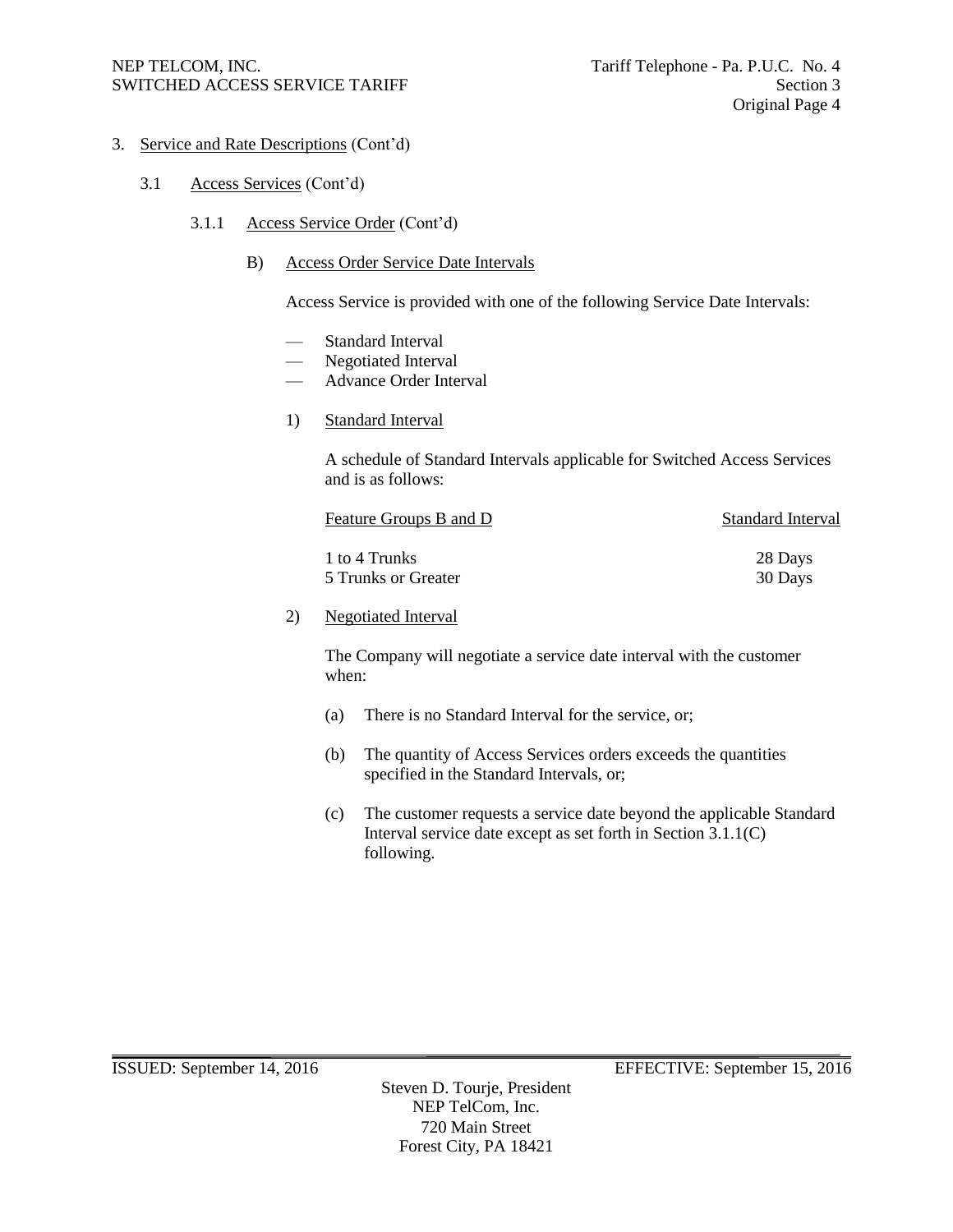- 3. Service and Rate Descriptions (Cont'd)
	- 3.1 Access Services (Cont'd)
		- 3.1.1 Access Service Order (Cont'd)
			- B) Access Order Service Date Intervals (Cont'd)
				- 2) Negotiated Interval (Cont'd)

The Company will offer a service date based on the type and quantity of Access Services the customer has requested. The Negotiated Interval may not exceed by more than six months the Standard Interval service date, or, when there is no Standard Interval, the Company offered service date. All services for which rates are applied on an individual case basis are provided with a Negotiated Interval.

Common Channel Signaling Access (CCSA) links will be provided on a Negotiated Interval. New or existing FGD trunks ordered with the SS7 signaling option will be provided on a Negotiated Interval.

The addition and/or deletion of an Toll Free 800 Series Access Service sixdigit customer identification NXX is provided with a Negotiated Interval. The addition of a Toll Free 800 Series Access Service ten-digit customer identification record to the Toll Free 800 Series Access Service data base or the deletion of a Toll Free 800 Series Access Service ten-digit customer identification record from the 800 Access Service data base is provided with a Negotiated Interval. The initial establishment of service where customer is:

|                                                             | Maximum Interval |
|-------------------------------------------------------------|------------------|
| Not yet provided with any<br>FGB or FGD service in the LATA | 6 months         |
| Provided FGB or FGD service<br>in the LATA                  | 90 Days          |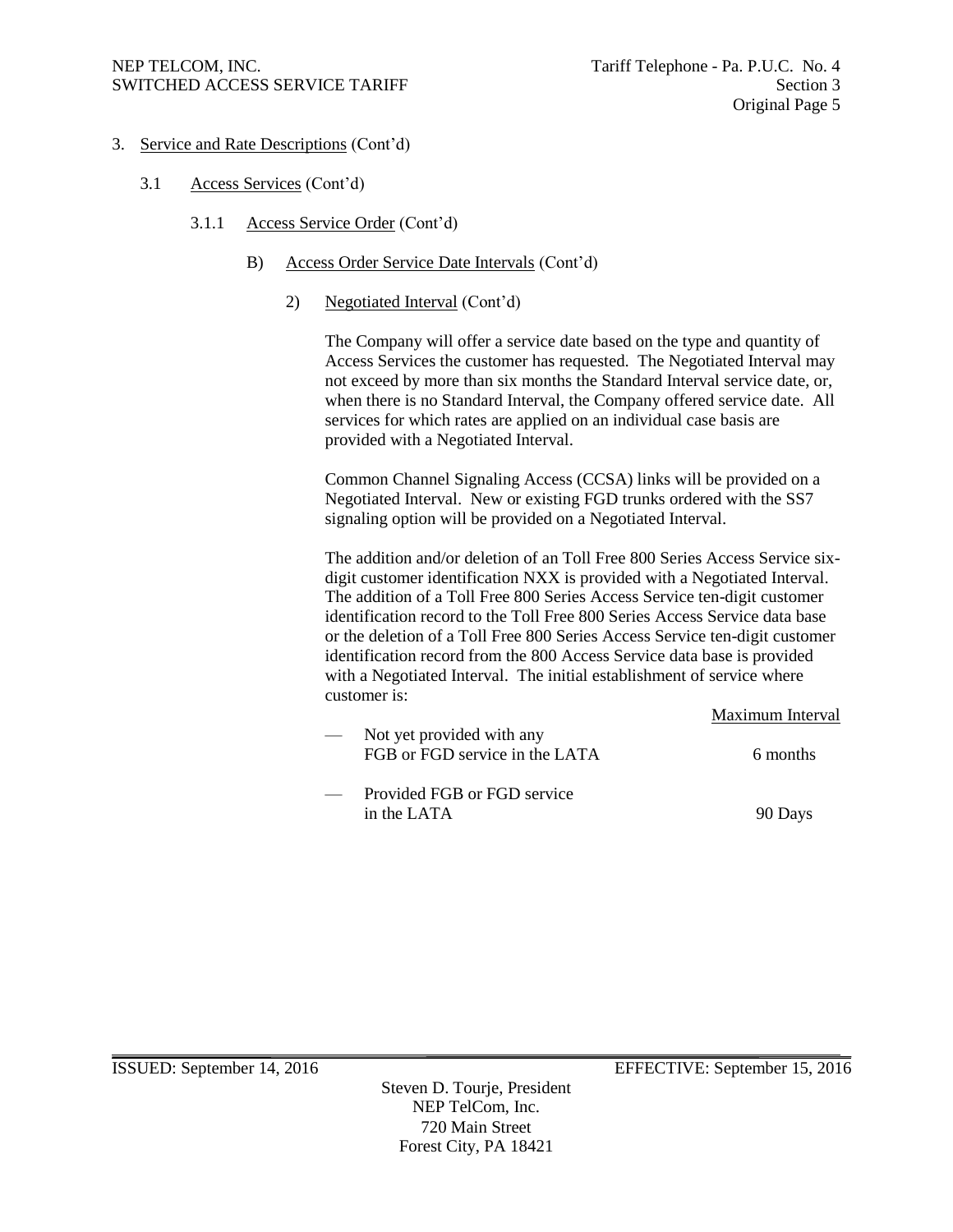- 3. Service and Rate Descriptions (Cont'd)
	- 3.1 Access Services (Cont'd)
		- 3.1.1 Access Service Order (Cont'd)
			- B) Access Order Service Date Intervals (Cont'd)
				- 3) Advance Order Interval

When placing an Access Order, a customer may request an Advance Order Interval for a service date of 12 to 24 months from the Application Date for the following services:

— A minimum of 24 voice grade equivalent Switched Access Service lines or trunks or 720 BHMCs

Orders for less than the minimum quantities will be accommodated under Standard or Negotiated Interval provisions.

Advance Order Interval Access Orders are subject to all ordering conditions of Standard and Negotiated Interval Access Orders except for the following:

(a) Advance Payment

A non-refundable Advance Payment will be calculated as follows:

The minimum monthly charge for the minimum period plus the applicable Non-recurring Charges for the services ordered.

This Advance Payment is due 10 working days from the date the Company confirms acceptance of the order, or on the Application Date, whichever date is the later date. If the Advance Payment is not received by such payment date, the order will be canceled.

When the Access Services are connected on the service date, the Advance Payment will be applied, as a credit, to the customer's billed service charges. When there has been a decrease in the number of services originally ordered, as set forth in Section 3.1.1(B)(3)(b) following, only the portion of the Advance Payment for services actually installed will be credited.

ISSUED: September 14, 2016 EFFECTIVE: September 15, 2016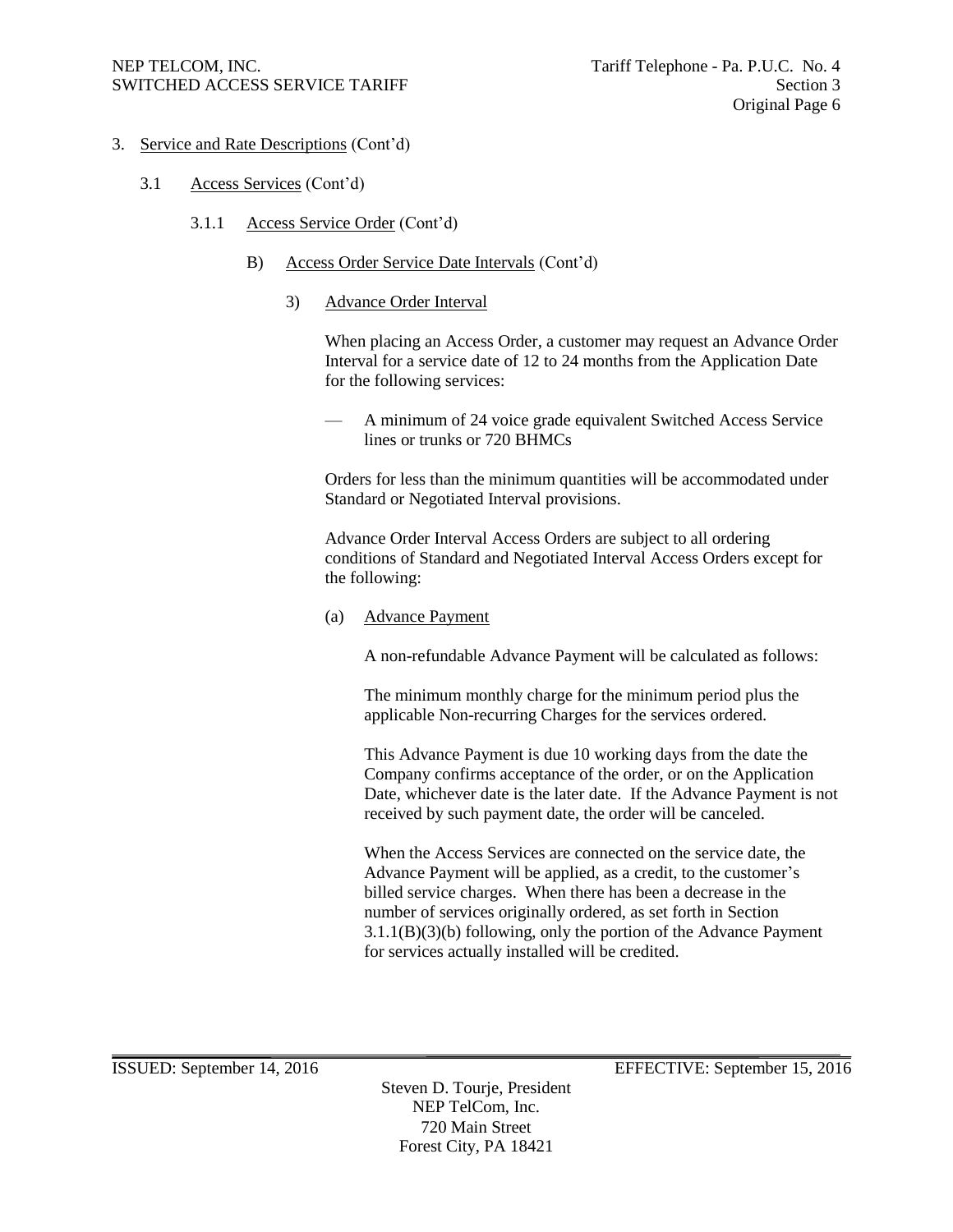- 3. Service and Rate Descriptions (Cont'd)
	- 3.1 Access Services (Cont'd)
		- 3.1.1 Access Service Order (Cont'd)
			- B) Access Order Service Date Intervals (Cont'd)
				- 3) Advance Order Interval (Cont'd)
					- (b) Cancellation or Partial Cancellation of an Advance Order Interval Access Order

When the customer cancels an Access Order, the order will be withdrawn. The Advance Payment will not be credited or refunded.

Any decrease in the number of ordered Access Services will be treated as a partial cancellation, and the portion of the Advance Payment for the services cancelled will not be credited or refunded.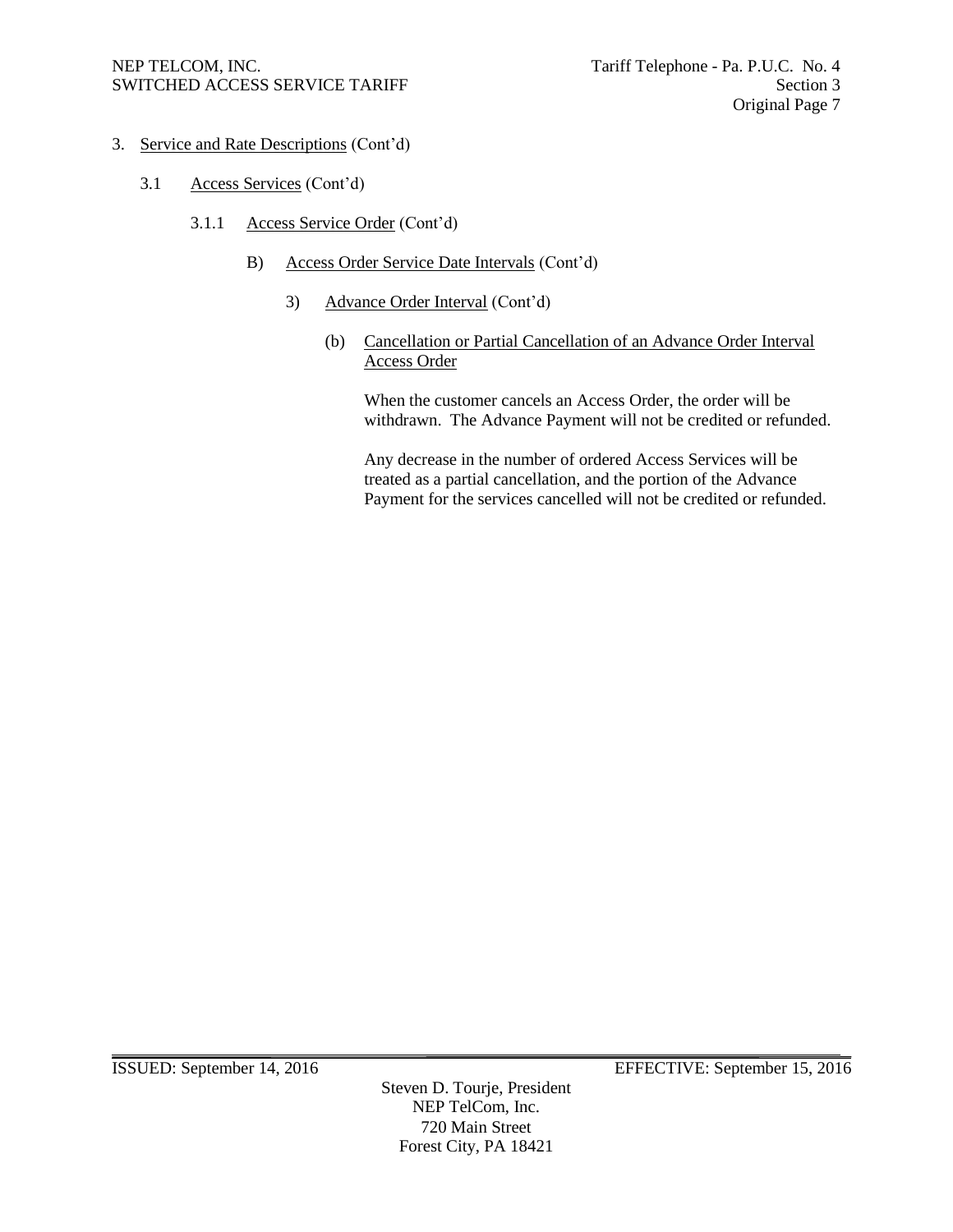- 3. Service and Rate Descriptions (Cont'd)
	- 3.1 Access Services (Cont'd)
		- 3.1.1 Access Service Order (Cont'd)
			- C) Access Order Modifications

The customer may request a modification of its Access Order at any time prior to notification by the Company that service is available for the customer's use or prior to the service date, whichever is later.

Any increase in the number of Switched Access Service lines, trunks or busy hour minutes of capacity or CCSA signaling connections will be treated as a new Access Order (for the increased amount only).

## 1) Service Date Change Charge

Access Order service dates for the installation of new services or rearrangements of existing services may be changed, but the new service date may not exceed the original service date by more than 30 calendar days. When, for any reason, the customer indicates that service cannot be accepted for a period not to exceed 30 calendar days, and the Company accordingly delays the start of service, a Service Date Change Charge will apply. If the customer requested service date is more than 30 calendar days after the original service date, the order will be canceled by the Company and reissued with the appropriate cancellation charges applied.

A Service Date Change Charge will apply, on a per order per occurrence basis, for each service date changed. The applicable charge is found in Section 5.2.1(A).

2) Partial Cancellation Charge

Any decrease in the number of ordered Switched Access Service lines, trunks or busy hour minutes of capacity ordered with a Standard or Negotiated Interval Access Order will be treated as a partial cancellation and the charges as set forth in Section 5.2.1(A)(3) following will apply. Partial cancellation charges do not apply to Advance Order Interval Access Orders.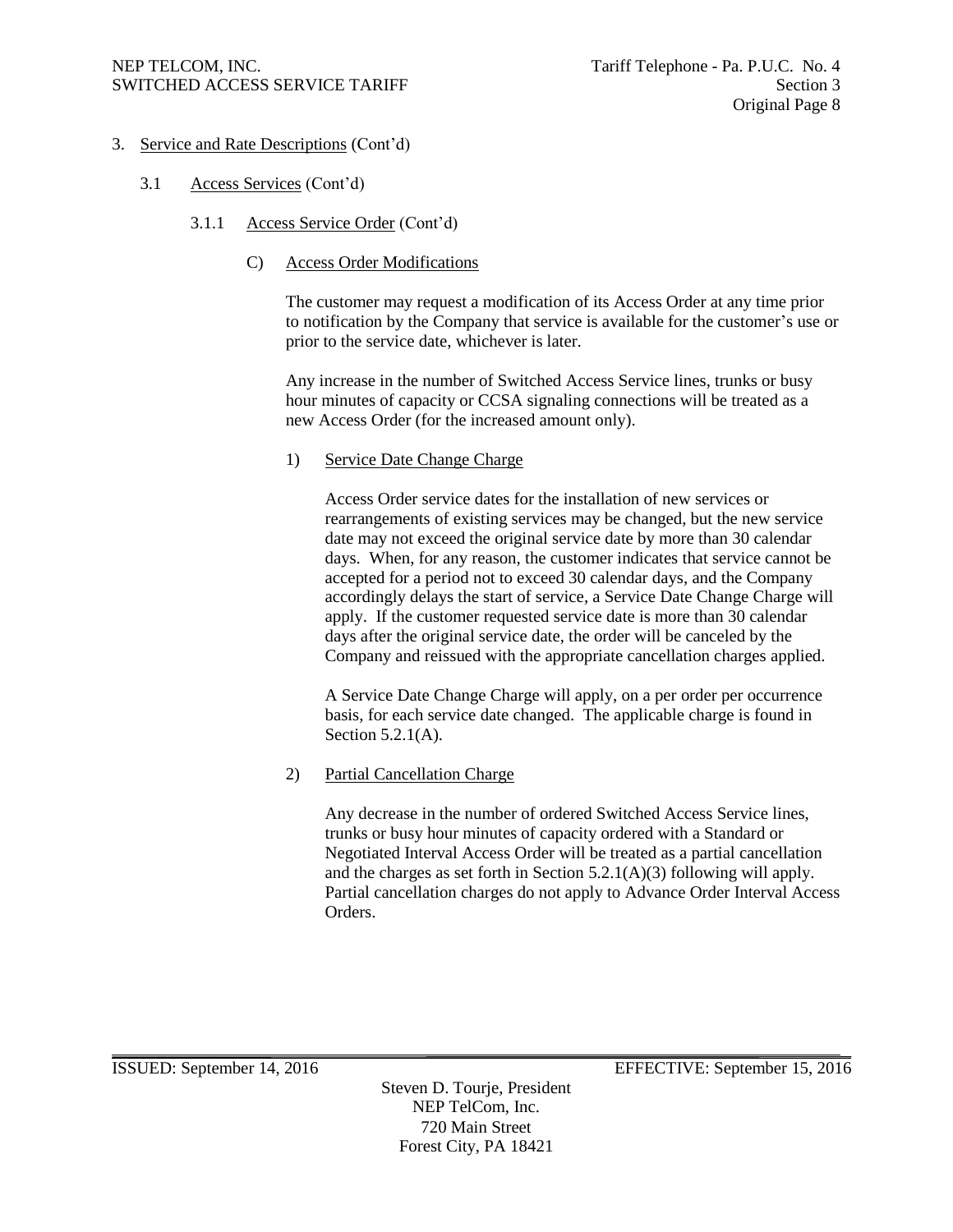- 3. Service and Rate Descriptions (Cont'd)
	- 3.1 Access Services (Cont'd)
		- 3.1.1 Access Service Order (Cont'd)
			- C) Access Order Modifications (Cont'd)
				- 3) Design Change Charge

The customer may request a design change to the service ordered. A design change is any change to an Access Order, which requires engineering review. Design changes do not include a change of customer premises, end user premises, end office switch, Feature Group type except for changes to Feature Group D. Changes of this nature will require the issuance of a new order and the cancellation of the original order with appropriate cancellation charges applied.

The Design Change Charge will apply on a per order per occurrence basis, for each order requiring a design change. The applicable charge is found in Section 5.2.1(A)(4).

If a change of service date is required, the Service Date Change Charge will also apply.

4) Expedited Order Charge

When placing an Access Order for service(s) for which Standard Intervals exist, a customer may request a service date that is prior to the Standard Interval service date. A customer may also request an earlier service date on a pending Standard, Negotiated or Advance Order Interval Access Order. If the Company agrees to provide service on an expedited basis, an Expedited Order Charge found in Section 5.2.1(A)(5) will apply.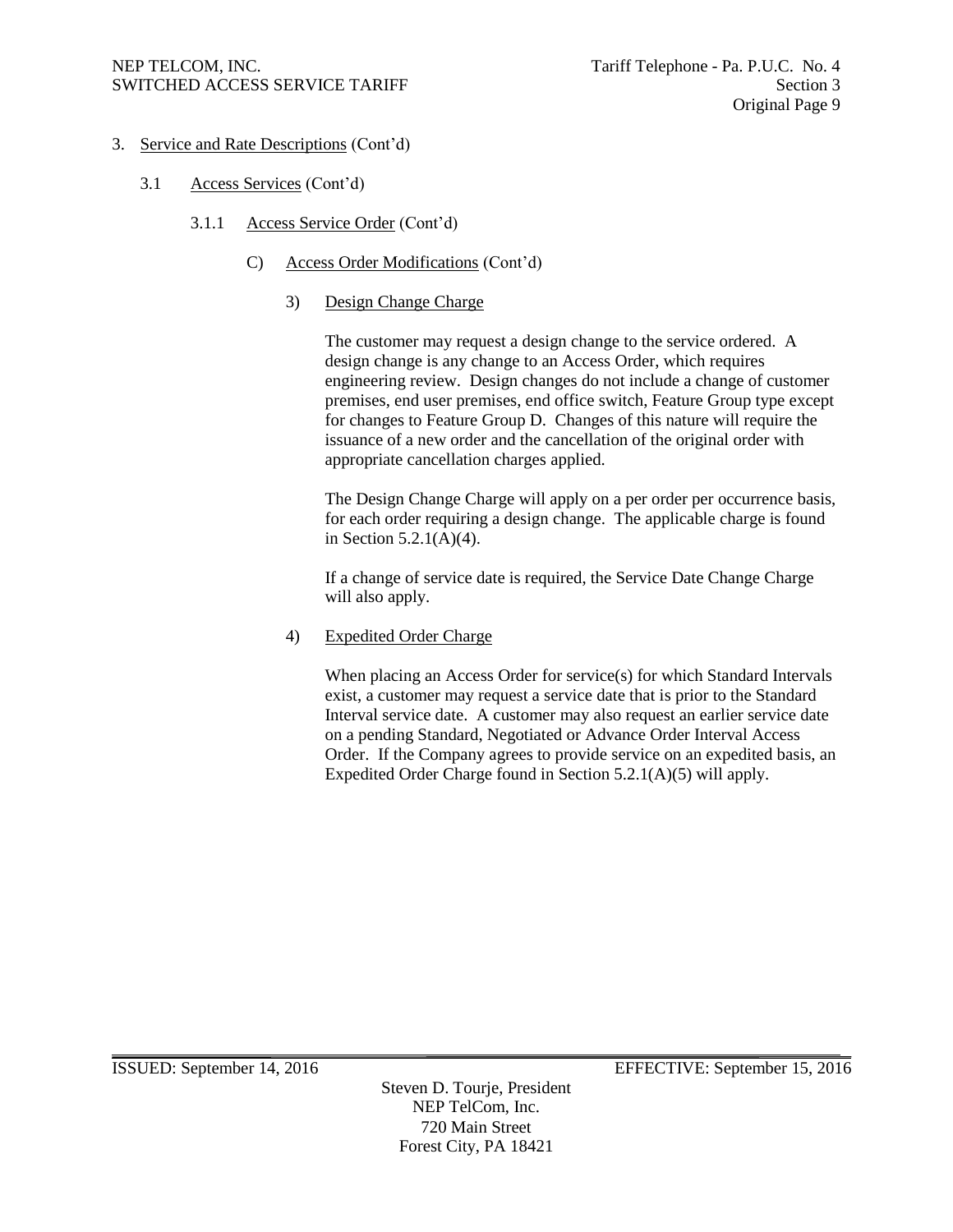- 3. Service and Rate Descriptions (Cont'd)
	- 3.1 Access Services (Cont'd)
		- 3.1.1 Access Service Order (Cont'd)
			- D) Cancellation of an Access Order
				- 1) A customer may cancel an Access Order for the installation of service at any time prior to notification by the Company that services available for the customer's use or prior to the service date, whichever is later. The cancellation date is the date the Company receives written or verbal notice from the customer that the order is to be cancelled. The verbal notice must be followed by written confirmation within 10 days. If a customer's or an end user is unable to accept Access Service within 30-calendar days after the original service date, the customer has the choice of the following options:
					- The Access Order shall be cancelled and charges set forth in (B) following will apply, or
					- Billing for the service will commence.

If no cancellation request is received within the specified 30-calendar days, billing for the service will commence. In any event, the cancellation date or the date billing is to commence, as applicable, shall be the 31st day beyond the original service date of the Access Order.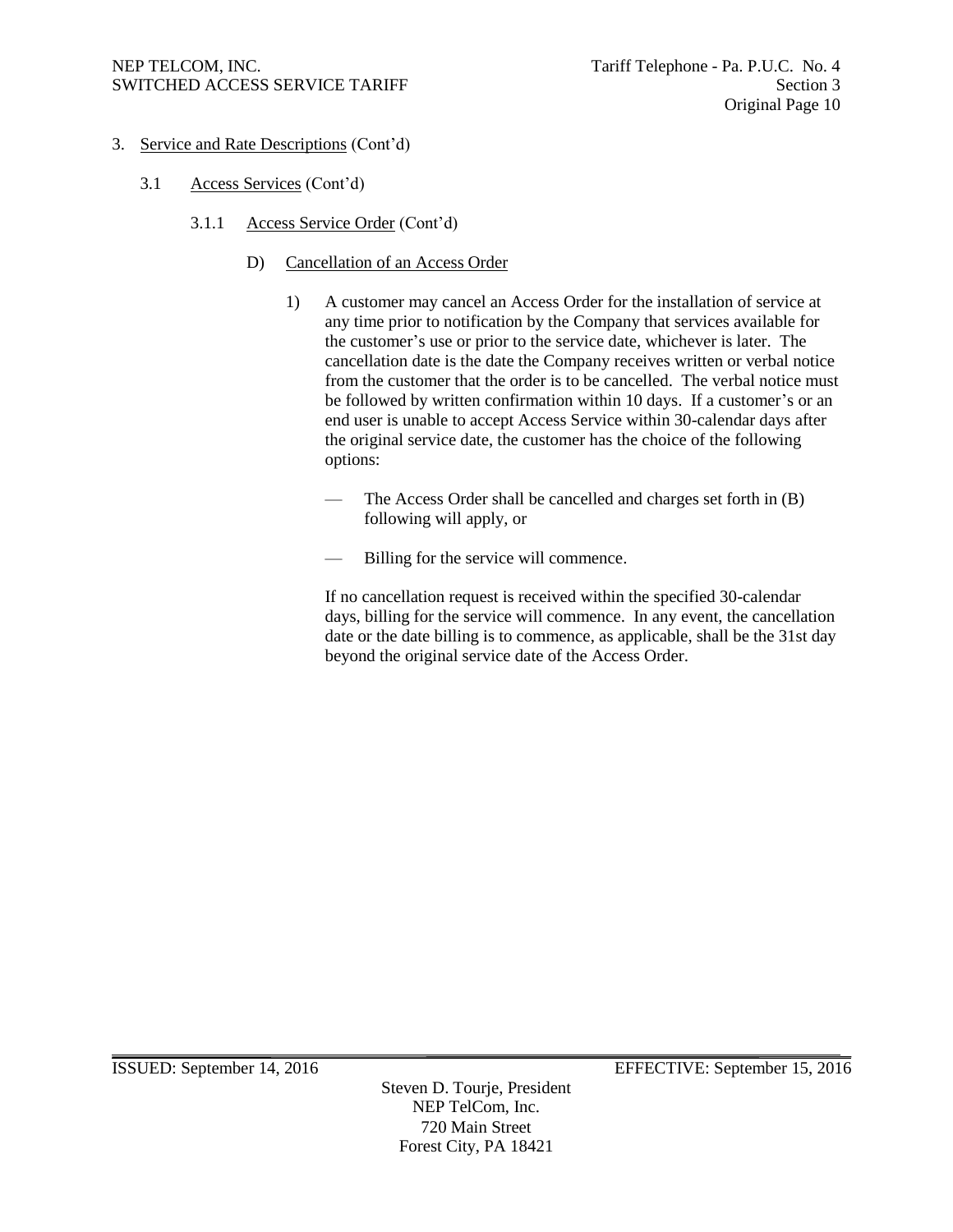- 3. Service and Rate Descriptions (Cont'd)
	- 3.1 Access Services (Cont'd)
		- 3.1.1 Access Service Order (Cont'd)
			- D) Cancellation of an Access Order (Cont'd)
				- 2) When a customer cancels a Standard or Negotiated Interval Access Order for the installation of service, a Cancellation Charge will apply as follows:
					- (a) When the customer cancels an Access Order, a charge equal to the estimated provisioning costs incurred at a particular date for the service ordered by the Company shall apply.
					- (b) If the Company misses a service date for a Standard or Negotiated Interval Access Order by more than 30 days, due to circumstances such as acts of God, governmental requirements, work stoppages and civil commotions, the customer may cancel the Access Order without incurring cancellation charges.

## E) Minimum Period

- 1) The minimum period for which Access Service is provided and for which charges are applicable, is one month.
- 2) The following changes will be treated as a discontinuance of the existing service and an installation of a new service. All associated non-recurring charges will apply for the new service.

The changes listed below are those which will be treated as a discontinuance and installation of service and for which a new minimum period will be established.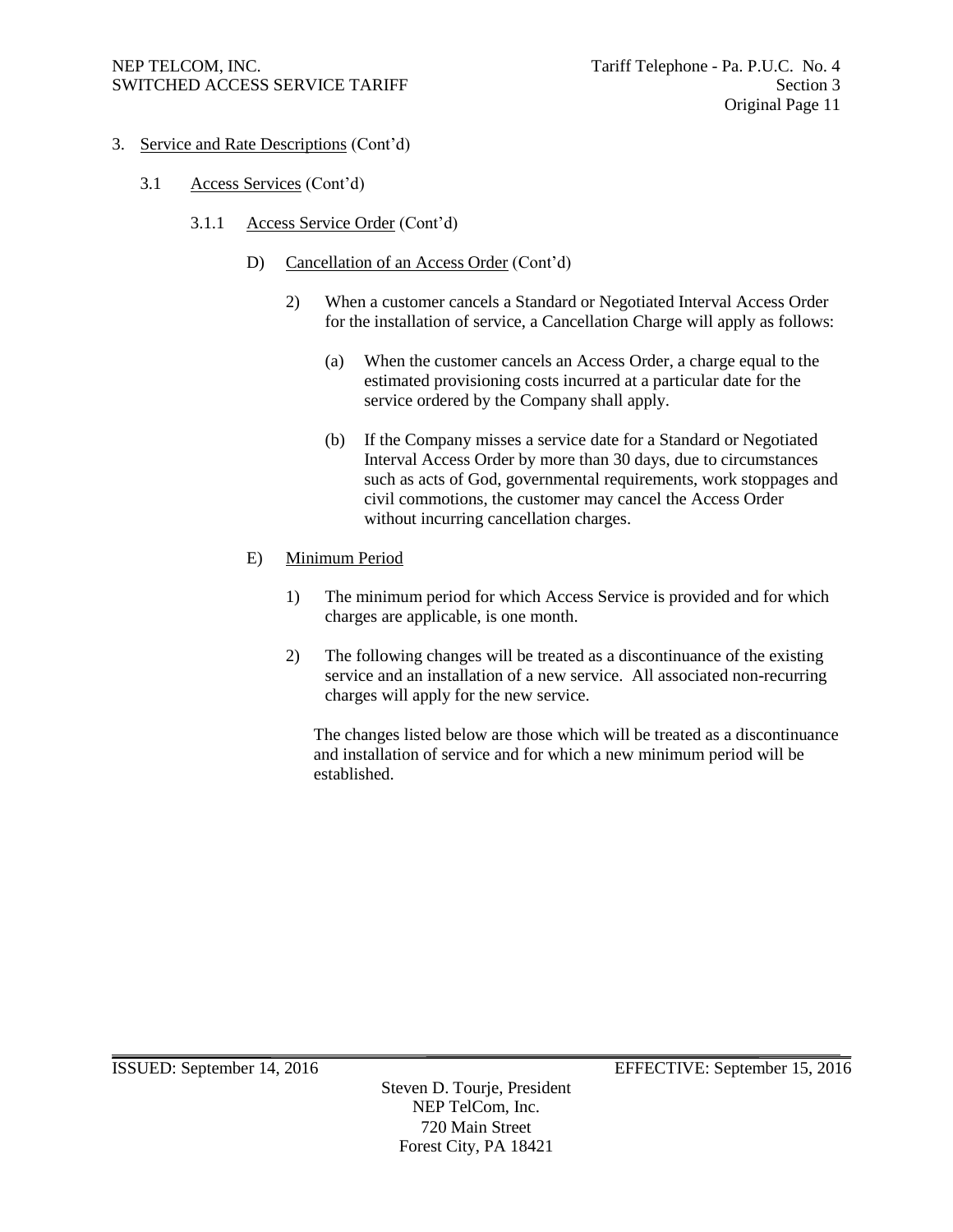- 3. Service and Rate Descriptions (Cont'd)
	- 3.1 Access Services (Cont'd)
		- 3.1.1 Access Service Order (Cont'd)
			- E) Minimum Period (Cont'd)
				- 2) (Cont'd)
					- (a) A move to a different building.
					- (b) A change in type of service.
					- (c) A change in Switched Access Service Interface Group.
					- (d) Change in Switched Access Service traffic type.
					- (e) A change in Out of Band Signaling connection.
					- (f) Change in Company-provided Switched Access Service to a Collocated Interconnection arrangement or vice versa.
					- (g) Change to an existing Feature Group D Service to include the provision of 64 kbps Clear Channel Capability.

When Access Service is disconnected prior to the expiration of the minimum period, charges are applicable for the balance of the minimum period.

The Minimum Period Charge for monthly-billed services will be determined as follows:

For Switched Access Service, the charge for a month or fraction thereof is equal to the applicable minimum monthly charge for the capacity.

All applicable non-recurring charges for the service will be billed in addition to the Minimum Period Charge.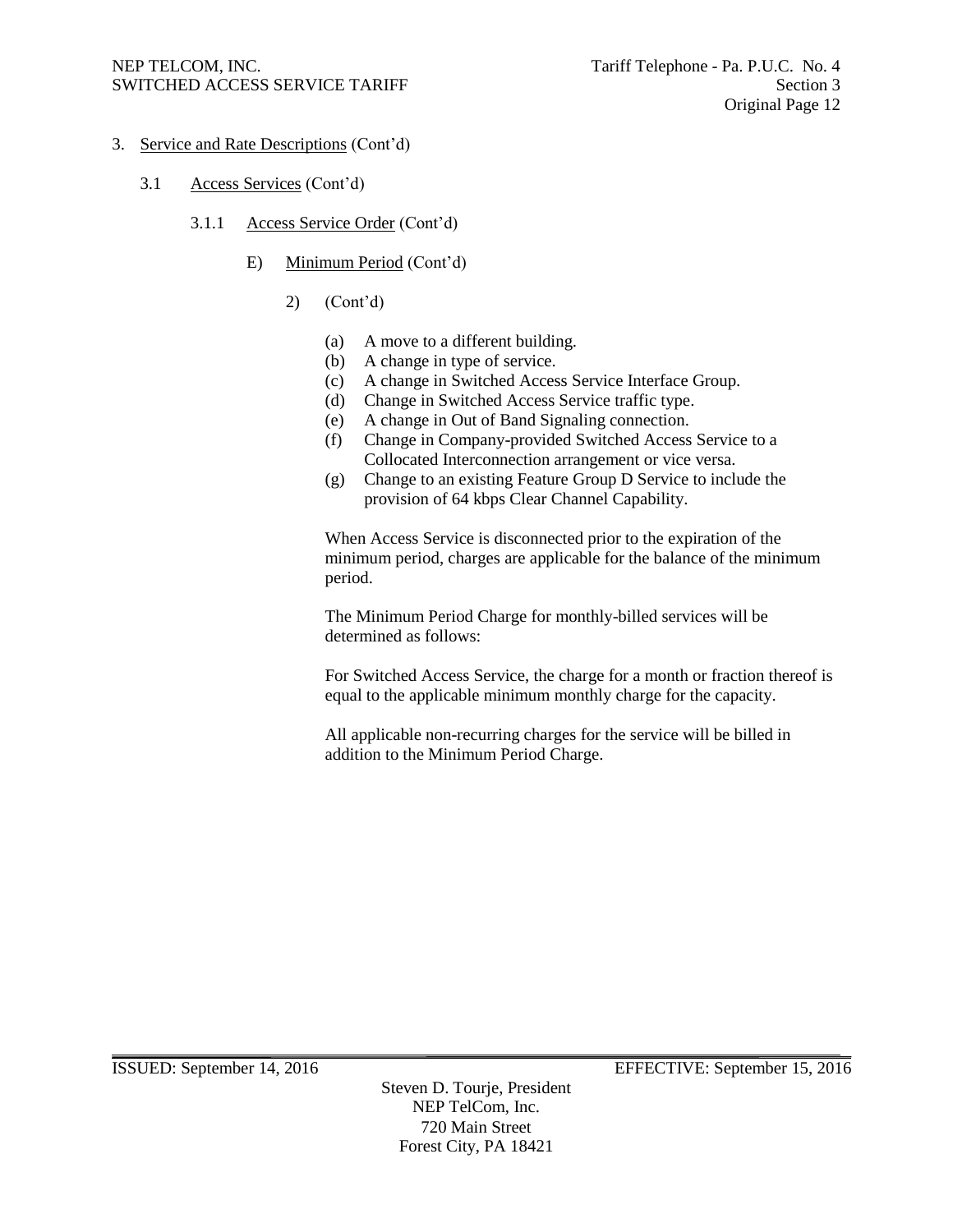- 3. Service and Rate Descriptions (Cont'd)
	- 3.1 Access Services (Cont'd)
		- 3.1.1 Access Service Order (Cont'd)
			- F) Non-recurring Charges

Non-recurring charges are one-time charges that apply for a specific work activity (i.e., installation or service rearrangements).

1) Installation of Service

Nonrecurring charges apply to each Switched Access Service installed. For Switched Services ordered on a per trunk basis, the charge is applied per trunk or out of band signaling connection. For Switched Services ordered on a busy hour minutes of capacity basis, the charge is also applied on a per trunk basis but the charge applies only when the capacity ordered requires the installation of an additional trunk(s). In addition, nonrecurring charges apply when an out of band signaling connection is installed for use with FGD.

2) Service Rearrangements

All changes to existing services other than changes involving administrative activities only will be treated as a discontinuance of the existing service and an installation of a new service. The non-recurring charge described in Section  $3.1.1(F)(1)$  preceding will apply for this work activity. Moves that change the physical location of the point of termination are described below.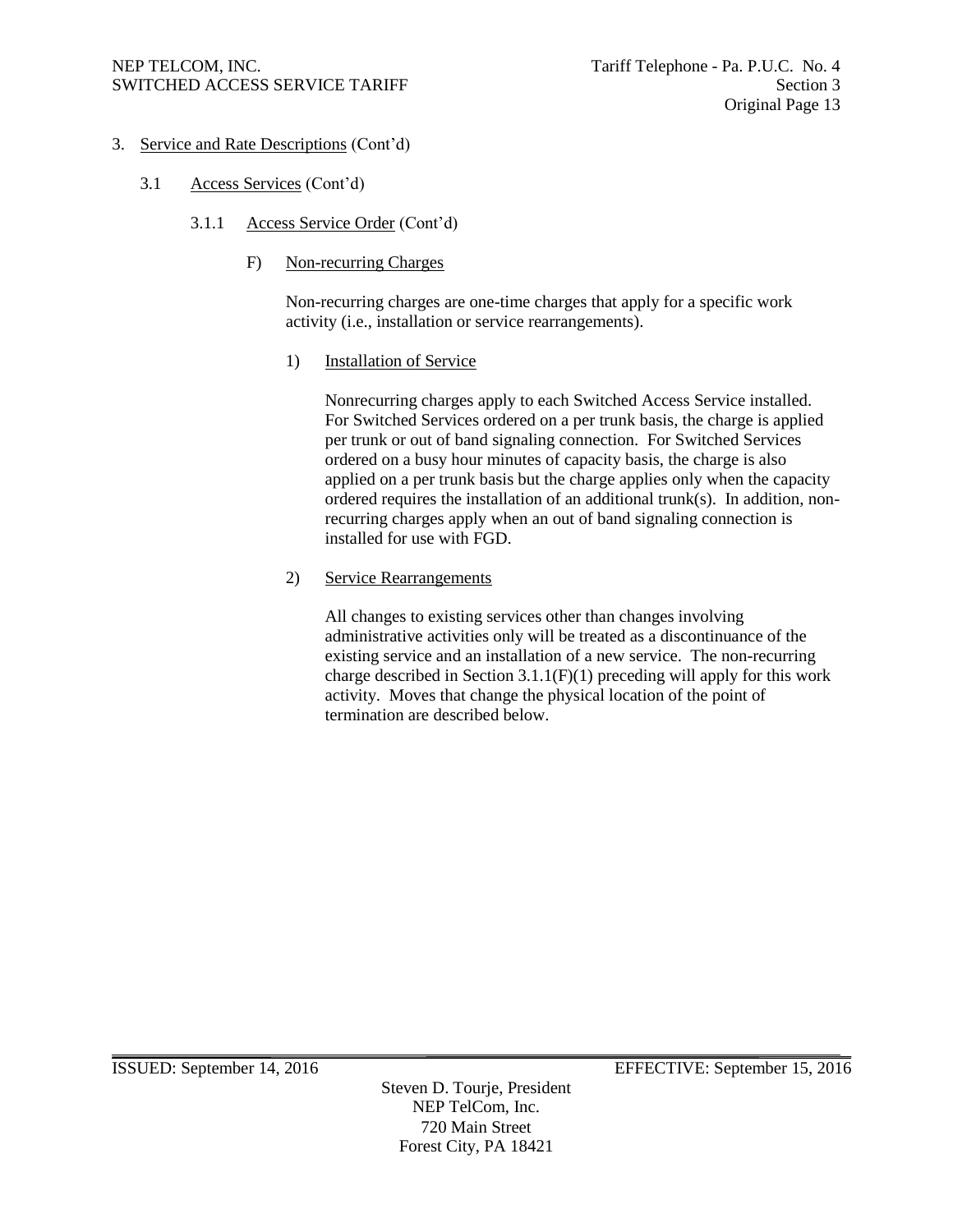- 3. Service and Rate Descriptions (Cont'd)
	- 3.1 Access Services (Cont'd)
		- 3.1.1 Access Service Order (Cont'd)
			- F) Non-recurring Charges (Cont'd)
				- 2) Service Rearrangements (Cont'd)
					- (a) Moves Within the Same Building

When the move is to a new location within the same building, the charge for the move will be an amount equal to one half of the nonrecurring charge for the capacity affected. There will be no change in the minimum period requirements.

(b) Moves to a Different Building

Moves to a different building will be treated as a discontinuance and start of service and all associated non-recurring charges will apply. New minimum period requirements will be established for the new service. The customer will also remain responsible for satisfying all outstanding minimum period charges for the discontinued service.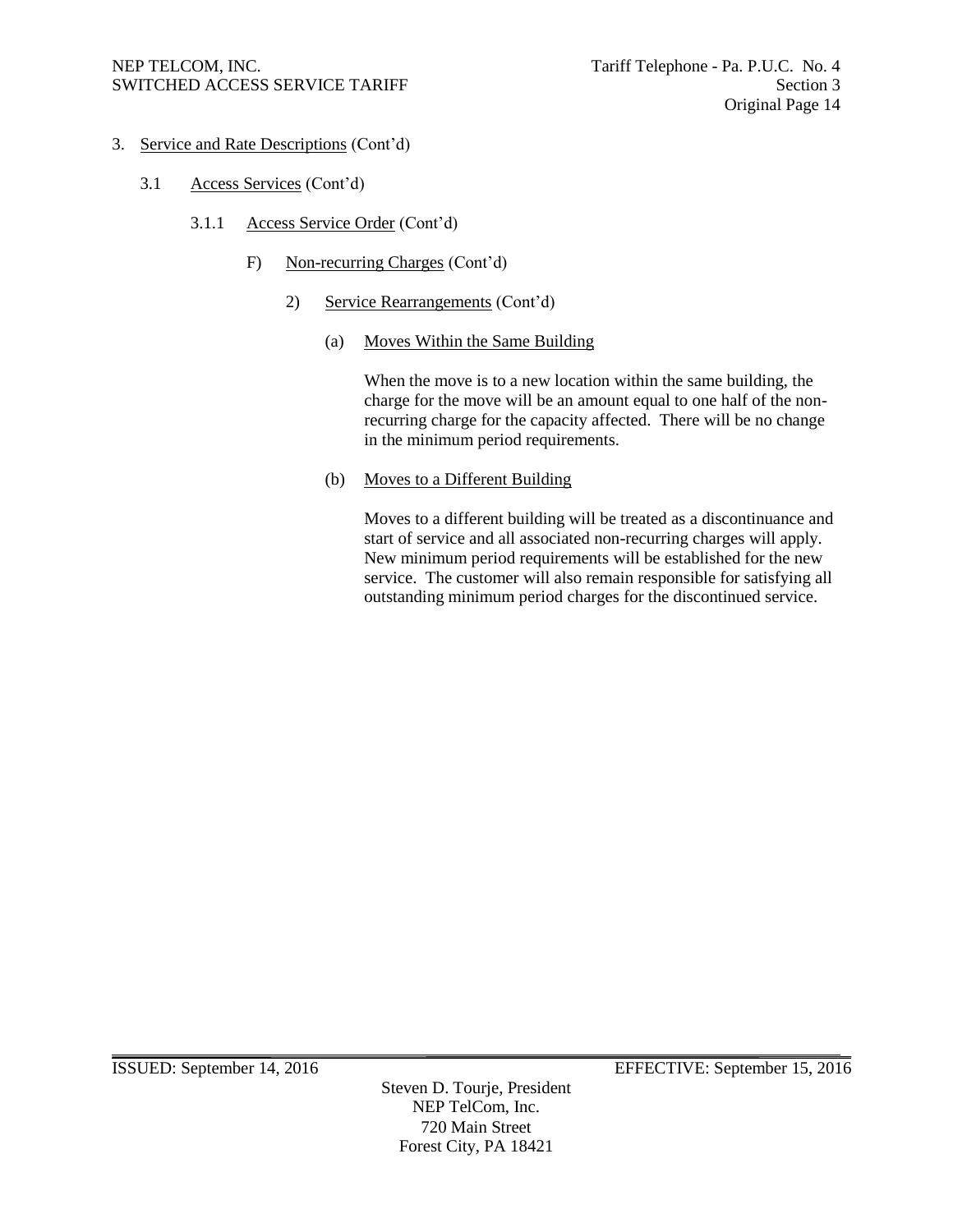# 3. Service and Rate Descriptions (Cont'd)

- 3.1 Access Services (Cont'd)
	- 3.1.2 Rate Categories

There are four rate categories which apply to Switched Access Service:

- Carrier Common Line
- Local Transport
- End Office
- Toll Free 800 Series Data Base Access Service
- A) Carrier Common Line

The Carrier Common Line rate category provides for the use of Company common lines by customers for access to end users to furnish customer intrastate communications. Carrier Common Line is provided where the customer obtains Company provided Switched Access Service.

- 1) Limitations
	- (a) A telephone number is not provided with Carrier Common Line.
	- (b) Detail billing is not provided for Carrier Common Line.
	- (c) Directory listings are not included in the rates and charges for Carrier Common Line.
	- (d) Intercept arrangements are not included in the rates and charges for Carrier Common Line.
	- (e) All trunk side connections provided in the same combined access group will be limited to the same features and operating characteristics.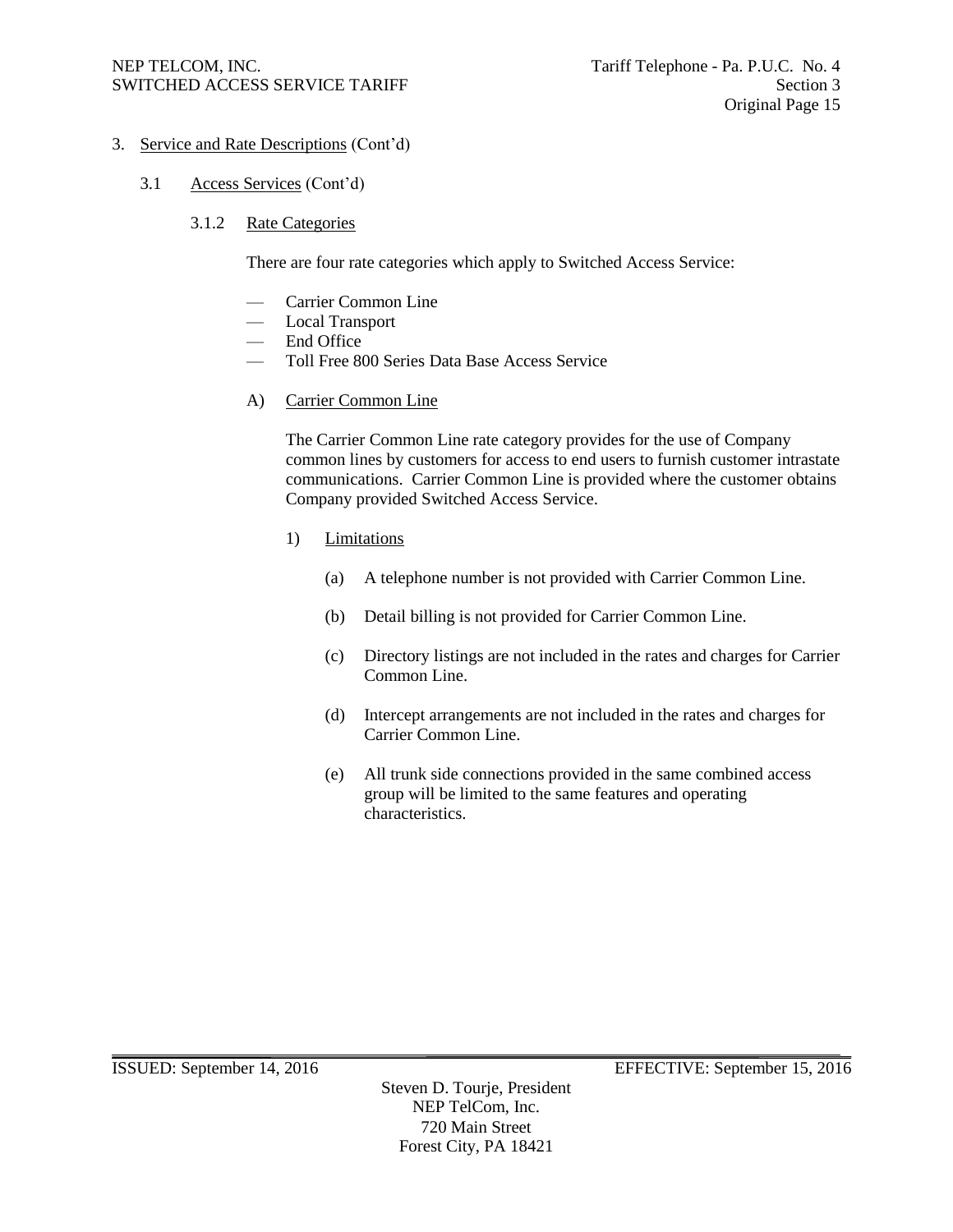- 3. Service and Rate Descriptions (Cont'd)
	- 3.1 Access Services (Cont'd)
		- 3.1.2 Rate Categories (Cont'd)
			- A) Carrier Common Line (Cont'd)
				- 2) Undertaking of the Telephone Company

Where the customer is provided with Switched Access Service under this tariff, the Company will provide the use of Company common lines by a customer for access to end users at rates and charges as set forth in Section 5.1 following.

- 3) Obligations of the Customer
	- (a) The customer facilities at the premises of the ordering customer shall provide the necessary on-hook and off-hook supervision.
	- (b) All Switched Access Service provided to the customer will be subject to Carrier Common Line charges, excluding the Common Channel Signaling Access exemption.
- 4) Out of Band Signaling Access Exemption

The Common Channel Signaling Access Signal Transfer Point (STP) Port Termination, as set forth in Section 4 following, is not subject to a Carrier Common Line charge.

- 5) Rate Regulations
	- (a) The Carrier Common Line charges will be billed per access minute to each Switched Access Service customer.
	- (b) When the customer reports interstate and intrastate use of Switched Access Service, the Carrier Common Line charges will be billed only to intrastate interLATA and/or intraLATA Switched Access Service access minutes based on the date reported by the customer set forth in Section 2.3.3 preceding.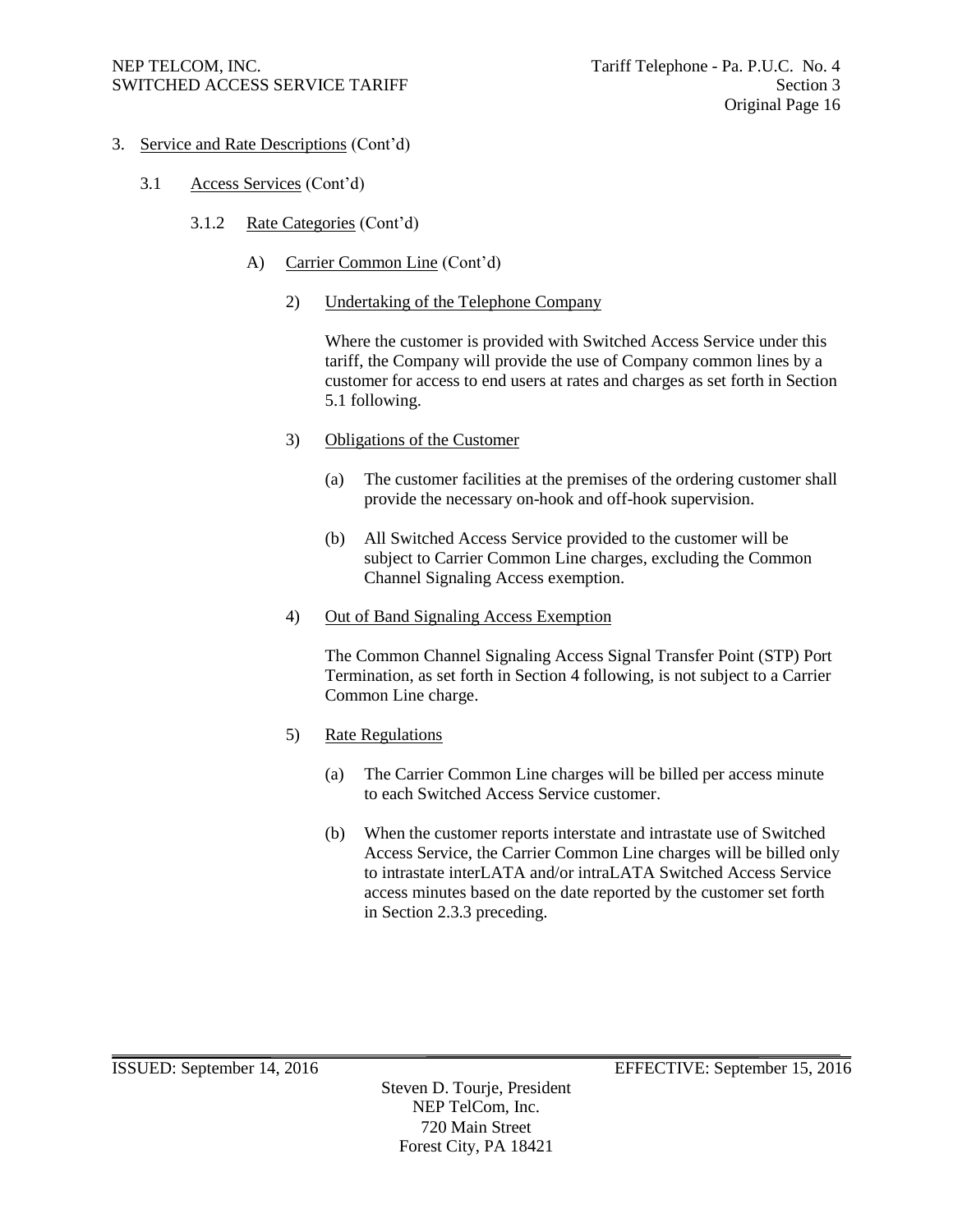- 3. Service and Rate Descriptions (Cont'd)
	- 3.1 Access Services (Cont'd)
		- 3.1.2 Rate Categories (Cont'd)
			- B) Local Transport

The Local Transport rate category provides for transmission facilities between the customer's premises or collocated interconnection location and the Company's end office switch(es) where the customer's traffic is switched to originate or terminate its communications.

Except as stated in the following paragraph, Local Transport service is provided in conjunction with Verizon Pennsylvania, LLC. Charges for Local Transport service are computed in accordance with Section 2.6.5 preceding (Ordering, Rating, and Billing of Access Services Where More Than One Exchange Telephone Company Is Involved). For purposes of determining Local Transport mileage, distance will be measured from the wire center that normally serves the customer's premises to the end office switch(es).

The following paragraphs describe the Local Transport rate elements.

1) Local Transport-Mileage

The Local Transport-Mileage rate provides for that portion of the voice frequency transmission path at the end office and at the customer's premises. The Local Transport-Mileage rate also provides for that portion of the voice frequency transmission path between the end office and at the customer's premises.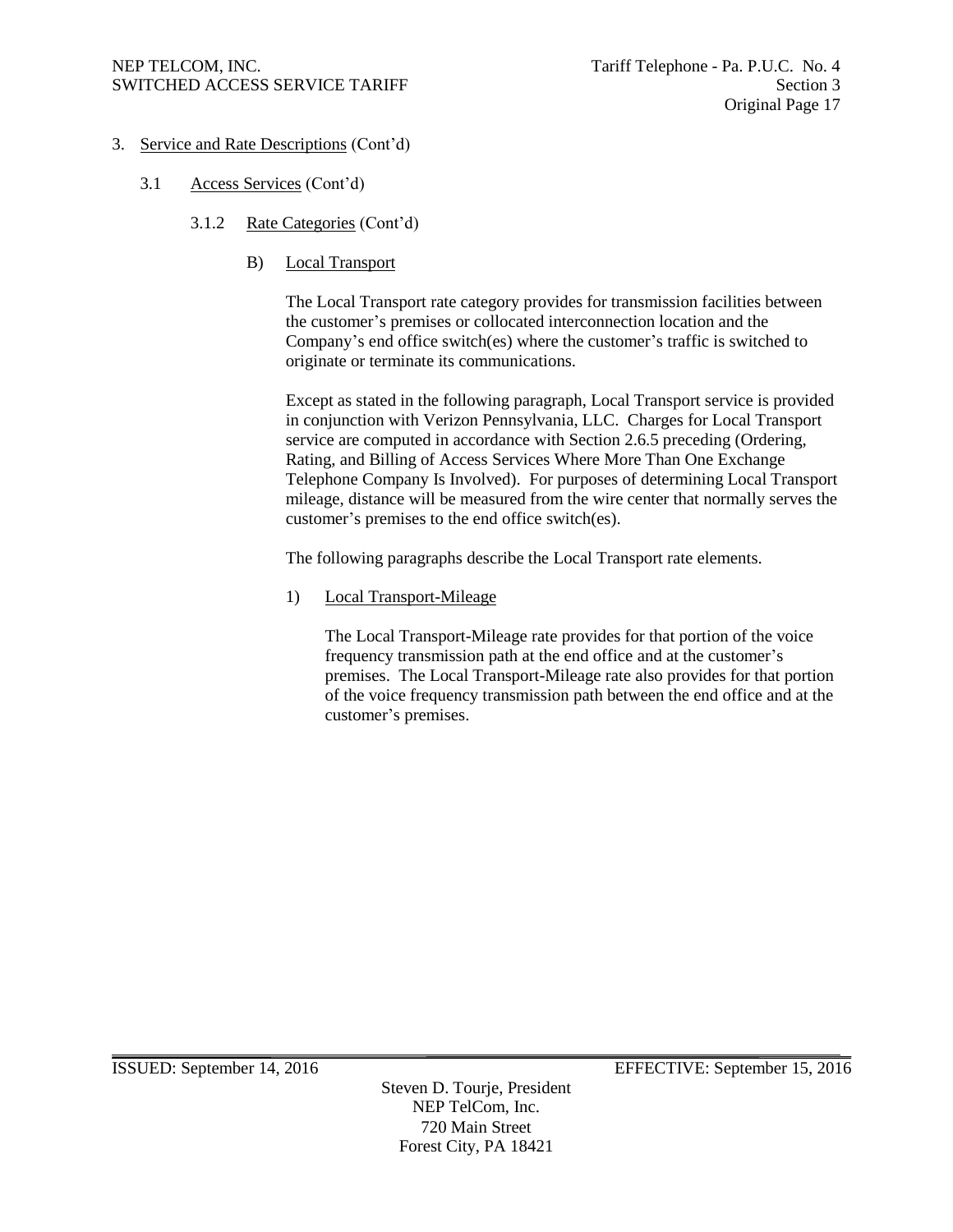- 3. Service and Rate Descriptions (Cont'd)
	- 3.1 Access Services (Cont'd)
		- 3.1.2 Rate Categories (Cont'd)
			- B) Local Transport (Cont'd)
				- 2) Interface Groups

The Interface Group is provided for terminating the Local Transport at the customer's premises. The Interface Group provides a specified premises Interface. Where transmission facilities permit, the individual transmission path between the customer's premises and the first point of switching may at the option of the customer be provided with optional features.

Interface Group 1 provides DS1 level digital transmission at the point of termination at the customer's premises. The interface is capable of transmitting electrical signals at a nominal 1.544 Mbps, with the capability to channelize up to 24 voice frequency transmission paths.

- 3) Out of Band Signaling
	- a) This ordering option allows the customer to exchange signaling for Feature Group D call set-up over a communications path, which is separate from the message path. This option is provided with SS7 protocol and is only available with Feature Group D. This option requires the establishment of a signaling connection path between the customer's SPOI and the Telephone Company's STP.
	- b) Out of band signaling is provided in both the originating and terminating direction on FGD services.

Each signaling connection is provisioned for two-way transmission of out of band signaling information.

c) Out of band signaling is subject to the rates and charges as specified in Section 5.2.1(B) following.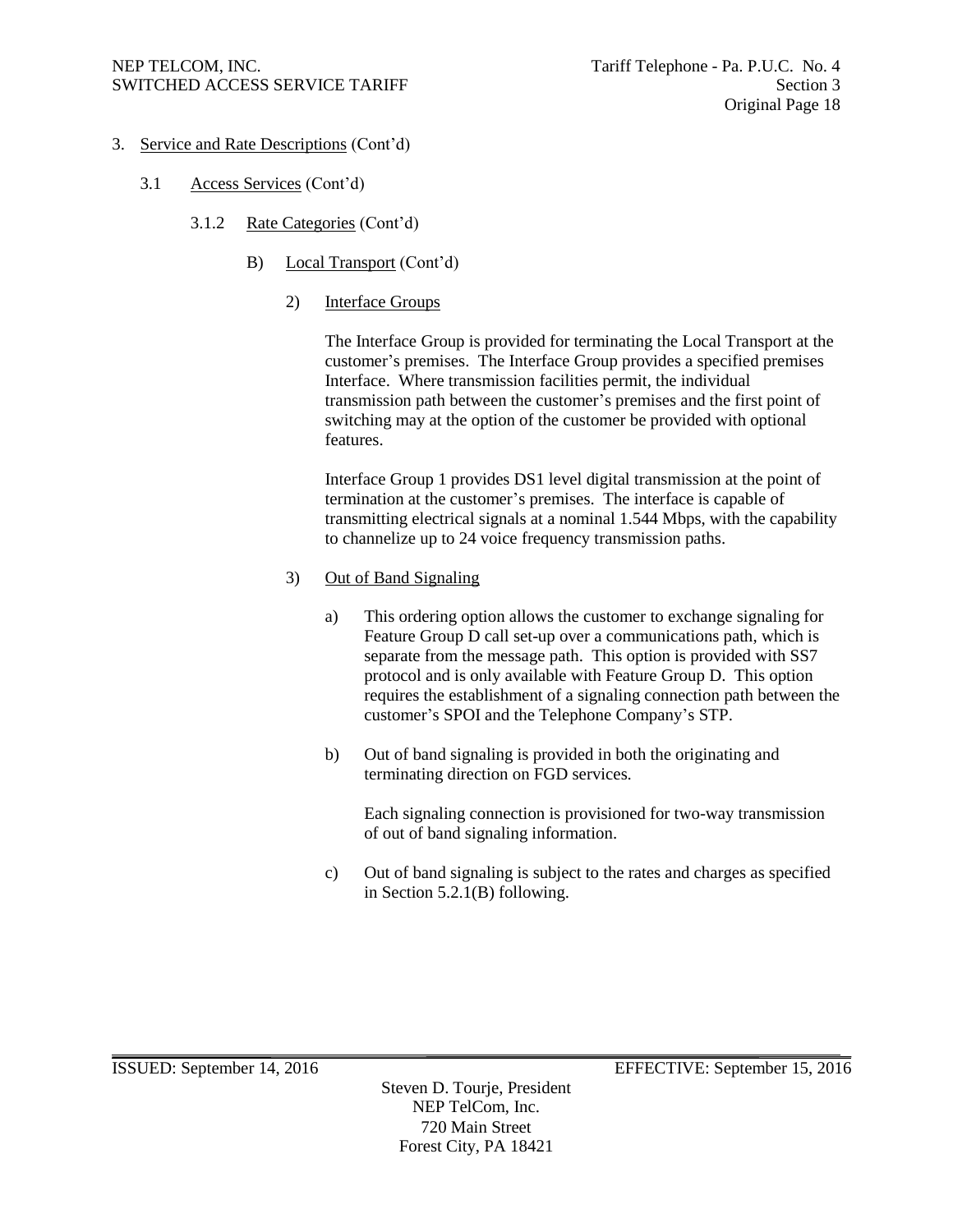- 3. Service and Rate Descriptions (Cont'd)
	- 3.1 Access Services (Cont'd)
		- 3.1.2 Rate Categories (Cont'd)
			- (C) End Office

The End Office rate category provides the local end office switching and end user termination functions necessary to complete the transmission of Switched Access communications to and from the end users served by the Company's end office. The End Office rate category consists of the Local Switching element.

The Local Switching rate element provides for the use of end office switching equipment. The Local Switching rate is set forth in Section 5.1.

D) Toll Free 800 Series Data Base Access Service

Toll Free 800 Series Data Base Access Service is a service offering utilizing originating trunk side Switched Access Service. The service provides for the forwarding of end user dialed Toll Free 800 Series calls to a Company Service Switching Point which will initiate a query to the data base to perform the customer identification and delivery function. The call is forwarded to the appropriate customer based on the dialed Toll Free 800 Series number.

1) Customer Identification Charge

The Toll Free 800 Series Data Base Access Service Customer Identification and Delivery Charge applies for the identification of the appropriate customer and the delivery of the dialed Toll Free 800 Series ten-digit number. The charge is assessed to the customer on a per query basis and may include an area of service, which may range from a single NPA/NXX to an area consisting of all LATAs and NPAs in the State of Pennsylvania. The Customer Identification Charge as set forth in Section 5.1.5 applies.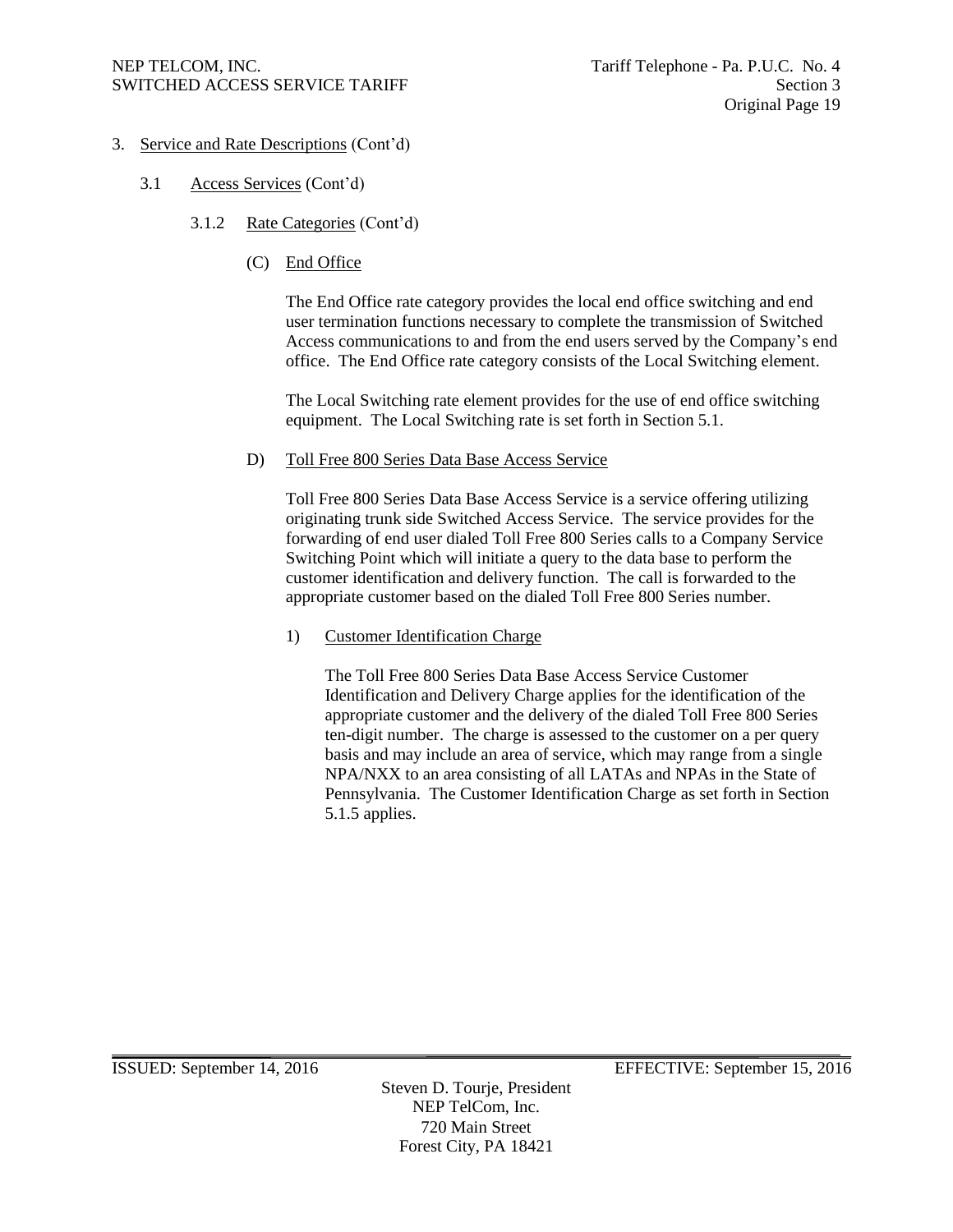- 3. Service and Rate Descriptions (Cont'd)
	- 3.2 Miscellaneous Access Services
		- 3.2.1 Toll Presubscription
			- A) General

Toll Presubscription is a procedure whereby a customer designates to the Telephone Company the IntraLATA and InterLATA Toll Providers, i.e., Interexchange Carriers (IXCs) which the customer wishes to be the carriers of choice for toll calls. Such calls are automatically directed to the designated carrier(s) without the need to use carrier access codes or additional dialing to direct the calls to the designated carrier. Toll presubscription does not prevent a customer, who has presubscribed to a toll carrier, from using carrier access codes or additional dialing to direct calls to an alternative toll carrier on a per call basis**.**

Each carrier will have one or more access codes assigned to it for various types of service. When an end user selects a carrier as its preferred IXC, only one access code of that carrier may be incorporated into the switching system of the Telephone Company permitting access to that carrier by the end user without dialing an access code. Should the same end user wish to use other services of the same carrier, it will be necessary for the end user to dial the necessary access code(s) to reach that carrier's other service(s).

An IXC must use Feature Group D (FGD) Switched Access Service to qualify as a presubscription toll provider unless prior arrangements have been made with or by the Telephone Company. IXCs must submit an Access Service Request (ASR) to the Telephone Company.

Selection of toll presubscription provider by an end user is subject to the terms and conditions following.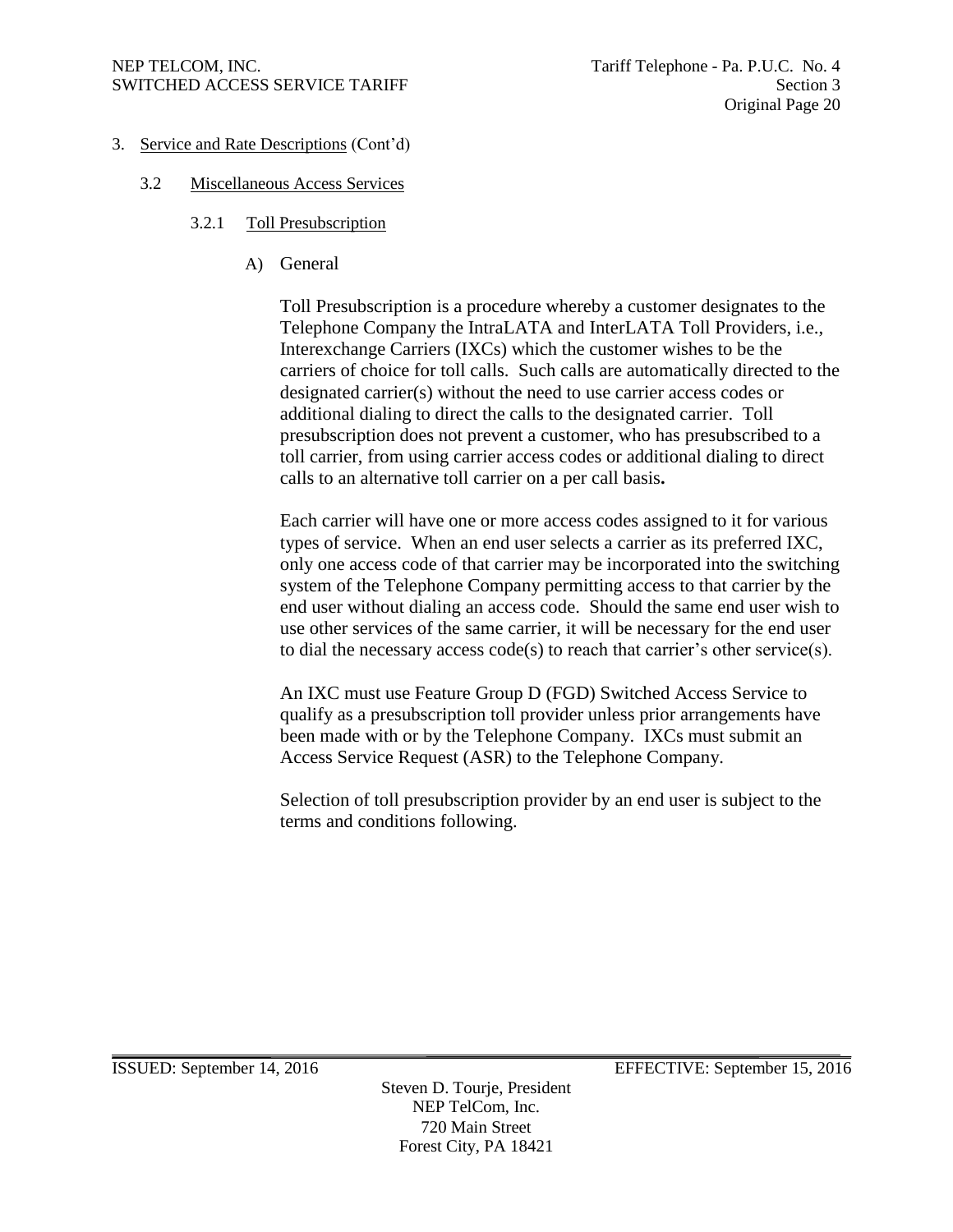- 3. Service and Rate Descriptions (Cont'd)
	- 3.2 Miscellaneous Access Services
		- 3.2.1 Toll Presubscription (cont'd)
			- B) At the option of the IXCs, the nonrecurring charge for a change in toll presubscription, as provided herein, may be billed to the IXCs, instead of the end user. This may involve charges resulting from end-user initial free choice Preferred Interexchange Carrier (PIC), as specified in herein.
				- 1) The End user may designate an intraLATA and interLATA IXC(s) as primary carrier(s) thereby requiring no access code to access those IXCs' service. End users are not required to choose the same IXC for intraLATA and interLATA toll presubscription. Other nonpresubscribed IXCs are accessed by dialing 10XXX, 101XXXX, or other required codes.
				- 2) The End user may choose no carrier as a primary carrier thus requiring 10XXX or 101XXXX code dialing to access all IXCs.
				- 3) If a new customer cannot decide upon presubscription IXCs, the Telephone Company may extend a 30-day period following completion of the initial service request to make a choice without charge. In the interim, the customer will be assigned as a 'No-PIC' and must dial an access code to make toll calls.
			- (C) If an IXC elects to discontinue Feature Group, the IXC is obligated to contact, in writing, all end users who have selected the canceling IXC as their preferred toll provider. The IXC must inform the end users that it is canceling its Feature Group D Service, request that the end user select a new IXC, and state that the canceling IXC will pay the PIC change charge as provided herein. The IXC must provide written notification to the Telephone Company that this activity has taken place.

Following the IXC's discontinuance of service, the Telephone Company will bill the canceling IXC the change charge for each end user that is currently designated to the IXC at the time of discontinuance.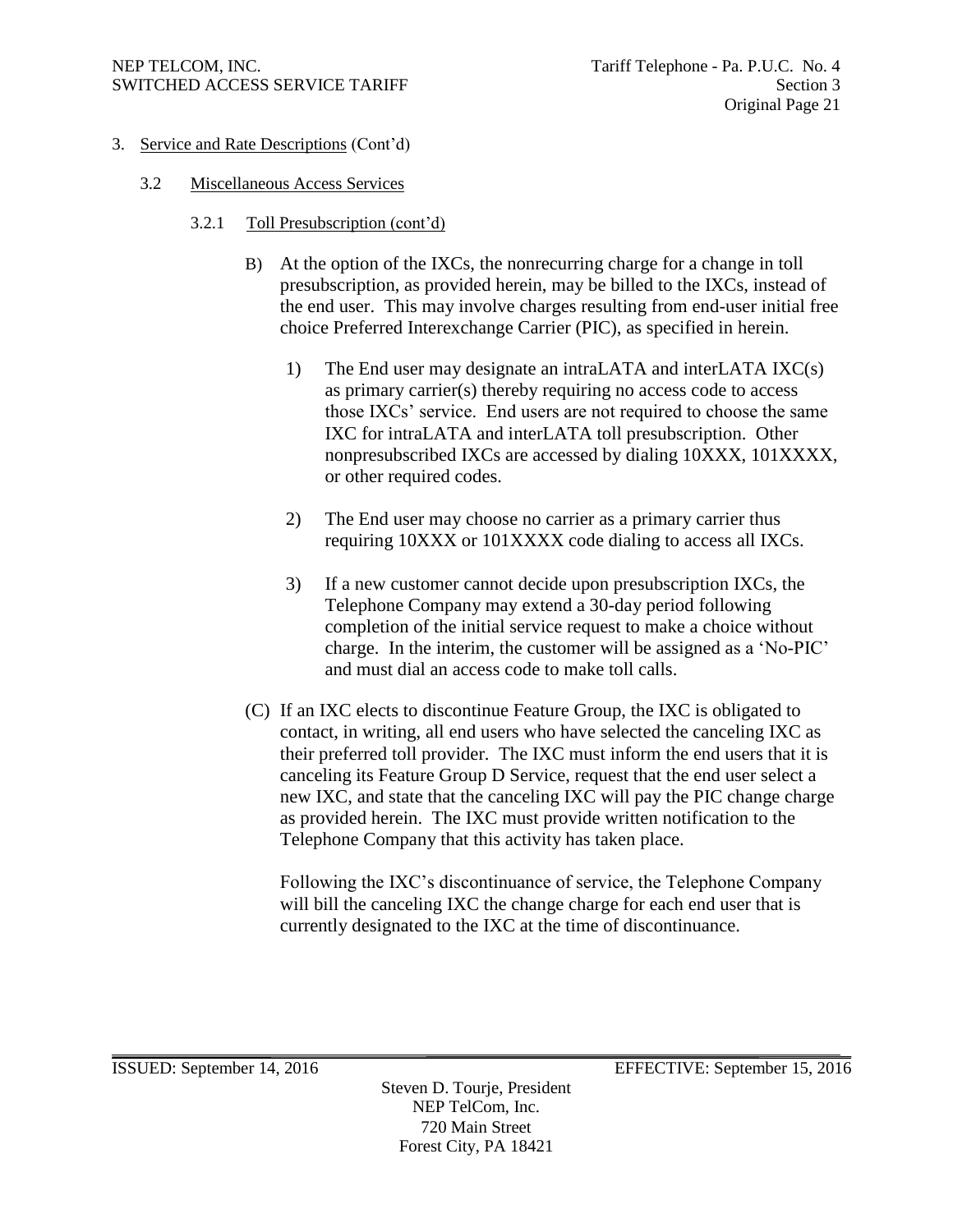- 3. Service and Rate Descriptions (Cont'd)
	- 3.2 Miscellaneous Access Services
		- 3.2.1 Toll Presubscription (cont'd)
			- (D) An unauthorized PIC change is a change in the presubscribed IXC that the end user denies authorizing. PIC disputes for end users are resolved through an investigative process.

If an unauthorized change in toll presubscription occurs, the IXC making the unauthorized change will be assessed a charge for unauthorized change in presubscription as provided at the end of this section. In addition, the IXC will be assessed the applicable charge for returning the end user to the preferred IXC.

If an unauthorized change in intraLATA and interLATA presubscription occurs at the same time, on the same Business/Residence line, and the presubscribed IXC is the same carrier for intraLATA and interLATA, presubscription change charges as provided herein and the Telephone Company's corresponding F.C.C. Access Tariff apply. In addition, the IXC will be assessed the applicable charges for returning the end user to the preferred IXC as herein and in the Telephone Company's corresponding F.C.C. Tariff.

- (E) End User Charge Discrepancy. When a discrepancy is determined regarding an end user's designation of a presubscription IXC, the following applies depending upon the situation described:
	- 1) A signed letter of authorization takes precedence over any order other than subsequent, direct customer contact with the Telephone Company.
	- 2) When two or more orders are received for an end user line generated by telemarketing, the date field on the mechanized record used to transmit PIC change information will be used as the PIC authorization date. The order with the latest application date/time determines customer choice.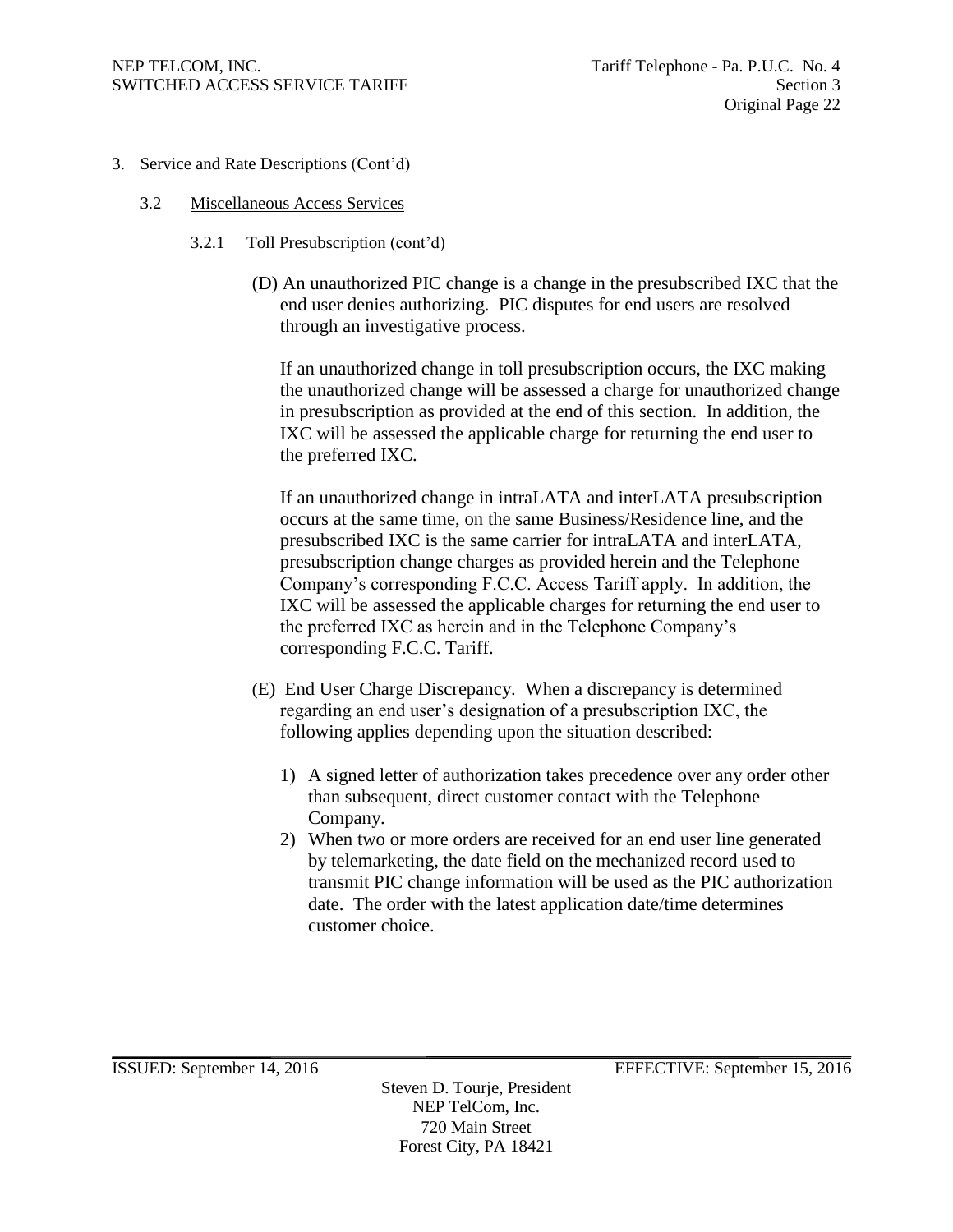- 3. Service and Rate Descriptions (Cont'd)
	- 3.2 Miscellaneous Access Services
		- 3.2.1 Toll Presubscription (cont'd)
			- 3) If an end user denies requesting a change in toll presubscription as submitted by an IXC, and the IXC is unable to produce a letter of authorization, signed by the end user, the IXC will be assessed all applicable change charges. The nonrecurring change charges are provided herein. The IXC will also be assessed the presubscription change charge as specified herein, which was previously billed to the end user.
			- (E) Verification of Orders for Telemarketing. Neither the IXC or the Telephone Company shall submit a PIC change order generated by outbound telemarketing unless and until the order has first been confirmed in accordance with the F.C.C.'s current anti-slamming practices and procedures.
			- (F) PIC Switchback Option-Business/Residence
				- 1) PIC Switchback is an option under which no investigation activities are performed by the Telephone Company when an end user denies requesting a change in primary toll carrier submitted by the IXCs. The IXC participating in PIC Switchback will be billed the PIC Switchback Charge, and the presubscription change charge, as specified herein, to switch the end user to the end user's previous carrier.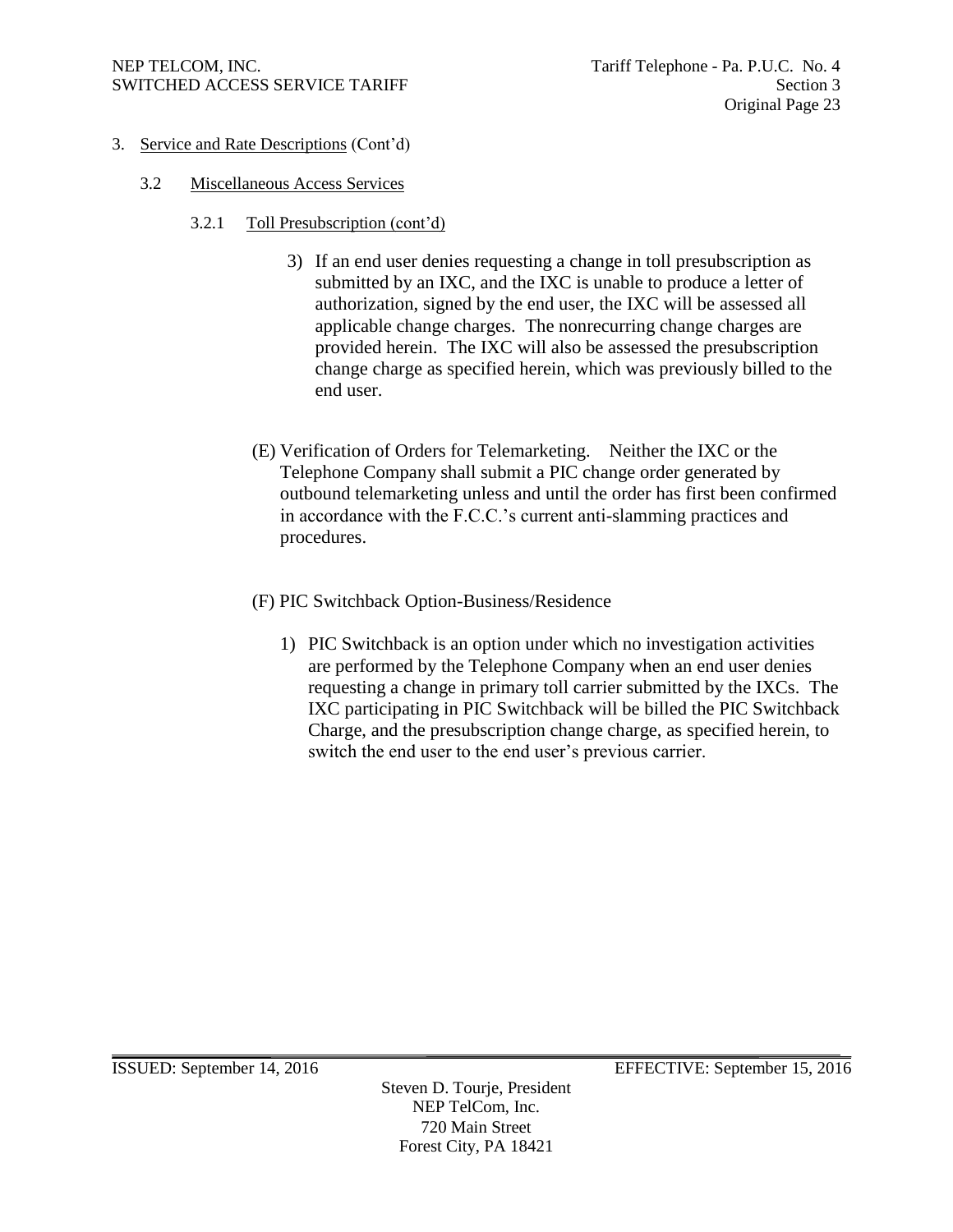- 3. Service and Rate Descriptions (Cont'd)
	- 3.2 Miscellaneous Access Services
		- 3.2.1 Toll Presubscription (cont'd)
			- 2) When the Telephone Company is contacted by an end user who denies requesting a change in primary toll carrier, the end user will be credited the charge assessed for the disputed change in carrier, and will be switched back to the previous IXC at no charge. If this service is made available by the Telephone Company, IXCs may subscribe to or cancel PIC Switchback Service on 30 days notice to the Telephone Company by submitting a written request. A letter of authorization from the IXC will not be requested or accepted at a later date in the event of dispute of the charges assessed under the PIC Switchback option.
			- 3) This option in no way relieves an IXC of the F.C.C. requirements for verifying all PIC orders obtained by outbound telemarketing prior to submitting those orders, or instituting steps to obtain verification of orders submitted to the Telephone Company.
			- 4) In addition, the end user has the option of initiating a complaint to the F.C.C. or the Pennsylvania Public Utility Commission's Bureau of Consumer Services concerning unauthorized changes in toll presubscription.
			- (G) Rates for IntraLATA Presubscription are found in Section 5.2.1(C).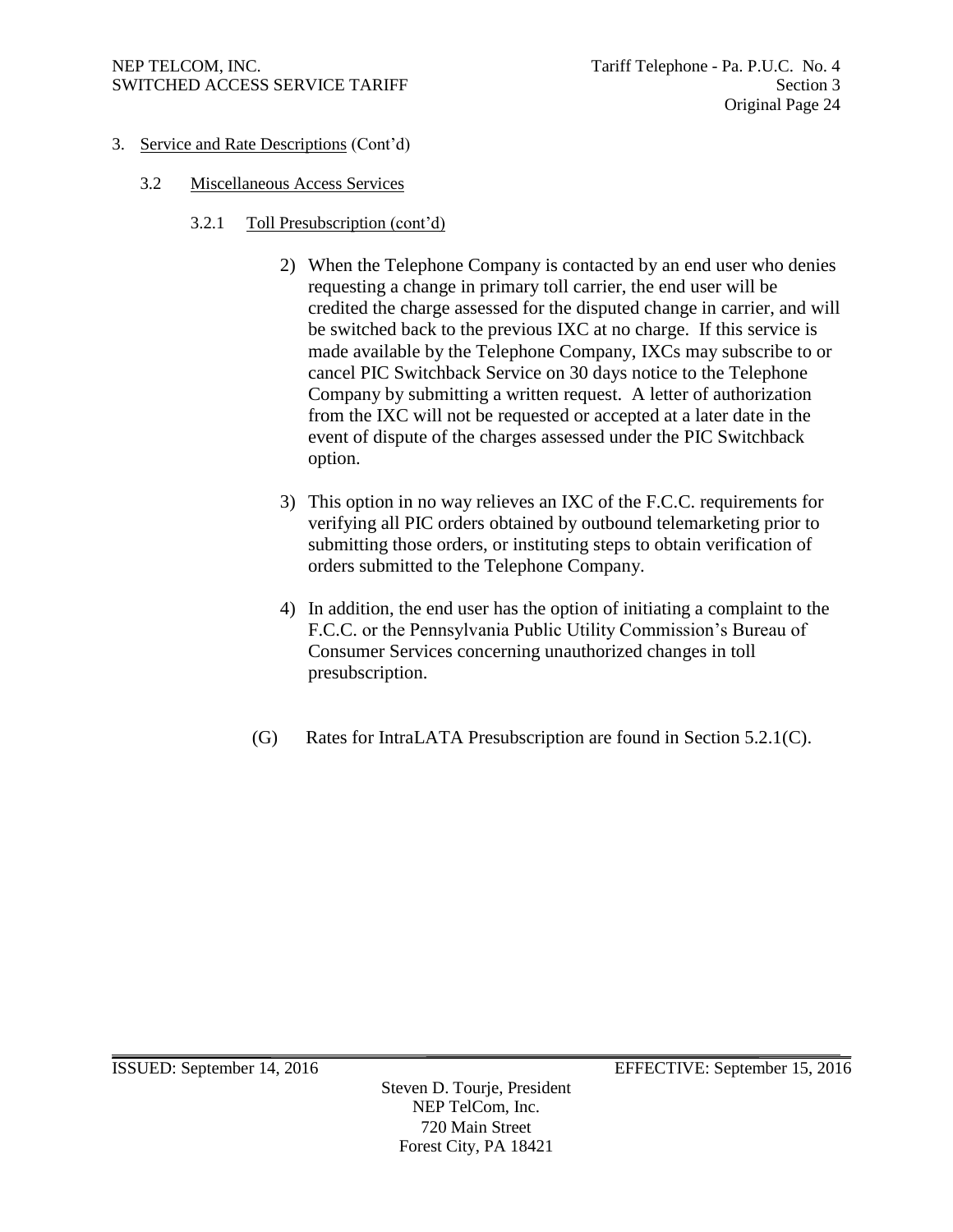4. Reserved for Future Use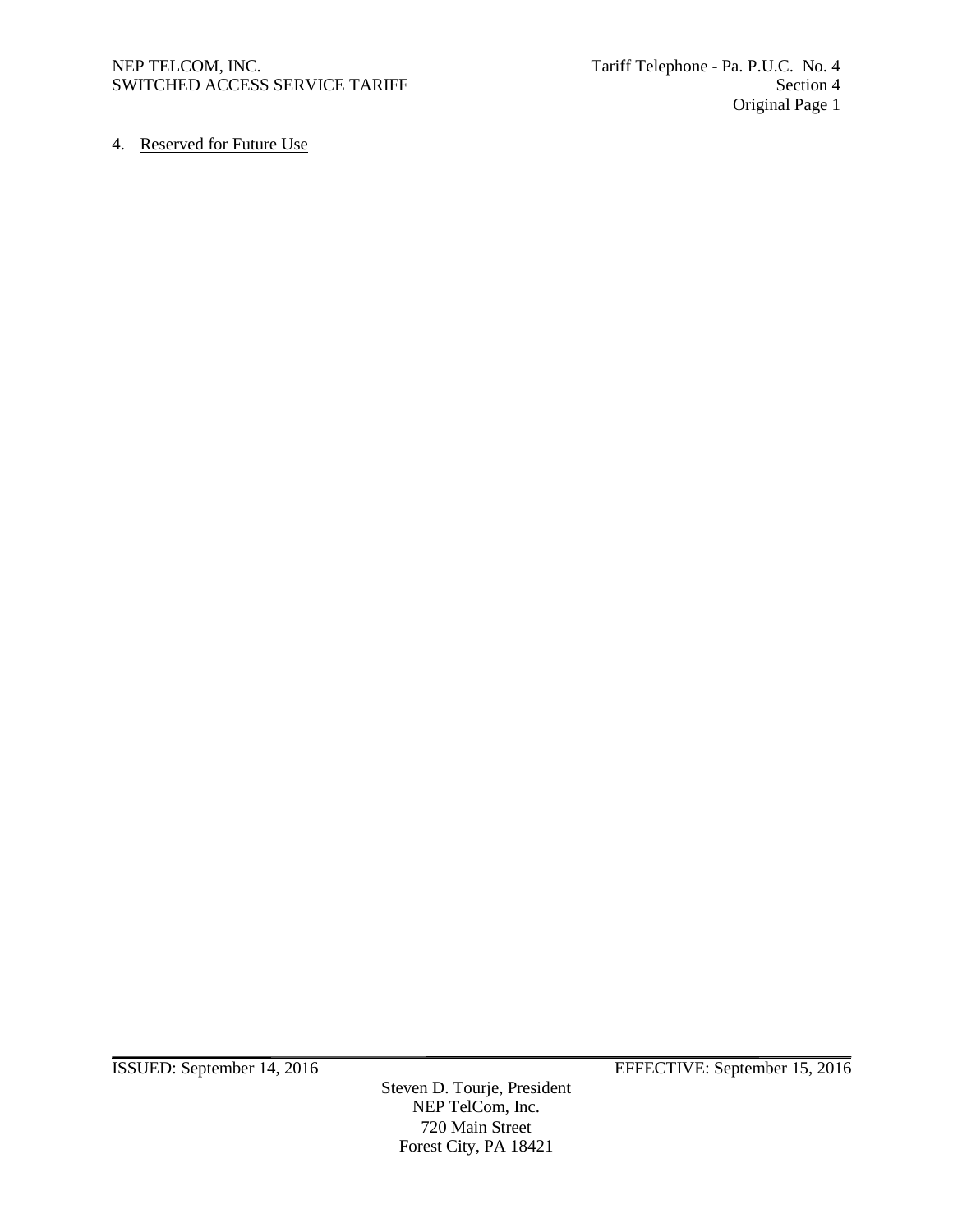5. Rates

#### 5.1 Access Rates

## 5.1.1 Service Area of Armstrong Telephone Company - North

| Rate Element                       | Application                  | Originating | Terminating |
|------------------------------------|------------------------------|-------------|-------------|
| Carrier Common Line                | Per Access Minute            | \$0.000000  | \$0.000000  |
| Local Switching                    | Per Access Minute            | \$0.016306  | \$0.005000  |
| <b>Information Surcharge</b>       | Per 100 Access Minutes       | \$0.000000  | \$0.000000  |
| <b>Tandem Switched Facility</b>    | Per Access Minute Per Mile   | \$0.000165  | \$0.000433  |
| <b>Tandem Switched Termination</b> | Per Access Minute Per Term   | \$0.000816  | \$0.002247  |
| <b>Tandem Switching</b>            | Per Access Minute Per Tandem | \$0.002763  | \$0.005668  |

# 5.1.2 Service Area of Armstrong Telephone Company - Pennsylvania

| Rate Element                       | Application                  | Originating | Terminating |
|------------------------------------|------------------------------|-------------|-------------|
| Carrier Common Line                | Per Access Minute            | \$0.000000  | \$0.000000  |
| Local Switching                    | Per Access Minute            | \$0.020297  | \$0.005000  |
| <b>Information Surcharge</b>       | Per 100 Access Minutes       | \$0.020600  | \$0.000000  |
| <b>Tandem Switched Facility</b>    | Per Access Minute Per Mile   | \$0.000169  | \$0.000202  |
| <b>Tandem Switched Termination</b> | Per Access Minute Per Term   | \$0.000833  | \$0.001053  |
| <b>Tandem Switching</b>            | Per Access Minute Per Tandem | \$0.002763  | \$0.002655  |

## 5.1.3 Service Area of Bentleyville Communications Corporation, d/b/a Fairpoint **Communications**

| Rate Element                       | Application                  | Originating | Terminating |
|------------------------------------|------------------------------|-------------|-------------|
| Carrier Common Line                | Per Access Minute            | \$0.000000  | \$0.000000  |
| Local Switching                    | Per Access Minute            | \$0.011808  | \$0.005000  |
| <b>Information Surcharge</b>       | Per 100 Access Minutes       | \$0.000000  | \$0.000000  |
| <b>Tandem Switched Facility</b>    | Per Access Minute Per Mile   | \$0.000165  | \$0.000433  |
| <b>Tandem Switched Termination</b> | Per Access Minute Per Term   | \$0.000816  | \$0.002247  |
| <b>Tandem Switching</b>            | Per Access Minute Per Tandem | \$0.002743  | \$0.005668  |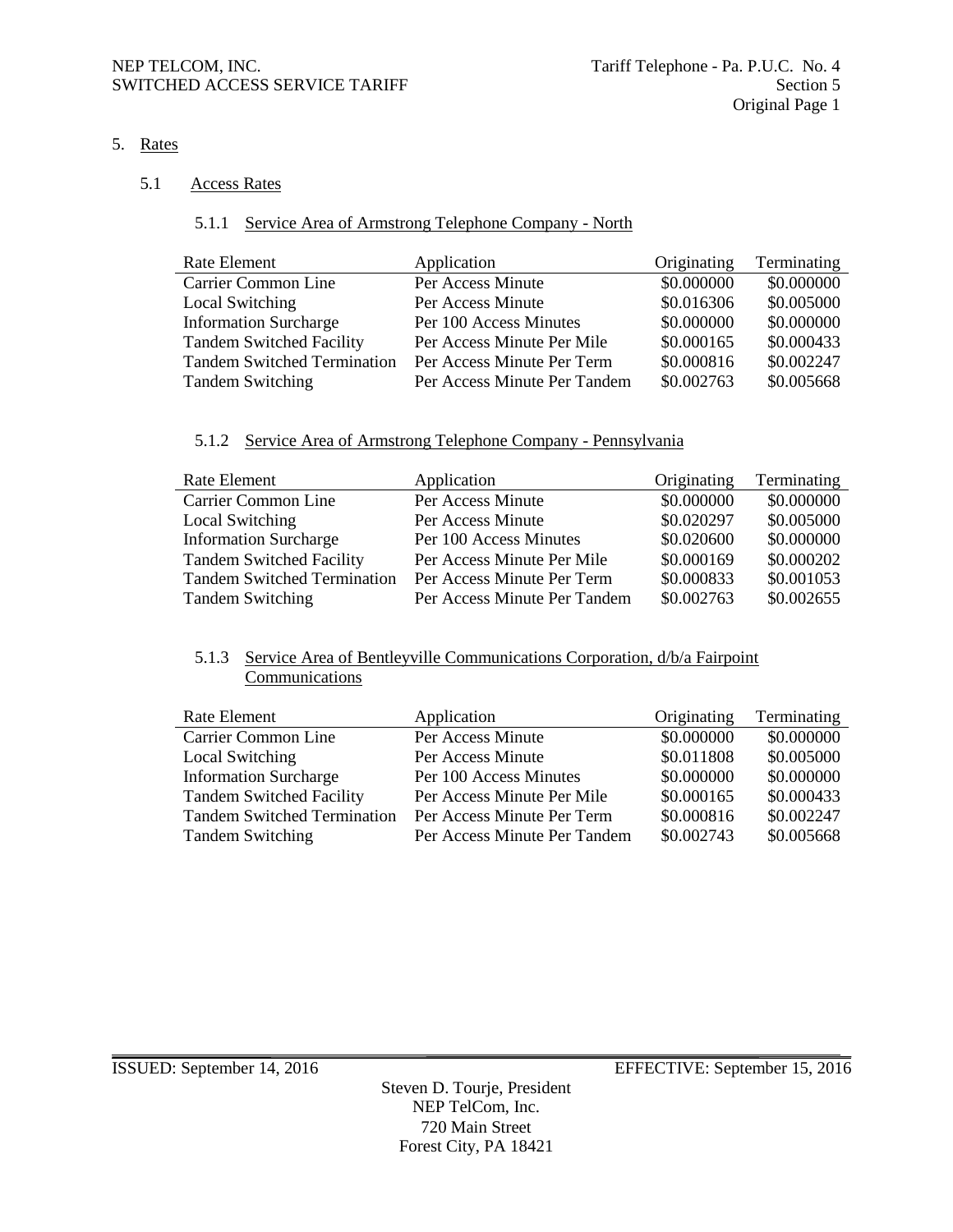#### NEP TELCOM, INC.<br>SWITCHED ACCESS SERVICE TARIFF Section 5 SWITCHED ACCESS SERVICE TARIFF

#### 5. Rates (continued)

#### 5.1 Access Rates (continued)

# 5.1.4 Service Area of Windstream Buffalo Valley Inc.

| Rate Element                       | Application                  | Originating | Terminating |
|------------------------------------|------------------------------|-------------|-------------|
| Carrier Common Line                | Per Access Minute            | \$0.000000  | \$0.000000  |
| Local Switching                    | Per Access Minute            | \$0.010455  | \$0.000700  |
| <b>Information Surcharge</b>       | Per 100 Access Minutes       | \$0.007560  | \$0.000000  |
| <b>Tandem Switched Facility</b>    | Per Access Minute Per Mile   | \$0.000036  | \$0.000188  |
| <b>Tandem Switched Termination</b> | Per Access Minute Per Term   | \$0.000184  | \$0.000979  |
| <b>Tandem Switching</b>            | Per Access Minute Per Tandem | \$0.000385  | \$0.002468  |
| <b>Transport Interconnection</b>   | Per Access Minute            | \$0.005379  | \$0.000000  |

#### 5.1.5 Service Area of Citizens Telecommunications Company of New York

| Rate Element                       | Application                  | Originating | Terminating |
|------------------------------------|------------------------------|-------------|-------------|
| Carrier Common Line                | Per Access Minute            | \$0.000000  | \$0.000000  |
| Local Switching                    | Per Access Minute            | \$0.002600  | \$0.000700  |
| <b>Common Trunk Port</b>           | Per Access Minute            | \$0.0010969 | \$0.000000  |
| <b>Information Surcharge</b>       | Per 100 Access Minutes       | \$0.000000  | \$0.000000  |
| <b>Tandem Switched Facility</b>    | Per Access Minute Per Mile   | \$0.000050  | \$0.000050  |
| <b>Tandem Switched Termination</b> | Per Access Minute Per Term   | \$0.001000  | \$0.001000  |
| <b>Tandem Switching</b>            | Per Access Minute Per Tandem | \$0.000500  | \$0.000500  |

#### 5.1.6 Service Area of Citizens Telephone Company of Kecksburg

| Rate Element                       | Application                  | Originating | Terminating |
|------------------------------------|------------------------------|-------------|-------------|
| Carrier Common Line                | Per Access Minute            | \$0.000000  | \$0.000000  |
| Local Switching                    | Per Access Minute            | \$0.012038  | \$0.005000  |
| <b>Information Surcharge</b>       | Per 100 Access Minutes       | \$0.026900  | \$0.000000  |
| <b>Tandem Switched Facility</b>    | Per Access Minute Per Mile   | \$0.000054  | \$0.000433  |
| <b>Tandem Switched Termination</b> | Per Access Minute Per Term   | \$0.000242  | \$0.002247  |
| <b>Tandem Switching</b>            | Per Access Minute Per Tandem | n/a         | n/a         |

#### 5.1.7 Service Area of Windstream Conestoga, Inc.

| Rate Element                       | Application                  | Originating | Terminating |
|------------------------------------|------------------------------|-------------|-------------|
| Carrier Common Line                | Per Access Minute            | \$0.000000  | \$0.000000  |
| Local Switching                    | Per Access Minute            | \$0.010193  | \$0.000700  |
| <b>Information Surcharge</b>       | Per 100 Access Minutes       | \$0.011425  | \$0.000000  |
| <b>Tandem Switched Facility</b>    | Per Access Minute Per Mile   | \$0.000176  | \$0.000188  |
| <b>Tandem Switched Termination</b> | Per Access Minute Per Term   | \$0.000869  | \$0.000979  |
| <b>Tandem Switching</b>            | Per Access Minute Per Tandem | \$0.001825  | \$0.002468  |
| <b>Transport Interconnection</b>   | Per Access Minute            | \$0.005444  | \$0.000000  |

ISSUED: September 14, 2016 EFFECTIVE: September 15, 2016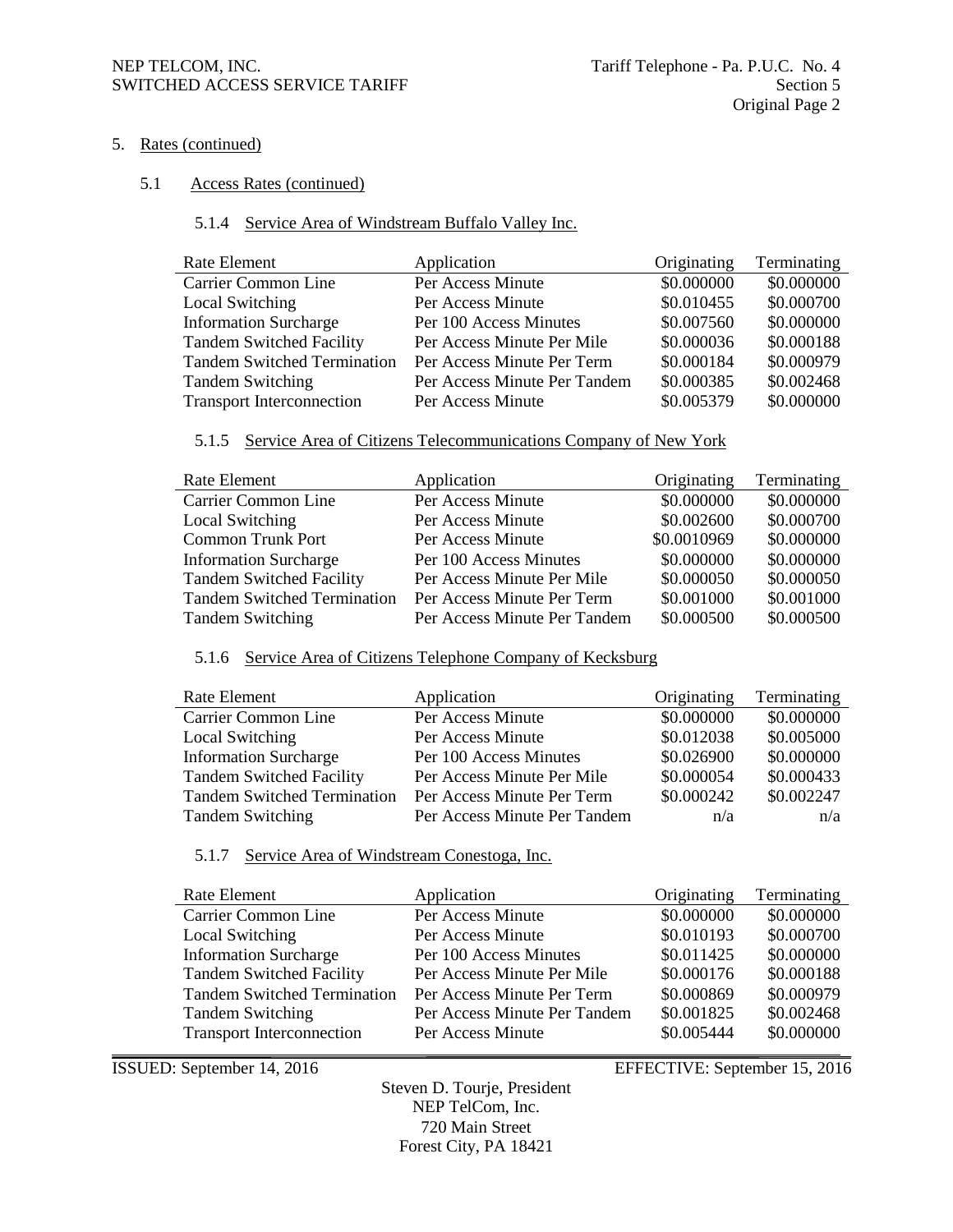#### 5. Rates (continued)

## 5.1 Access Rates (continued)

#### 5.1.8 Service Area of Consolidated Communications of Pennsylvania

| Rate Element                       | Application                  | Originating | Terminating |
|------------------------------------|------------------------------|-------------|-------------|
| Carrier Common Line                | Per Access Minute            | \$0.000000  | \$0.000000  |
| Local Switching                    | Per Access Minute            | \$0.020297  | \$0.000700  |
| <b>Information Surcharge</b>       | Per 100 Access Minutes       | \$0.020600  | \$0.034600  |
| <b>Tandem Switched Facility</b>    | Per Access Minute Per Mile   | \$0.000169  | \$0.000281  |
| <b>Tandem Switched Termination</b> | Per Access Minute Per Term   | \$0.000833  | \$0.001463  |
| <b>Tandem Switching</b>            | Per Access Minute Per Tandem | \$0.002743  | \$0.003691  |

# 5.1.9 Service Area of Windstream D&E, Inc.

| Rate Element                       | Application                  | Originating | Terminating |
|------------------------------------|------------------------------|-------------|-------------|
| Carrier Common Line                | Per Access Minute            | \$0.000000  | \$0.000000  |
| Local Switching                    | Per Access Minute            | \$0.017201  | \$0.000700  |
| <b>Information Surcharge</b>       | Per 100 Access Minutes       | \$0.011570  | \$0.000000  |
| <b>Tandem Switched Facility</b>    | Per Access Minute Per Mile   | \$0.000179  | \$0.000188  |
| <b>Tandem Switched Termination</b> | Per Access Minute Per Term   | \$0.000880  | \$0.000979  |
| <b>Tandem Switching</b>            | Per Access Minute Per Tandem | \$0.001848  | \$0.002468  |
| <b>Transport Interconnection</b>   | Per Access Minute            | \$0.005512  | \$0.000000  |

# 5.1.10 Service Area of Frontier Communications of Breezewood

| Rate Element                       | Application                  | Originating | Terminating |
|------------------------------------|------------------------------|-------------|-------------|
| Carrier Common Line                | Per Access Minute            | \$0.000000  | \$0.000000  |
| Local Switching                    | Per Access Minute            | \$0.003500  | \$0.000700  |
| <b>Common Trunk Port</b>           | Per Access Minute            | \$0.000811  | \$0.000000  |
| <b>Information Surcharge</b>       | Per 100 Access Minutes       | \$0.000000  | \$0.000000  |
| <b>Tandem Switched Facility</b>    | Per Access Minute Per Mile   | \$0.000040  | \$0.000010  |
| <b>Tandem Switched Termination</b> | Per Access Minute Per Term   | \$0.002417  | \$0.002417  |
| <b>Tandem Switching</b>            | Per Access Minute Per Tandem | \$0.000365  | \$0.000200  |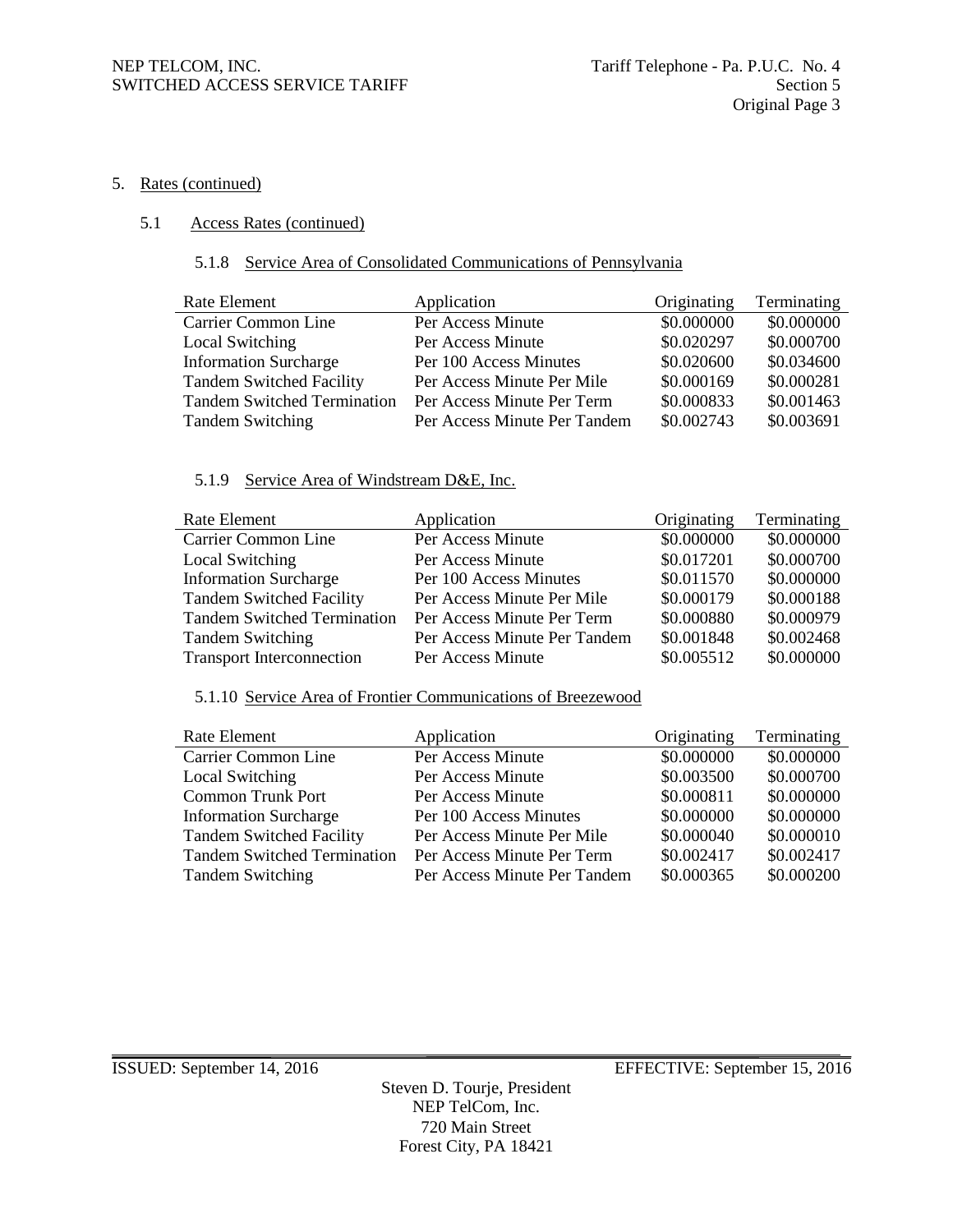### 5. Rates (continued)

#### 5.1 Access Rates (continued)

# 5.1.11 Service Area of Frontier Communications of Canton, LLC

| Rate Element                       | Application                  | Originating | Terminating |
|------------------------------------|------------------------------|-------------|-------------|
| Carrier Common Line                | Per Access Minute            | \$0.000000  | \$0.000000  |
| Local Switching                    | Per Access Minute            | \$0.004990  | \$0.000700  |
| <b>Information Surcharge</b>       | Per 100 Access Minutes       | \$0.000000  | \$0.000000  |
| <b>Common Trunk Port</b>           | Per Access Minute            | \$0.000811  | \$0.000000  |
| <b>Tandem Switched Facility</b>    | Per Access Minute Per Mile   | \$0.000040  | \$0.000010  |
| <b>Tandem Switched Termination</b> | Per Access Minute Per Term   | \$0.004497  | \$0.002417  |
| <b>Tandem Switching</b>            | Per Access Minute Per Tandem | \$0.000365  | \$0.000200  |

#### 5.1.12 Service Area of Frontier Communications - Commonwealth Telephone Co.

| Rate Element                       | Application                  | Originating | Terminating |
|------------------------------------|------------------------------|-------------|-------------|
| Carrier Common Line                | Per Access Minute            | \$0.000000  | \$0.000000  |
| Local Switching                    | Per Access Minute            | \$0.025719  | \$0.000700  |
| <b>Information Surcharge</b>       | Per 100 Access Minutes       | \$0.017300  | \$0.000000  |
| <b>Tandem Switched Facility</b>    | Per Access Minute Per Mile   | \$0.000267  | \$0.003220  |
| <b>Tandem Switched Termination</b> | Per Access Minute Per Term   | \$0.001316  | \$0.001423  |
| <b>Tandem Switching</b>            | Per Access Minute Per Tandem | \$0.002763  | \$0.003464  |
| <b>Transport Interconnection</b>   | Per Access Minute            | \$0.001096  | \$0.000000  |

# 5.1.13 Service Area of Frontier Communications of Lakewood, LLC

| Rate Element                       | Application                  | Originating | Terminating |
|------------------------------------|------------------------------|-------------|-------------|
| Carrier Common Line                | Per Access Minute            | \$0.000000  | \$0.000000  |
| Local Switching                    | Per Access Minute            | \$0.007930  | \$0.000700  |
| <b>Information Surcharge</b>       | Per 100 Access Minutes       | \$0.000000  | \$0.000000  |
| <b>Common Trunk Port</b>           | Per Access Minute            | \$0.000811  | \$0.000000  |
| <b>Tandem Switched Facility</b>    | Per Access Minute Per Mile   | \$0.000040  | \$0.000010  |
| <b>Tandem Switched Termination</b> | Per Access Minute Per Term   | \$0.004497  | \$0.002417  |
| <b>Tandem Switching</b>            | Per Access Minute Per Tandem | \$0.000365  | \$0.000200  |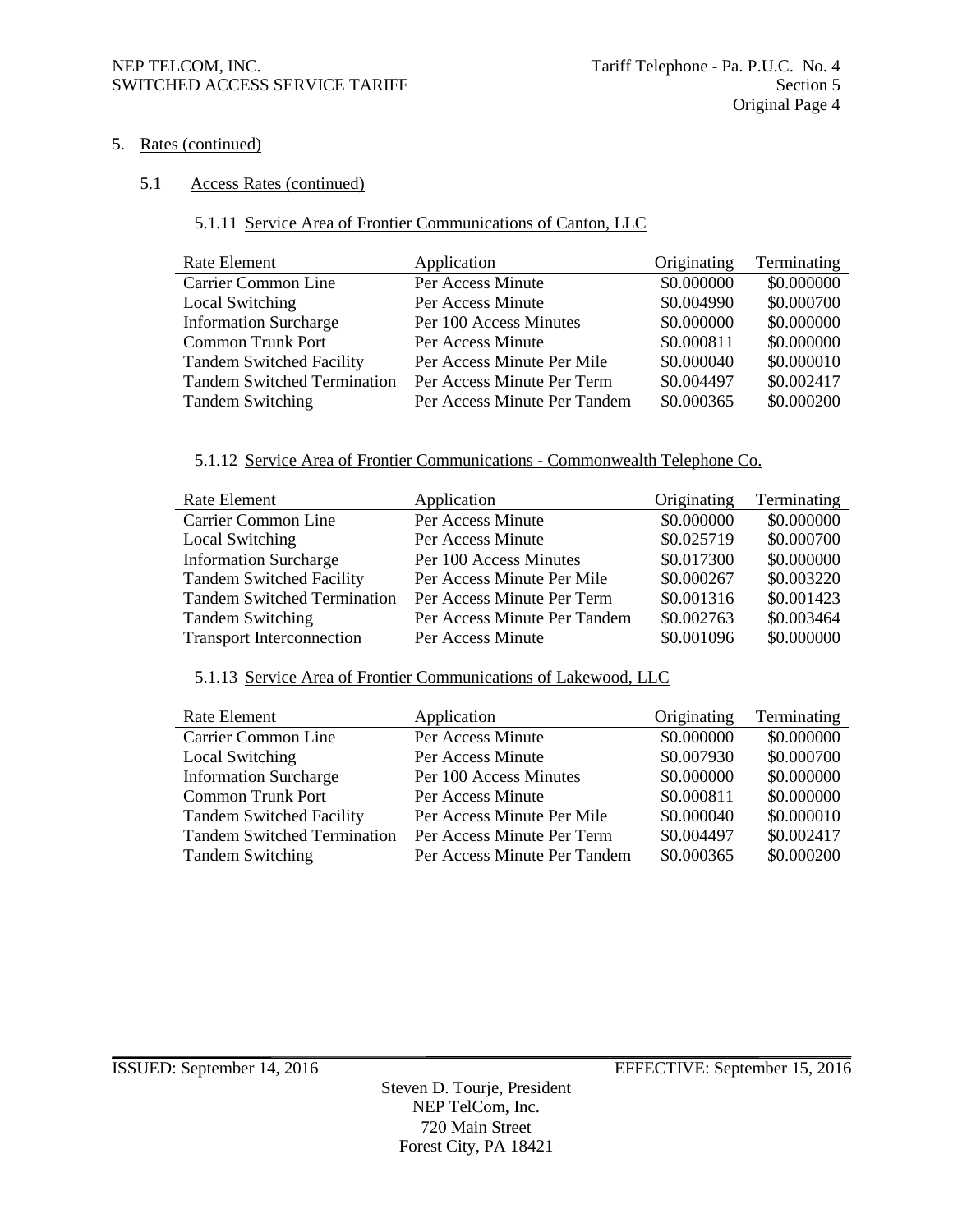#### NEP TELCOM, INC. Tariff Telephone - Pa. P.U.C. No. 4 SWITCHED ACCESS SERVICE TARIFF SECTION AND SECTION 5

#### 5. Rates (continued)

#### 5.1 Access Rates (continued)

# 5.1.14 Service Area of Frontier Communications of Oswayo River, LLC

| Rate Element                       | Application                  | Originating | Terminating |
|------------------------------------|------------------------------|-------------|-------------|
| Carrier Common Line                | Per Access Minute            | \$0.000000  | \$0.000000  |
| Local Switching                    | Per Access Minute            | \$0.013832  | \$0.000700  |
| <b>Information Surcharge</b>       | Per 100 Access Minutes       | \$0.000000  | \$0.000000  |
| <b>Common Trunk Port</b>           | Per Access Minute            | \$0.000811  | \$0.000000  |
| <b>Tandem Switched Facility</b>    | Per Access Minute Per Mile   | \$0.000040  | \$0.000010  |
| <b>Tandem Switched Termination</b> | Per Access Minute Per Term   | \$0.004497  | \$0.002417  |
| <b>Tandem Switching</b>            | Per Access Minute Per Tandem | \$0.000365  | \$0.000200  |

#### 5.1.15 Service Area of Frontier Communications of Pennsylvania, LLC

| Rate Element                       | Application                  | Originating | Terminating |
|------------------------------------|------------------------------|-------------|-------------|
| Carrier Common Line                | Per Access Minute            | \$0.000000  | \$0.000000  |
| Local Switching                    | Per Access Minute            | \$0.008961  | \$0.000700  |
| <b>Information Surcharge</b>       | Per 100 Access Minutes       | \$0.000000  | \$0.000000  |
| <b>Common Trunk Port</b>           | Per Access Minute            | \$0.000811  | \$0.000000  |
| <b>Tandem Switched Facility</b>    | Per Access Minute Per Mile   | \$0.000040  | \$0.000010  |
| <b>Tandem Switched Termination</b> | Per Access Minute Per Term   | \$0.004497  | \$0.002417  |
| <b>Tandem Switching</b>            | Per Access Minute Per Tandem | \$0.000365  | \$0.000200  |

# 5.1.16 Service Area of Hancock Telephone Company

| Rate Element                       | Application                  | Originating | Terminating |
|------------------------------------|------------------------------|-------------|-------------|
| Carrier Common Line                | Per Access Minute            | \$0.000000  | \$0.000000  |
| Local Switching                    | Per Access Minute            | \$0.010060  | \$0.005000  |
| <b>Information Surcharge</b>       | Per 100 Access Minutes       | \$0.020000  | \$0.000000  |
| <b>Tandem Switched Facility</b>    | Per Access Minute Per Mile   | \$0.000140  | \$0.000433  |
| <b>Tandem Switched Termination</b> | Per Access Minute Per Term   | \$0.000800  | \$0.002247  |
| <b>Tandem Switching</b>            | Per Access Minute Per Tandem | \$0.002743  | \$0.005668  |

## 5.1.17 Service Area of Hickory Telephone Company

| Rate Element                       | Application                  | Originating | Terminating |
|------------------------------------|------------------------------|-------------|-------------|
| Carrier Common Line                | Per Access Minute            | \$0.000000  | \$0.000000  |
| Local Switching                    | Per Access Minute            | \$0.020297  | \$0.005000  |
| <b>Information Surcharge</b>       | Per 100 Access Minutes       | \$0.020600  | \$0.000000  |
| <b>Tandem Switched Facility</b>    | Per Access Minute Per Mile   | \$0.000169  | \$0.000433  |
| <b>Tandem Switched Termination</b> | Per Access Minute Per Term   | \$0.000833  | \$0.002247  |
| <b>Tandem Switching</b>            | Per Access Minute Per Tandem | \$0.002743  | \$0.005668  |

ISSUED: September 14, 2016 EFFECTIVE: September 15, 2016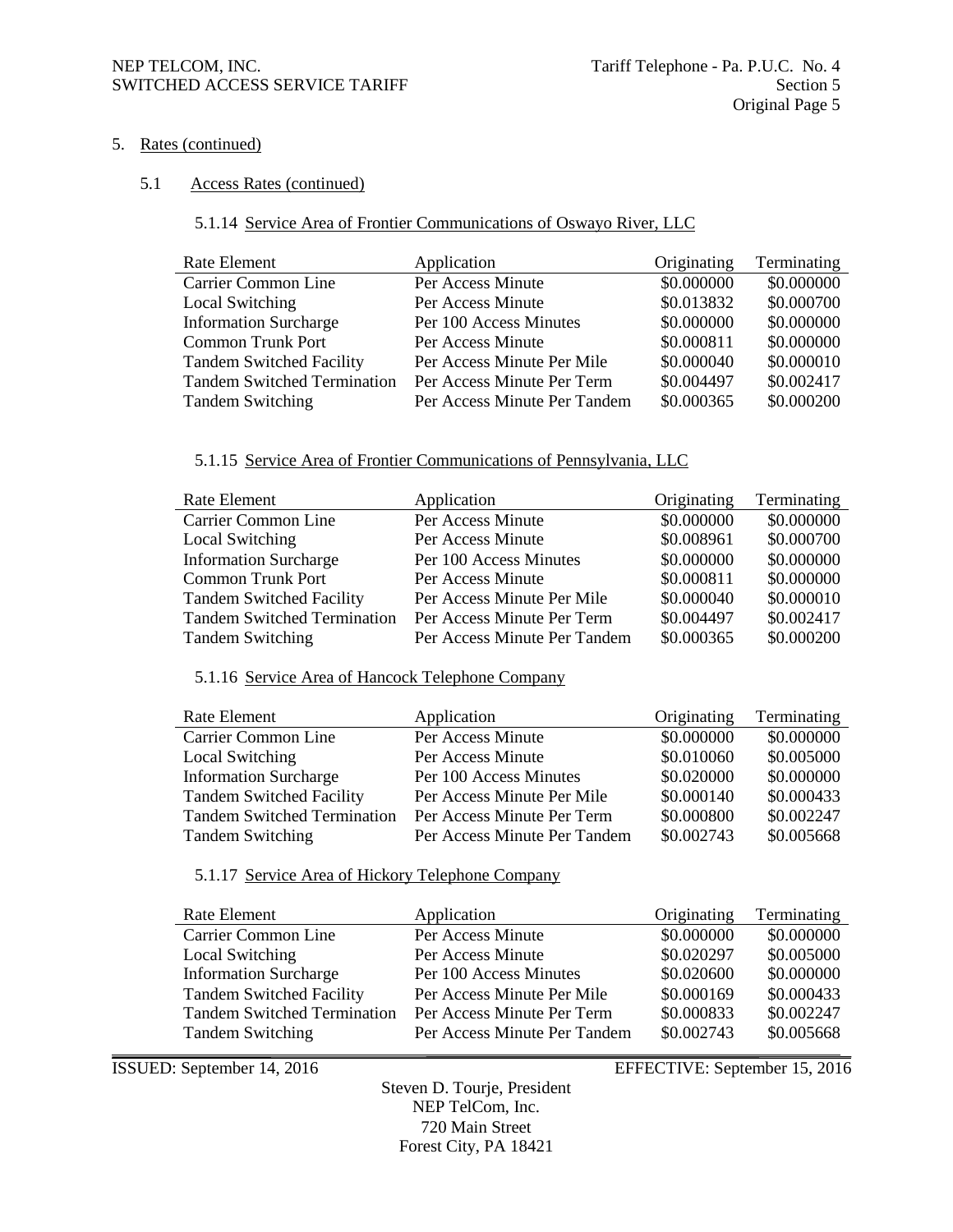#### 5. Rates (continued)

#### 5.1 Access Rates (continued)

# 5.1.18 Service Area of Ironton Telephone Company

| Rate Element                       | Application                  | Originating | Terminating |
|------------------------------------|------------------------------|-------------|-------------|
| Carrier Common Line                | Per Access Minute            | \$0.000000  | \$0.000000  |
| Local Switching                    | Per Access Minute            | \$0.010016  | \$0.005000  |
| <b>Information Surcharge</b>       | Per 100 Access Minutes       | \$0.016600  | \$0.000000  |
| <b>Tandem Switched Facility</b>    | Per Access Minute Per Mile   | \$0.000363  | \$0.002793  |
| <b>Tandem Switched Termination</b> | Per Access Minute Per Term   | \$0.001780  | \$0.014492  |
| <b>Tandem Switching</b>            | Per Access Minute Per Tandem | n/a         | n/a         |

#### 5.1.19 Service Area of Lackawaxen Telecommunications Services, Inc.

| Rate Element                       | Application                  | Originating | Terminating |
|------------------------------------|------------------------------|-------------|-------------|
| Carrier Common Line                | Per Access Minute            | \$0.000000  | \$0.000000  |
| Local Switching                    | Per Access Minute            | \$0.010500  | \$0.005000  |
| <b>Information Surcharge</b>       | Per 100 Access Minutes       | \$0.020600  | \$0.000000  |
| <b>Tandem Switched Facility</b>    | Per Access Minute Per Mile   | \$0.000130  | \$0.000433  |
| <b>Tandem Switched Termination</b> | Per Access Minute Per Term   | \$0.000750  | \$0.002247  |
| <b>Tandem Switching</b>            | Per Access Minute Per Tandem | \$0.002743  | \$0.005668  |

#### 5.1.20 Service Area of Laurel Highland Telephone Company

| Rate Element                       | Application                  | Originating | Terminating |
|------------------------------------|------------------------------|-------------|-------------|
| Carrier Common Line                | Per Access Minute            | \$0.000000  | \$0.000000  |
| Local Switching                    | Per Access Minute            | \$0.019129  | \$0.005000  |
| <b>Information Surcharge</b>       | Per 100 Access Minutes       | \$0.020600  | \$0.000000  |
| <b>Tandem Switched Facility</b>    | Per Access Minute Per Mile   | \$0.000169  | \$0.000298  |
| <b>Tandem Switched Termination</b> | Per Access Minute Per Term   | \$0.000833  | \$0.0015484 |
| <b>Tandem Switching</b>            | Per Access Minute Per Tandem | \$0.002743  | \$0.002743  |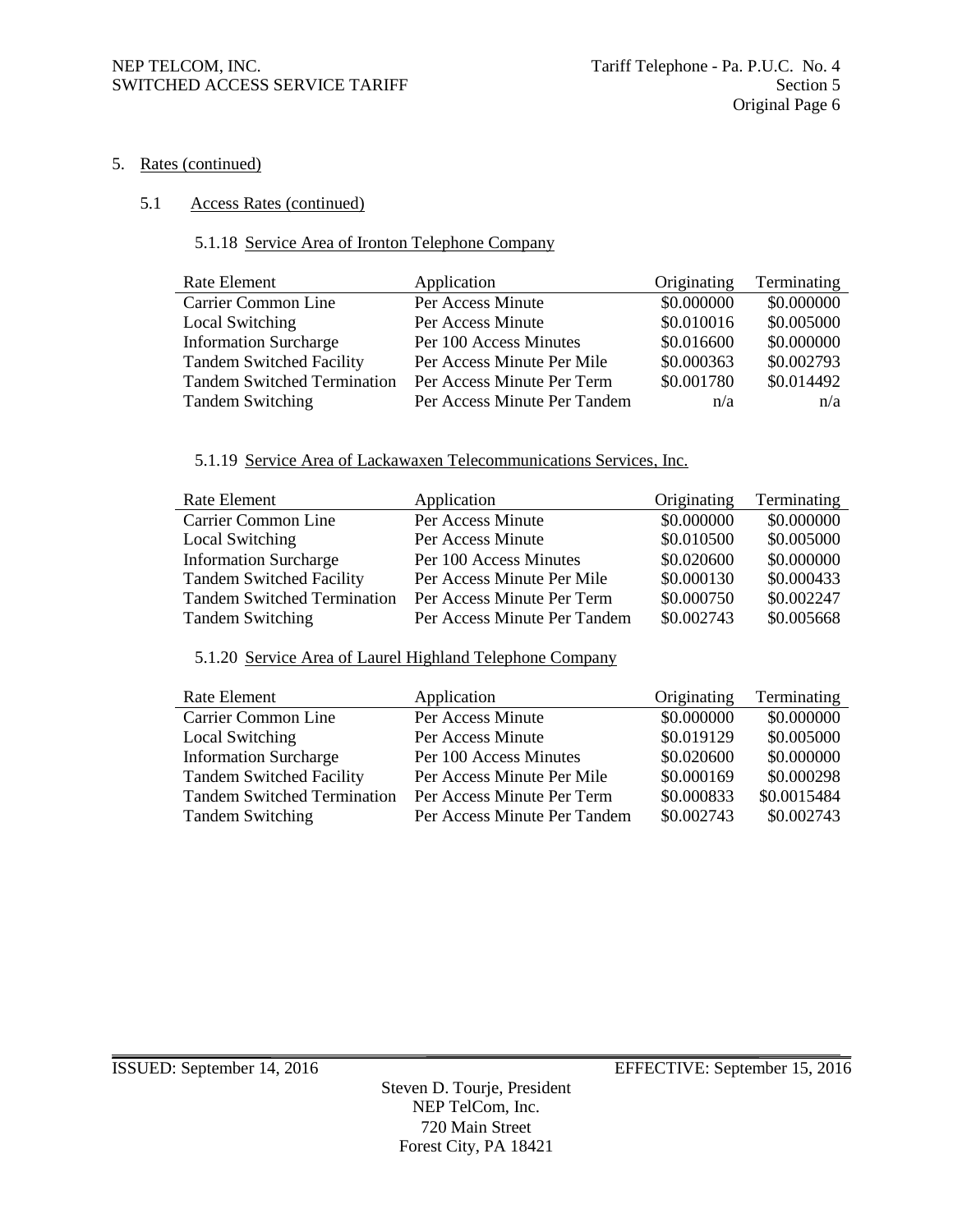### NEP TELCOM, INC.<br>SWITCHED ACCESS SERVICE TARIFF Section 5 SWITCHED ACCESS SERVICE TARIFF

# 5. Rates (continued)

# 5.1 Access Rates (continued)

# 5.1.21 Service Area of Marianna & Scenery Hill Telephone Company d/b/a Fairpoint **Communications**

| Application                  | Originating | Terminating |
|------------------------------|-------------|-------------|
| Per Access Minute            | \$0.000000  | \$0.000000  |
| Per Access Minute            | \$0.012384  | \$0.005000  |
| Per 100 Access Minutes       | \$0.000000  | \$0.000000  |
| Per Access Minute Per Mile   | \$0.000169  | \$0.000202  |
| Per Access Minute Per Term   | \$0.000833  | \$0.001053  |
| Per Access Minute Per Tandem | \$0.002743  | \$0.002655  |
|                              |             |             |

#### 5.1.22 Service Area of North Penn Telephone Company

| Rate Element                       | Application                  | Originating | Terminating |
|------------------------------------|------------------------------|-------------|-------------|
| Carrier Common Line                | Per Access Minute            | \$0.000000  | \$0.000000  |
| Local Switching                    | Per Access Minute            | \$0.010060  | \$0.005000  |
| <b>Information Surcharge</b>       | Per 100 Access Minutes       | \$0.020000  | \$0.000000  |
| <b>Tandem Switched Facility</b>    | Per Access Minute Per Mile   | \$0.000140  | \$0.000433  |
| <b>Tandem Switched Termination</b> | Per Access Minute Per Term   | \$0.000800  | \$0.002247  |
| <b>Tandem Switching</b>            | Per Access Minute Per Tandem | \$0.002743  | \$0.005668  |

#### 5.1.23 Service Area of The North-Eastern Pennsylvania Telephone Company

| Rate Element                       | Application                  | Originating | Terminating |
|------------------------------------|------------------------------|-------------|-------------|
| Carrier Common Line                | Per Access Minute            | \$0.000000  | \$0.000000  |
| Local Switching                    | Per Access Minute            | \$0.010856  | \$0.005000  |
| <b>Information Surcharge</b>       | Per 100 Access Minutes       | \$0.021100  | \$0.000000  |
| <b>Tandem Switched Facility</b>    | Per Access Minute Per Mile   | \$0.000023  | \$0.000433  |
| <b>Tandem Switched Termination</b> | Per Access Minute Per Term   | \$0.000243  | \$0.002247  |
| <b>Tandem Switching</b>            | Per Access Minute Per Tandem | \$0.002956  | \$0.005668  |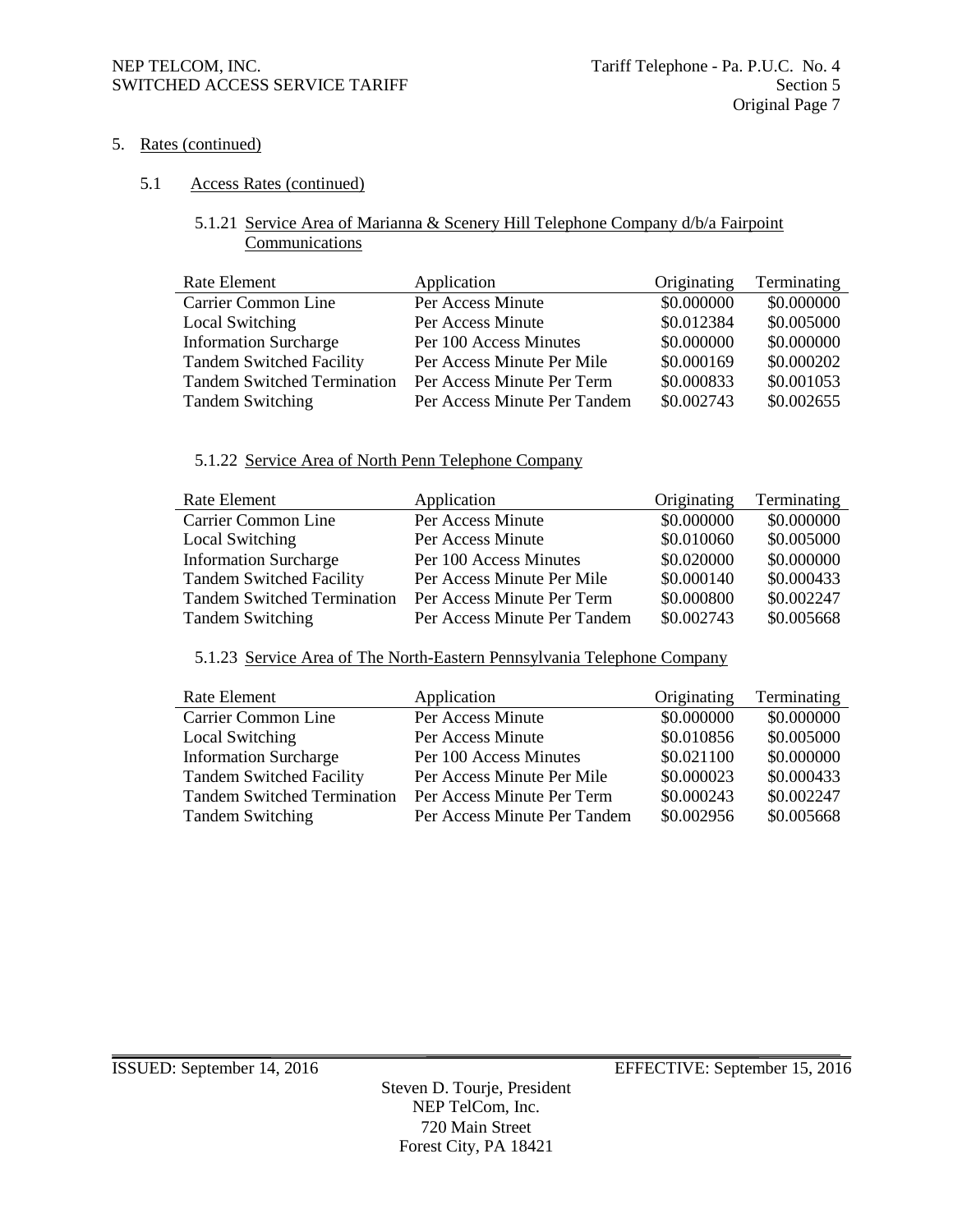### NEP TELCOM, INC. Tariff Telephone - Pa. P.U.C. No. 4 SWITCHED ACCESS SERVICE TARIFF SECTION SECTION 5

### 5. Rates (continued)

#### 5.1 Access Rates (continued)

# 5.1.24 Service Area of Palmerton Telephone Company

| Rate Element                       | Application                  | Originating | Terminating |
|------------------------------------|------------------------------|-------------|-------------|
| Carrier Common Line                | Per Access Minute            | \$0.000000  | \$0.000000  |
| Local Switching                    | Per Access Minute            | \$0.010546  | \$0.005000  |
| <b>Information Surcharge</b>       | Per 100 Access Minutes       | \$0.023600  | \$0.000000  |
| <b>Tandem Switched Facility</b>    | Per Access Minute Per Mile   | \$0.000161  | \$0.000433  |
| <b>Tandem Switched Termination</b> | Per Access Minute Per Term   | \$0.000781  | \$0.002247  |
| <b>Tandem Switching</b>            | Per Access Minute Per Tandem | n/a         | n/a         |

#### 5.1.25 Service Area of Pennsylvania Telephone Company

| Rate Element                       | Application                  | Originating | Terminating |
|------------------------------------|------------------------------|-------------|-------------|
| Carrier Common Line                | Per Access Minute            | \$0.000000  | \$0.000000  |
| Local Switching                    | Per Access Minute            | \$0.020297  | \$0.005000  |
| <b>Information Surcharge</b>       | Per 100 Access Minutes       | \$0.020600  | \$0.000000  |
| <b>Tandem Switched Facility</b>    | Per Access Minute Per Mile   | \$0.000169  | \$0.000433  |
| <b>Tandem Switched Termination</b> | Per Access Minute Per Term   | \$0.000833  | \$0.002247  |
| <b>Tandem Switching</b>            | Per Access Minute Per Tandem | \$0.002743  | \$0.005668  |

#### 5.1.26 Service Area of Pymatuning Independent Telephone Company

| Rate Element                       | Application                  | Originating | Terminating |
|------------------------------------|------------------------------|-------------|-------------|
| Carrier Common Line                | Per Access Minute            | \$0.000000  | \$0.000000  |
| Local Switching                    | Per Access Minute            | \$0.016238  | \$0.005000  |
| <b>Information Surcharge</b>       | Per 100 Access Minutes       | \$0.020600  | \$0.000000  |
| <b>Tandem Switched Facility</b>    | Per Access Minute Per Mile   | \$0.000169  | \$0.000433  |
| <b>Tandem Switched Termination</b> | Per Access Minute Per Term   | \$0.000833  | \$0.002247  |
| <b>Tandem Switching</b>            | Per Access Minute Per Tandem | \$0.002743  | \$0.005668  |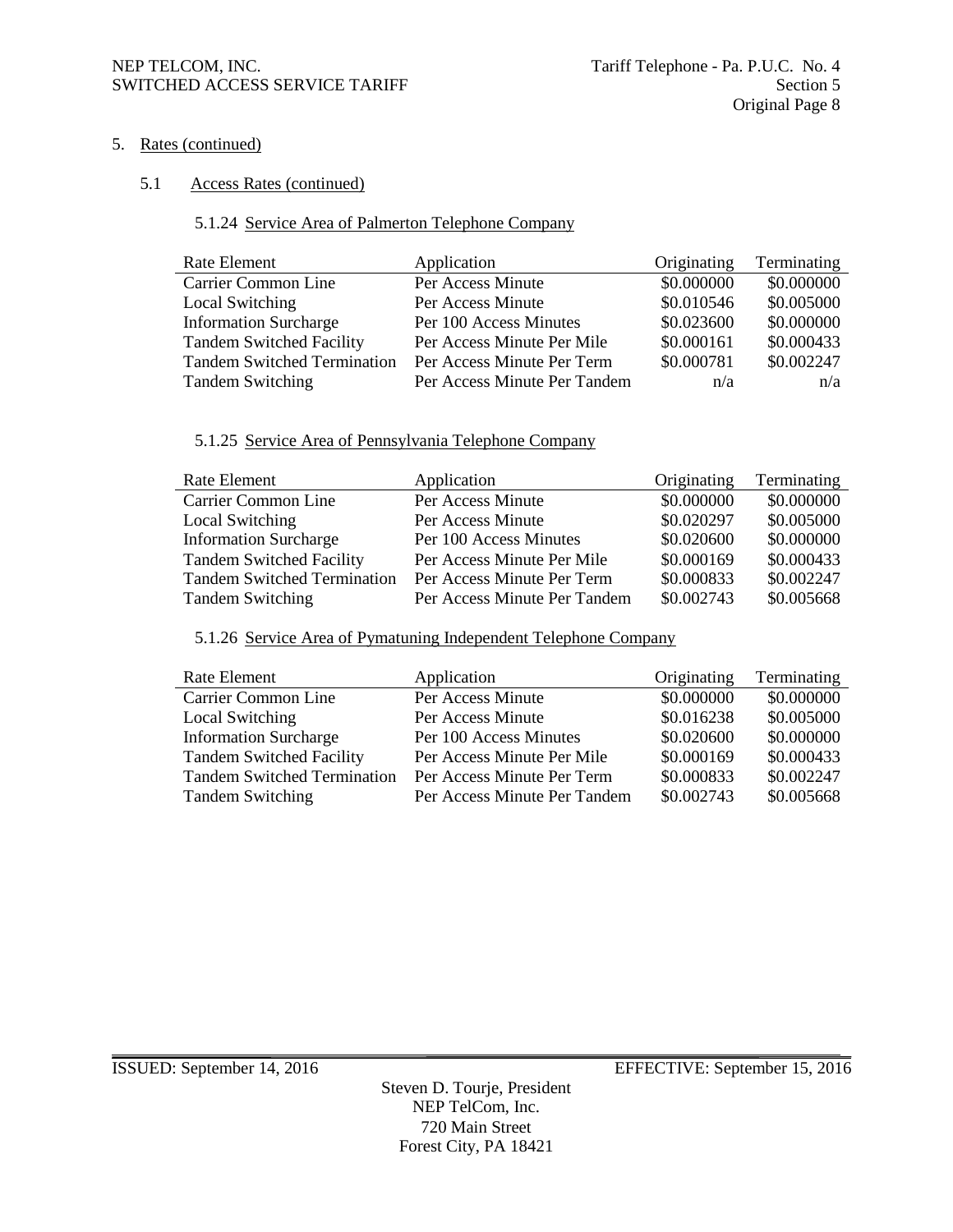#### NEP TELCOM, INC. Tariff Telephone - Pa. P.U.C. No. 4 SWITCHED ACCESS SERVICE TARIFF Section 5

5. Rates (continued)

# 5.1 Access Rates (continued)

# 5.1.27 Service Area of South Canaan Telephone Company

| Rate Element                       | Application                  | Originating | Terminating |
|------------------------------------|------------------------------|-------------|-------------|
| Carrier Common Line                | Per Access Minute            | \$0.000000  | \$0.000000  |
| Local Switching                    | Per Access Minute            | \$0.015462  | \$0.005000  |
| <b>Information Surcharge</b>       | Per 100 Access Minutes       | \$0.021100  | \$0.000000  |
| <b>Tandem Switched Facility</b>    | Per Access Minute Per Mile   | \$0.000165  | \$0.000433  |
| <b>Tandem Switched Termination</b> | Per Access Minute Per Term   | \$0.000816  | \$0.002247  |
| <b>Tandem Switching</b>            | Per Access Minute Per Tandem | \$0.002743  | \$0.005554  |

# 5.1.28 Service Area of TDS Telecom - Deposit Telephone Company

| Rate Element                       | Application                  | Originating | Terminating |
|------------------------------------|------------------------------|-------------|-------------|
| Carrier Common Line                | Per Access Minute            | \$0.000000  | \$0.000000  |
| Local Switching                    | Per Access Minute            | \$0.015431  | \$0.005000  |
| <b>Information Surcharge</b>       | Per 100 Access Minutes       | \$0.017300  | \$0.000000  |
| <b>Tandem Switched Facility</b>    | Per Access Minute Per Mile   | \$0.000267  | \$0.000202  |
| <b>Tandem Switched Termination</b> | Per Access Minute Per Term   | \$0.001316  | \$0.001053  |
| <b>Tandem Switching</b>            | Per Access Minute Per Tandem | \$0.002763  | \$0.002655  |
| <b>Transport Interconnection</b>   | Per Access Minute            | \$0.008242  | \$0.000000  |

#### 5.1.29 Service Area of TDS Telecom - Mahanoy & Mahantango Telephone Company

| Rate Element                       | Application                  | Originating | Terminating |
|------------------------------------|------------------------------|-------------|-------------|
| Carrier Common Line                | Per Access Minute            | \$0.000000  | \$0.000000  |
| Local Switching                    | Per Access Minute            | \$0.015431  | \$0.005000  |
| <b>Information Surcharge</b>       | Per 100 Access Minutes       | \$0.017300  | \$0.000000  |
| <b>Tandem Switched Facility</b>    | Per Access Minute Per Mile   | \$0.000267  | \$0.000202  |
| <b>Tandem Switched Termination</b> | Per Access Minute Per Term   | \$0.001316  | \$0.001053  |
| <b>Tandem Switching</b>            | Per Access Minute Per Tandem | \$0.002763  | \$0.002655  |
| <b>Transport Interconnection</b>   | Per Access Minute            | \$0.008242  | \$0.000000  |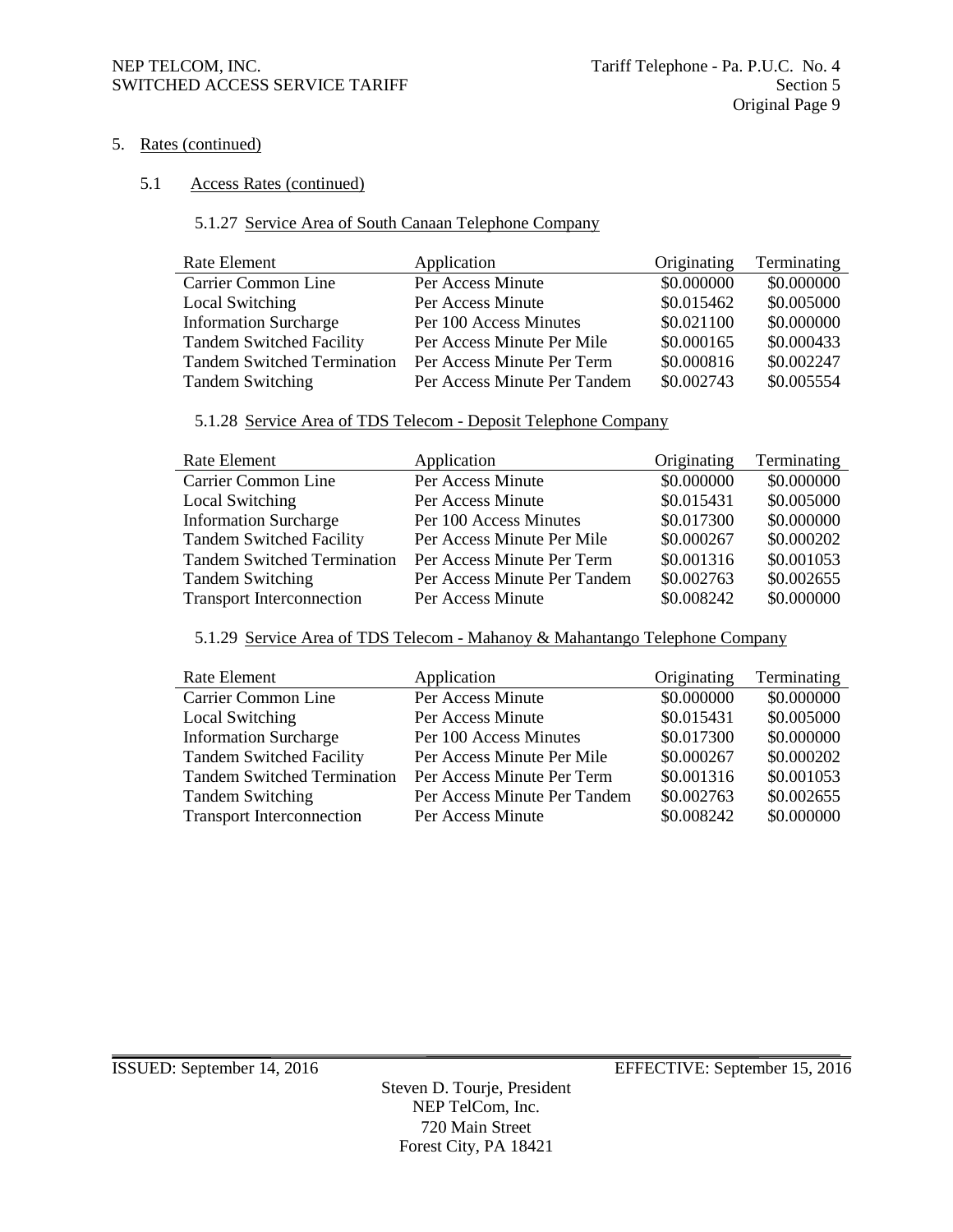#### NEP TELCOM, INC. Tariff Telephone - Pa. P.U.C. No. 4 SWITCHED ACCESS SERVICE TARIFF SECTION SECTION 5

### 5. Rates (continued)

#### 5.1 Access Rates (continued)

# 5.1.30 Service Area of TDS Telecom - Sugar Valley Telephone Company

| Rate Element                       | Application                  | Originating | Terminating |
|------------------------------------|------------------------------|-------------|-------------|
| Carrier Common Line                | Per Access Minute            | \$0.000000  | \$0.000000  |
| Local Switching                    | Per Access Minute            | \$0.018003  | \$0.005000  |
| <b>Information Surcharge</b>       | Per 100 Access Minutes       | \$0.017300  | \$0.000000  |
| <b>Tandem Switched Facility</b>    | Per Access Minute Per Mile   | \$0.000267  | \$0.000433  |
| <b>Tandem Switched Termination</b> | Per Access Minute Per Term   | \$0.001316  | \$0.002247  |
| <b>Tandem Switching</b>            | Per Access Minute Per Tandem | \$0.002763  | \$0.005668  |
| <b>Transport Interconnection</b>   | Per Access Minute            | \$0.008242  | \$0.000000  |

#### 5.1.31 Service Area of United Telephone Company d/b/a CenturyLink

| Rate Element                       | Application                  | Originating | Terminating |
|------------------------------------|------------------------------|-------------|-------------|
| Carrier Common Line                | Per Access Minute            | \$0.000000  | \$0.000000  |
| Local Switching                    | Per Access Minute            | \$0.003892  | \$0.000700  |
| <b>Information Surcharge</b>       | Per 100 Access Minutes       | \$0.000000  | \$0.000000  |
| <b>Tandem Switched Facility</b>    | Per Access Minute Per Mile   | \$0.000022  | \$0.000022  |
| <b>Tandem Switched Termination</b> | Per Access Minute Per Term   | \$0.000449  | \$0.000449  |
| <b>Tandem Switching</b>            | Per Access Minute Per Tandem | \$0.001438  | \$0.001438  |

# 5.1.32 Service Area of Venus Telephone Corporation

| Rate Element                       | Application                  | Originating | Terminating |
|------------------------------------|------------------------------|-------------|-------------|
| Carrier Common Line                | Per Access Minute            | \$0.000000  | \$0.000000  |
| Local Switching                    | Per Access Minute            | \$0.018267  | \$0.005000  |
| <b>Information Surcharge</b>       | Per 100 Access Minutes       | \$0.020600  | \$0.000000  |
| <b>Tandem Switched Facility</b>    | Per Access Minute Per Mile   | \$0.000169  | \$0.000433  |
| <b>Tandem Switched Termination</b> | Per Access Minute Per Term   | \$0.000833  | \$0.002247  |
| <b>Tandem Switching</b>            | Per Access Minute Per Tandem | \$0.002743  | \$0.005668  |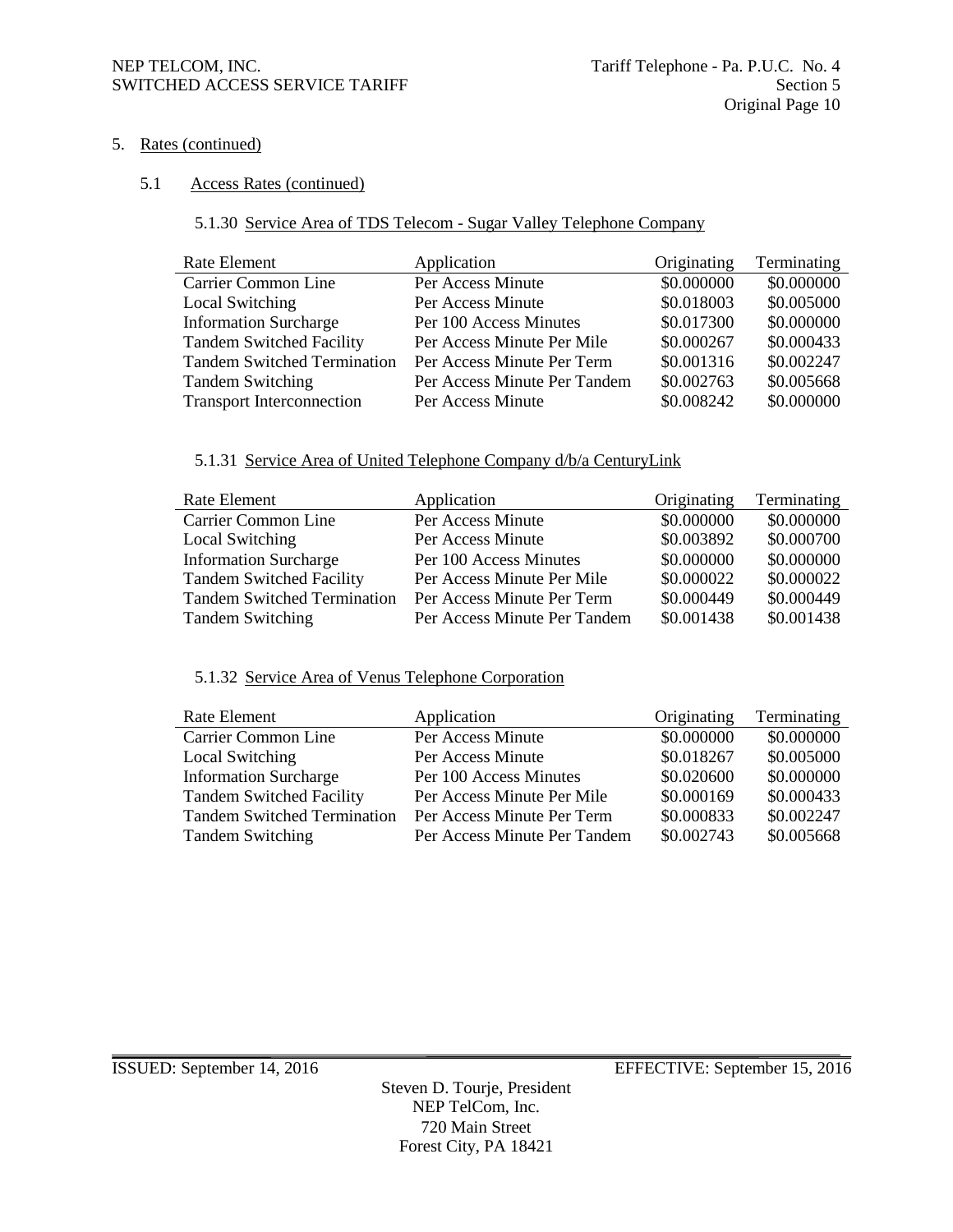#### 5. Rates (continued)

#### 5.1 Access Rates (continued)

# 5.1.33 Service Area of Verizon North, LLC

| Rate Element                        | Application                   | Originating | Terminating |
|-------------------------------------|-------------------------------|-------------|-------------|
| Carrier Common Line                 | Per Access Minute             | \$0.000000  | \$0.000000  |
| Local Switching                     | Per Access Minute             | \$0.006212  | \$0.000000  |
| <b>Information Surcharge</b>        | Per 100 Access Minutes        | \$0.000000  | \$0.000000  |
| <b>Shared End Office Trunk Port</b> | Per Access Minute             | \$0.001598  | \$0.000000  |
| <b>Tandem Switched Facility</b>     | Per Access Minute Per Mile    | \$0.000045  | \$0.000002  |
| <b>Tandem Switched Termination</b>  | Per Access Minute Per Term    | \$0.000195  | \$0.000000  |
| <b>Tandem Switching</b>             | Per Access Minute Per Tandem  | \$0.000983  | \$0.001574  |
| <b>Composite Terminating End</b>    | Per Terminating Access Minute | n/a         | \$0.000700  |
| Office Charge                       |                               |             |             |

# 5.1.34 Service Area of Verizon Pennsylvania, LLC

| Rate Element                        | Application                   | Originating | Terminating |
|-------------------------------------|-------------------------------|-------------|-------------|
| Carrier Common Line                 | Per Access Minute             | \$0.000000  | \$0.000000  |
| Local Switching                     | Per Access Minute             | \$0.006212  | \$0.000000  |
| <b>Information Surcharge</b>        | Per 100 Access Minutes        | \$0.000000  | \$0.000000  |
| <b>Shared End Office Trunk Port</b> | Per Access Minute             | \$0.001598  | \$0.000000  |
| <b>Tandem Switched Facility</b>     | Per Access Minute Per Mile    | \$0.000045  | \$0.000002  |
| <b>Tandem Switched Termination</b>  | Per Access Minute Per Term    | \$0.000195  | \$0.000000  |
| <b>Tandem Switching</b>             | Per Access Minute Per Tandem  | \$0.000983  | \$0.001574  |
| <b>Composite Terminating End</b>    | Per Terminating Access Minute | n/a         | \$0.000700  |
| Office Charge                       |                               |             |             |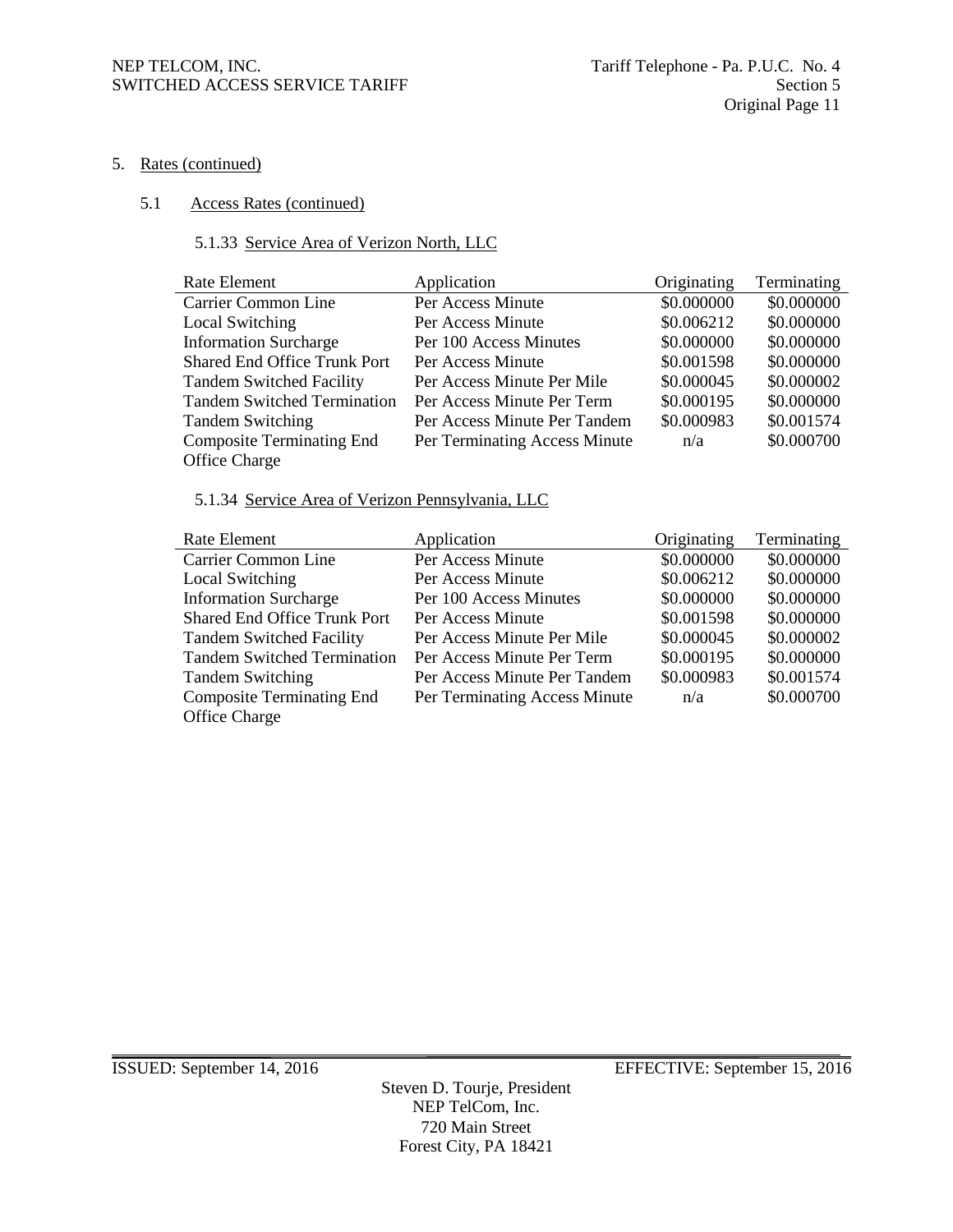#### NEP TELCOM, INC. Tariff Telephone - Pa. P.U.C. No. 4 SWITCHED ACCESS SERVICE TARIFF SECTION SECTION 5

### 5. Rates (continued)

#### 5.1 Access Rates (continued)

5.1.35 Service Area of West Side Telephone Company d/b/a West Side Telecommunications

| Rate Element                       | Application                  | Originating | Terminating |
|------------------------------------|------------------------------|-------------|-------------|
| <b>Carrier Common Line</b>         | Per Access Minute            | \$0.000000  | \$0.000000  |
| Local Switching                    | Per Access Minute            | \$0.005000  | \$0.005000  |
| <b>Information Surcharge</b>       | Per 100 Access Minutes       | \$0.000000  | \$0.000000  |
| <b>Tandem Switched Facility</b>    | Per Access Minute Per Mile   | \$0.000202  | \$0.000202  |
| <b>Tandem Switched Termination</b> | Per Access Minute Per Term   | \$0.001053  | \$0.001053  |
| <b>Tandem Switching</b>            | Per Access Minute Per Tandem | \$0.002655  | \$0.002655  |

# 5.1.36 Service Area of Windstream Pennsylvania, LLC

| Rate Element                       | Application                  | Originating | Terminating |
|------------------------------------|------------------------------|-------------|-------------|
| Carrier Common Line                | Per Access Minute            | \$0.000000  | \$0.000000  |
| <b>Local Switching</b>             | Per Access Minute            | \$0.008116  | \$0.0005607 |
| <b>Common Trunk Port</b>           | Per Access Minute            | n/a         | \$0.0001130 |
| <b>Information Surcharge</b>       | Per 100 Access Minutes       | \$0.063000  | \$0.000000  |
| <b>Tandem Switched Facility</b>    | Per Access Minute Per Mile   | \$0.000225  | \$0.000140  |
| <b>Tandem Switched Termination</b> | Per Access Minute Per Term   | \$0.000772  | \$0.000584  |
| <b>Tandem Switching</b>            | Per Access Minute Per Tandem | \$0.000996  | \$0.001574  |
| Residual Interconnection           | Per Access Minute            | \$0.000683  | \$0.000000  |

5.1.37 Service Area of Yukon-Waltz Telephone Company

| Rate Element                       | Application                  | Originating | Terminating |
|------------------------------------|------------------------------|-------------|-------------|
| Carrier Common Line                | Per Access Minute            | \$0.000000  | \$0.000000  |
| Local Switching                    | Per Access Minute            | \$0.020297  | \$0.005000  |
| <b>Information Surcharge</b>       | Per 100 Access Minutes       | \$0.020600  | \$0.000000  |
| <b>Tandem Switched Facility</b>    | Per Access Minute Per Mile   | \$0.000169  | \$0.0002264 |
| <b>Tandem Switched Termination</b> | Per Access Minute Per Term   | \$0.000833  | \$0.0011762 |
| <b>Tandem Switching</b>            | Per Access Minute Per Tandem | \$0.002743  | \$0.002743  |